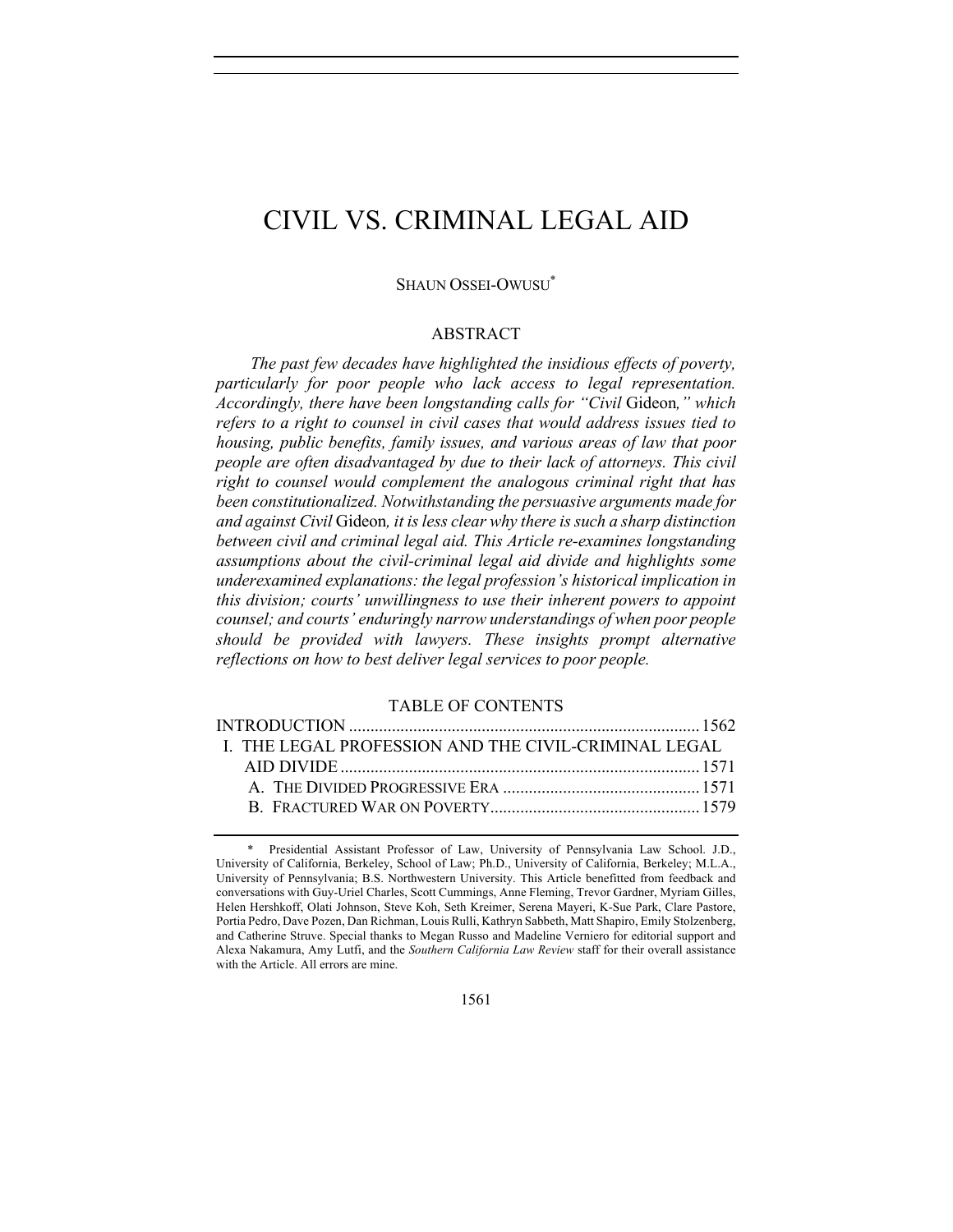| 1562 | SOUTHERN CALIFORNIA LAW REVIEW | [Vol. 94:1561] |
|------|--------------------------------|----------------|
|      |                                |                |

| II. INHERENT POWERS AND ASSIGNED COUNSEL 1587         |  |
|-------------------------------------------------------|--|
| A. THE BOUNDARIES OF INHERENT POWERS AND CRIMINAL     |  |
|                                                       |  |
| B. CIVIL APPOINTMENTS AND JUDICIAL RELUCTANCE 1590    |  |
| III. CONSTITUTIONAL INTERPRETATION AND CIVIL-CRIMINAL |  |
|                                                       |  |
| A. DEPORTATION'S CIVIL-CRIMINAL STATUS  1597          |  |
| B. INVESTIGATIONS, HEARINGS, AND COUNSEL  1602        |  |
|                                                       |  |
|                                                       |  |

"There is a gulf, fixed by history and tradition, between civil and criminal matters that will not easily be bridged."1

"Most public defenders do not think beyond the termination of the pending criminal case. Many civil legal aid attorneys would like to think that their client population has little contact with the criminal justice system. And never the twain shall meet."<sup>2</sup>

#### INTRODUCTION

There is a long, documented history of legal advocates and scholars highlighting the innumerable plights of the poor.<sup>3</sup> Whether one looks at Progressive Era reforms of legal institutions, $4$  the mid-twentieth century development of poverty law as an area of intellectual inquiry and professional practice,<sup>5</sup> or the twenty-first century renewed interest in law and

4. FELICE BATLAN, WOMEN AND JUSTICE FOR THE POOR: A HISTORY OF LEGAL AID, 1863–1945 (2015); JONATHAN SIMON, POOR DISCIPLINE: PAROLE AND THE SOCIAL CONTROL OF THE UNDERCLASS, 1890–1990 (1997); MICHAEL WILLRICH, CITY OF COURTS: SOCIALIZING JUSTICE IN PROGRESSIVE ERA CHICAGO (2003).

5. CASES AND MATERIALS ON LAW AND POVERTY (Paul H. Dodyk et al. eds., 1969); NATIONAL CONFERENCE ON LAW AND POVERTY, CONFERENCE PROCEEDINGS (1965); THE LAW OF THE POOR (Jacobus TenBroek ed., 1966); Martha F. Davis, *The Pendulum Swings Back: Poverty Law in the Old and New Curriculum*, 34 FORDHAM URB. L.J. 1391 (2007); Stephen Wexler, *Practicing Law for Poor* 

<sup>1.</sup> REGINALD HEBER SMITH, JUSTICE AND THE POOR 82 (1919).

<sup>2.</sup> McGregor Smyth, *Bridging the Gap: A Practical Guide to Civil-Defender Collaboration*, 37 CLEARINGHOUSE REV. 56, 56 (2003).

<sup>3</sup>*. See*, *e.g*., ESTHER LUCILE BROWN, LAWYERS AND THE PROMOTION OF JUSTICE (1938); EMERY A. BROWNELL, LEGAL AID IN THE UNITED STATES: A STUDY OF THE AVAILABILITY OF LAWYERS' SERVICES FOR PERSONS UNABLE TO PAY FEES (1951); MARTHA F. DAVIS, BRUTAL NEED: LAWYERS AND THE WELFARE RIGHTS MOVEMENT, 1960–1973 (1995); BRYANT GARTH, NEIGHBORHOOD LAW FIRMS FOR THE POOR: A COMPARATIVE STUDY OF RECENT DEVELOPMENTS IN LEGAL AID AND IN THE LEGAL PROFESSION (1980); EARL JOHNSON, JR., JUSTICE AND REFORM: THE FORMATIVE YEARS OF THE OEO LEGAL SERVICES PROGRAM (1974); SUSAN E. LAWRENCE, THE POOR IN COURT: THE LEGAL SERVICES PROGRAM AND SUPREME COURT DECISION MAKING (1990); VICKI LENS, POOR JUSTICE: HOW THE POOR FARE IN THE COURTS (2016); DEBORAH L. RHODE, ACCESS TO JUSTICE (2004); SMITH, *supra* note 1; PATRICIA M. WALD, LAW AND POVERTY: 1965 (Abram Chayes & Robert L. Wald eds., 1965).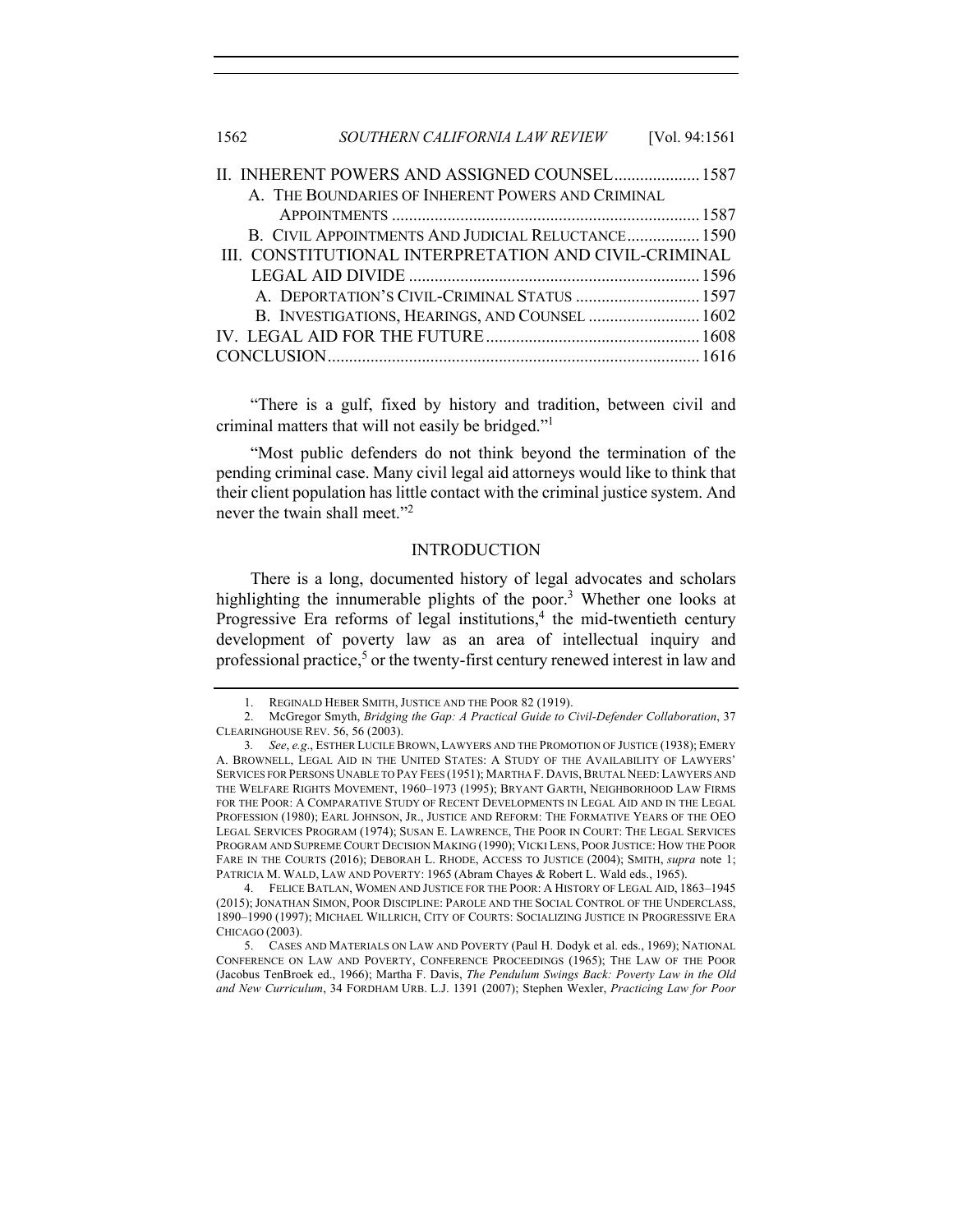poverty,6 the legal profession has had pronounced views about law's relationship to poor people. One variant of the bar's outlook—which some might say is straightforward and others might say is self-aggrandizing—is the belief that lawyers can mitigate poor people's problems through legal assistance.<sup>7</sup> Government underwriting of indigent defense and civil legal aid organizations is central to this view. The former is embodied in judicial interpretations of the Sixth Amendment right to appointed counsel in *criminal* cases.<sup>8</sup> Mountainous quality control questions aside,<sup>9</sup> the right to counsel, which was enshrined in the landmark decision *Gideon v. Wainwright*, is relatively uncontroversial.<sup>10</sup> Legal aid organizations that supply representation to poor people in *civil* actions do not benefit from the

6. This is not to say that there was no interest in the intervening period, but scholars have described the stop-and-go like interest in poverty law during the last quarter of the twentieth century, specifically in the areas of scholarship, curriculum, and practice. *See* Robert W. Gordon, *The Geologic Strata of the Law School Curriculum*, 60 VAND. L. REV. 339, 365 (2007) (noting how "poverty law and urban law became big topics in the 1960s and 1970s," and observing that "[p]oor people and cities are hardly less important now than then, nor their situations less dire; but they are no longer in fashion"); Davis, *supra* note 5, at 1404 (discussing how "virulent attacks on the welfare system" in the 1990s "negatively affected law students' and law schools' appetite for an expanded poverty law curriculum"); Matthew Diller, *Poverty Lawyering in the Golden Age*, 93 MICH. L. REV. 1401, 1402 (1995) (describing the "renewed interest in the theory and practice of poverty law"); Howard S. Erlanger & Gabrielle Lessard, *Mobilizing Law Schools in Response to Poverty: A Report on Experiments in Progress*, 43 J. LEGAL EDUC. 199, 199 (1993) (contending that poverty law "faded during the late 1970s and 1980s" and "experienced a resurgence of interest"). For a range of recent takes on law and poverty, see Monica Bell, Stephanie Garlock & Alexander Nabavi-Noori, *Toward a Demosprudence of Poverty*, 69 DUKE L.J. 1473 (2020); Paul D. Butler, *Poor People Lose:* Gideon *and the Critique of Right*s, 122 YALE L.J. 2176 (2013); Brooke D. Coleman, *One Percent Procedure*, 91 WASH. L. REV. 1005 (2016); Myriam Gilles, *Class Warfare: The Disappearance of Low-Income Litigants from the Civil Docket*, 65 EMORY L.J. 1531 (2016); Michele Gilman, *A Court for the One Percent: How the Supreme Court Contributes to Economic Inequality*, 2014 UTAH L. REV. 389; Andrew Hammond, *Pleading Poverty in Federal Court*, 128 YALE L.J. 1478 (2019); Richard M. Re, *Equal Right to the Poor*, 84 U. CHI. L. REV. 1149 (2017); Bertrall L. Ross II & Su Li, *Measuring Political Power: Suspect Class Determinations and the Poor*, 104 CALIF. L. REV. 323 (2016); Ganesh Sitaraman, *The Puzzling Absence of Economic Power in Constitutional Theory*, 101 CORNELL L. REV. 1445 (2016); David A. Super, *ACUTE POVERTY: The Fatal Flaw in U.S. Anti-Poverty Law*, 10 U.C. IRVINE L. REV. 1273 (2020).

7*. Compare* Benjamin H. Barton & Stephanos Bibas, *Triaging Appointed-Counsel Funding and Pro Se Access to Justice*, 160 U. PA. L. REV. 967, 994 (2012) (arguing that more lawyers is not always the answer to the problems of the poor and advancing various proposals, specifically pro se litigant reform, which might be "bad for lawyers" but "good for citizens and the economy as a whole by reducing the deadweight burden of legal fees"), *with* John Pollock & Michael S. Greco, *It's Not Triage If the Patient Bleeds Out*, 161 U. PA. L. REV. PENNUMBRA 40, 44–55 (2012) (arguing that civil cases involve complexity that pro se litigants may not be able to overcome and arguing for a civil right to counsel in specific circumstances).

8. U.S. CONST. amend. VI.

9. Eve Brensike Primus, *Disaggregating Ineffective Assistance of Counsel Doctrine: Four Forms of Constitutional Ineffectiveness*, 72 STAN. L. REV. 1581, 1583–1605 (2020) (describing the scope of ineffective assistance of counsel doctrine).

10. Gideon v. Wainwright, 372 U.S. 335 (1963). *But see* Shaun Ossei-Owusu, *The Welfarist Right to Counsel*, 68 UCLA L. REV (forthcoming) (on file with author) (describing originalist objections to the expansion of the right to counsel).

*People*, 79 YALE L.J. 1049 (1970); A. Kenneth Pye, *The Role of Legal Services in the Antipoverty Program*, 31 LAW & CONTEMP. PROBS. 211 (1966).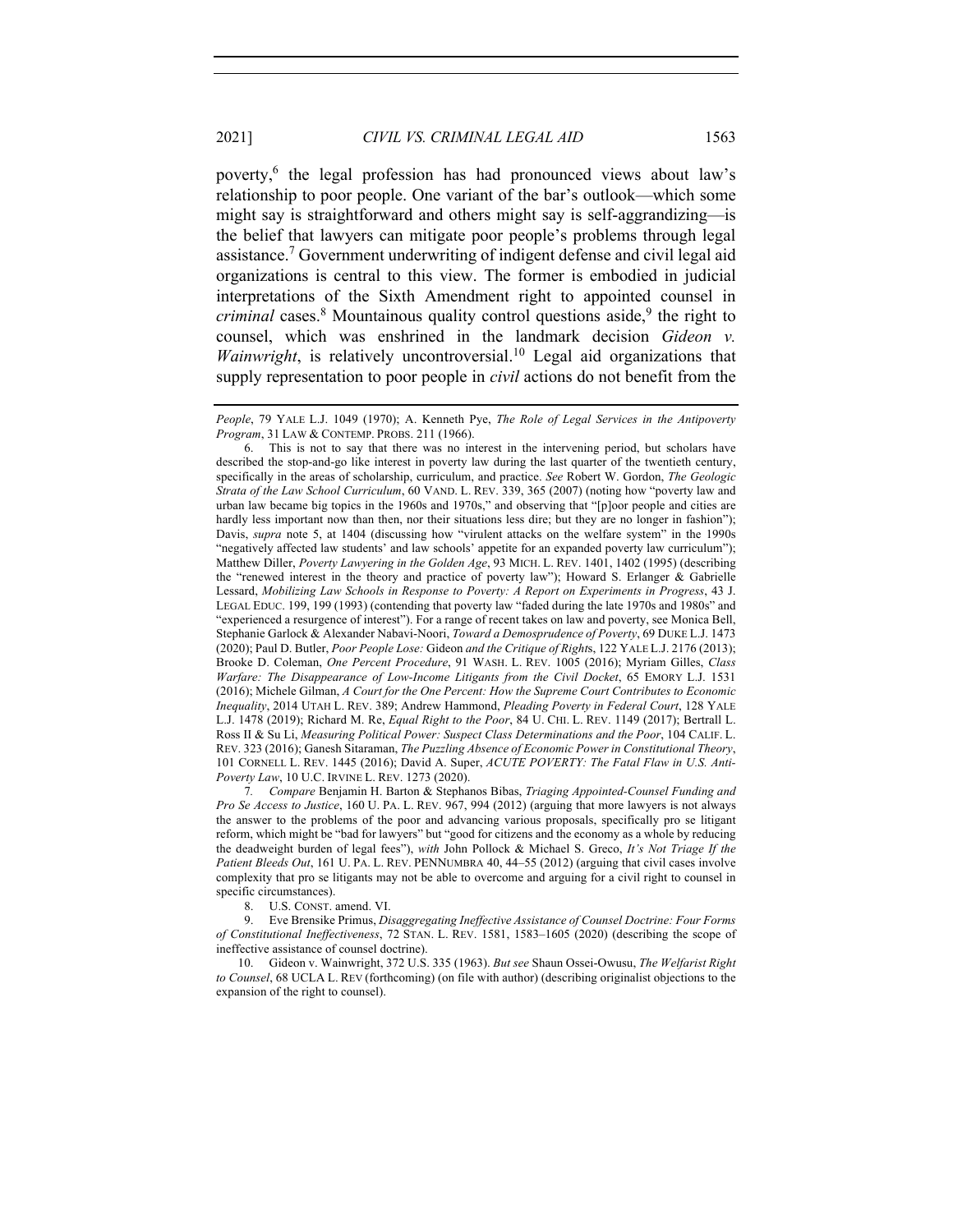same kind of national and constitutionalized legal welfarism. Instead, they are subject to a patchwork of statutory schemes,<sup>11</sup> legislative beneficence,<sup>12</sup> private charity,<sup> $13$ </sup> and due process balancing.<sup>14</sup> Criminal legal aid, though certainly qualified, is a right. Civil legal aid, though required in some instances, does not have the same obligatory legal character.

Consequentially, advocates have spent decades arguing for a civil right to counsel, often referred to as "civil *Gideon*."15 Proponents of a civil right to counsel are attuned to poor people's noncriminal legal needs. Indigent parties may need lawyers to challenge evictions,<sup>16</sup> public benefit determinations,<sup>17</sup> and terminations of parental rights,<sup>18</sup> to name a few. Civil *Gideon* supporters are careful not to denigrate the plight of criminal

13. Latonia Haney Keith, *Poverty, the Great Unequalizer: Improving the Delivery System for Civil Legal Aid*, 66 CATH. U. L. REV. 55, 75–76 (2016) (describing how legal fellowships funded by private organizations support public interest work); Daria Fisher Page, *A Pedagogy of Anxiety: The Dangers of Specialization in Legal Education and the Profession*, 44 J. LEGAL PROF. 37, 44–45 (2019) (same); Rebecca L. Sandefur, *Lawyers' Pro Bono Service and American-Style Civil Legal Assistance*, 41 LAW & SOC'Y REV. 79, 104 (2007) (noting that contemporary American civil legal assistance is decentralized and reliant on philanthropy and volunteerism).

14*. See* Kathryn A. Sabbeth, *The Prioritization of Criminal over Civil Counsel and the Discounted Danger of Private Power*, 42 FLA. ST. U. L. REV. 889, 892 (2015) (describing how "the rights for criminal defendants and civil litigants developed along different tracks, with the former defined by rules and the latter left to discretionary standards").

15*. See*, *e.g*., Laura K. Abel, *A Right to Counsel in Civil Cases: Lessons from* Gideon v. Wainwright, 15 TEMP. POL. & CIV. RTS. L. REV. 527 (2006); Russell Engler, *Shaping A Context-Based Civil* Gideon *from the Dynamics of Social Change*, 15 TEMP. POL. & CIV. RTS. L. REV. 697 (2006); Earl Johnson Jr., *50 Years of* Gideon*, 47 Years Working Toward a "Civil* Gideon,*"* 47 CLEARINGHOUSE REv. 47 (2013); Louis S. Rulli, *On the Road to Civil* Gideon*: Five Lessons from the Enactment of a Right to Counsel for Indigent Homeowners in Federal Civil Forfeiture Proceedings*, 19 J.L. & POL'Y 683 (2011); Robert W. Sweet, *Civil* Gideon *and Confidence in a Just Society*, 17 YALE L. & POL'Y REV. 503 (1998).

16*. See, e.g.*, MATTHEW DESMOND, EVICTED: POVERTY AND PROFIT IN THE AMERICAN CITY 303– 305 (2016); Rachel Kleinman, *Housing* Gideon*: The Right to Counsel in Eviction Cases*, 31 FORDHAM URB. L.J. 1507 (2004); Kathryn A. Sabbeth, *Housing Defense as the New* Gideon, 41 HARV. J.L. & GENDER 55 (2018); Raymond H. Brescia, *Sheltering Counsel: Towards a Right to a Lawyer in Eviction Proceedings*, 25 TOURO L. REV. 187 (2009).

17*. See, e.g.*, Lisa Brodoff, *Lifting Burdens: Proof, Social Justice, and Public Assistance Administrative Hearing*s, 32 N.Y.U. REV. L. & SOC. CHANGE 131 (2008); Kia C. Franklin, *Advocacy in Health Proceedings in New York State*, 25 TOURO L. REV. 437 (2009); Stephen Loffredo & Don Friedman, Gideon *Meets* Goldberg*: The Case for a Qualified Right to Counsel in Welfare Hearings*, 25 TOURO L. REV. 273 (2009).

18*. See, e.g.*, Vivek S. Sankaran*, Moving Beyond* Lassiter*: The Need for a Federal Statutory Right to Counsel for Parents in Child Welfare Cases*, 44 J. LEGIS. 1 (2017); Rosalie R. Young, *The Right to Appointed Counsel in Termination of Parental Rights Proceedings: The States' Response to* Lassiter, 14 TOURO L. REV. 247 (1997).

<sup>11</sup>*. See generally* Laura K. Abel, *Keeping Families Together, Saving Money, and Other Motivations Behind New Civil Right to Counsel Laws*, 42 LOY. L.A. L. REV. 1087 (2009) (providing a survey of statutes); Laura K. Abel & Max Rettig, *State Statutes Providing for a Right to Counsel in Civil Cases*, 40 CLEARINGHOUSE REV. 245 (2006) (same).

<sup>12.</sup> 42 U.S.C. § 2996 et seq. (creating the Legal Services Corporation, which is the largest single funder of civil legal aid for low-income Americans); *see also About LSC*, LEGAL SERVICES CORP., https://www.lsc.gov/about-lsc#:~:text=LSC%20is%20the%20single%20largest,assistance%20to%20lo w-income%20Americans [https://perma.cc/XMT9-JURU].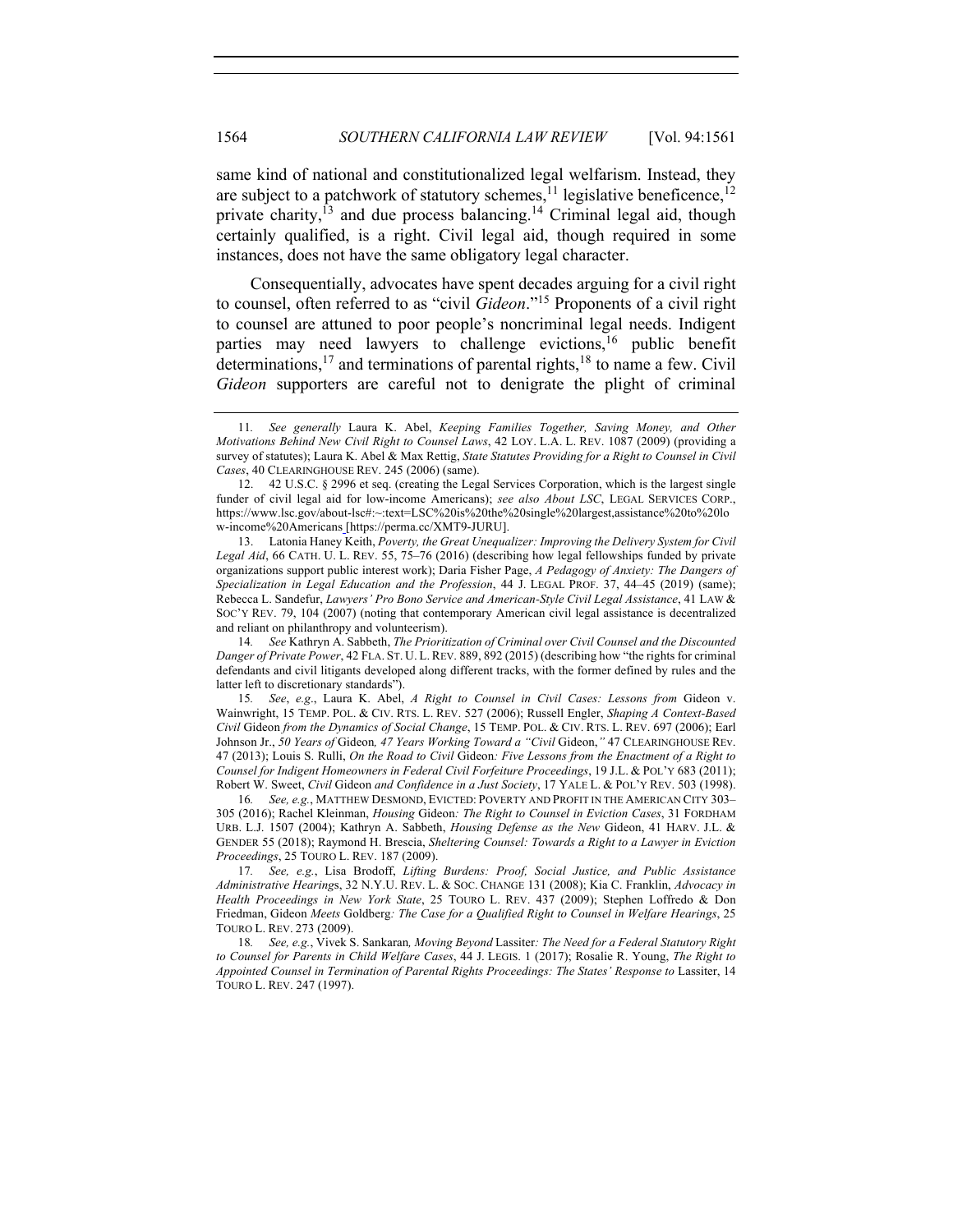defendants, and, in some instances, document the blurring of the civil and criminal legal systems that leaves civil litigants unrepresented in actions that have penal consequences.<sup>19</sup> But the query nevertheless remains: why are criminal defendants primarily entitled to counsel? Surely, some civil *Gideon* supporters argue, the loss of a home, health care, or a child is equal to and in some instances contends with the loss of liberty that allows defendants to receive counsel (particularly misdemeanants). $20$ 

The answers to the civil-criminal legal aid distinction typically rest in a few places. One descriptive explanation points to the divide between civil and criminal procedure. As Bill Stuntz has observed, criminal procedure and the right to appointed and effective counsel specifically—is subject to close constitutional scrutiny whereas civil procedure, as a relative matter, tends to be more governed by the rules of procedure, statutes, nonconstitutional common law, or local customs.<sup>21</sup> A related, though more normative rationale, highlights the differences between civil and criminal sanctions and the attendant interests involved in both kinds of actions. Criminal law's function of expressing moral condemnation, as famously explained by Henry Hart, $^{22}$  coupled with Weberian ideas about the state's unique punishment monopoly,  $2<sup>3</sup>$  give criminal legal aid a little more primacy.

<sup>19</sup>*. See, e.g.*, Brooke D. Coleman, *Prison Is Prison*, 88 NOTRE DAME L. REV. 2399 (2013).

<sup>20</sup>*. See* Alexander D. Forger, *The Future of Legal Services: Legal and Ethical Implications of the LSC Restrictions - Address: The Future of Legal Services*, 25 FORDHAM URB. L.J. 333, 337 (1998) ("For the family out on the street with no housing, or for the spouse who is being battered and abused, or for the person deprived of needed health care, these matters can be every bit as vital as those that affect people who are faced with incarceration."); Peter L. Markowitz, *Barriers to Representation for Detained Immigrants Facing Deportation: Varick Street Detention Facility, A Case Study*, 78 FORDHAM L. REV. 541, 547 (2009) (discussing the lack of a right to appointed counsel in removal proceedings, which are considered civil, and suggesting that it is counterintuitive that "an indigent immigrant who has lived here legally since childhood is entitled to a lawyer when he faces a night in jail for a minor criminal offense but when that same person faces lifetime exile from his U.S. citizen family, his career, and his home, he is not entitled to any legal assistance at all."); Sabbeth, *supra* note 14, at 908–10 (detailing the prioritization of liberty, which allows for the provision of counsel and housing, which is considered a basic human need, but deprioritized in the right to counsel context).

<sup>21.</sup> William J. Stuntz, *Substance, Process, and the Civil-Criminal Line*, 7 J. CONTEMP. LEGAL ISSUES 1, 1–4 (1996) (discussing how criminal procedure is completely constitutionalized while civil procedure is not and observing how the provision of counsel and counsels' performance are uniquely governed by constitutional concerns while such issues, in criminal procedure, are governed by rules of civil procedure, statute, nonconstitutional common law or local custom). *But see* Helen Hershkoff, *Poverty Law and Civil Procedure: Rethinking the First-Year Course*, 34 FORDHAM URB. L.J. 1325, 1327– 28 (2007) (suggesting that although the "civil procedure canon includes very few constitutional decisions," civil justice is a space where "constitutional questions are raised, litigated, and resolved" and identifying connections between constitutional principles and themes that appear in the standard civil procedure course). *See generally* John Leubsdorf, *Constitutional Civil Procedure*, 63 TEX. L. REV. 579 (1984) (arguing that constitutional law should play more of a role in civil procedure).

<sup>22.</sup> Henry M. Hart, Jr., *The Aims of the Criminal Law*, 23 L. & CONTEMP. PROBS. 401, 404–06 (1958).

<sup>23.</sup> MAX WEBER, THE VOCATION LECTURES 33 (David Owen & Tracy B. Strong eds., Rodney Livingstone trans., 2004).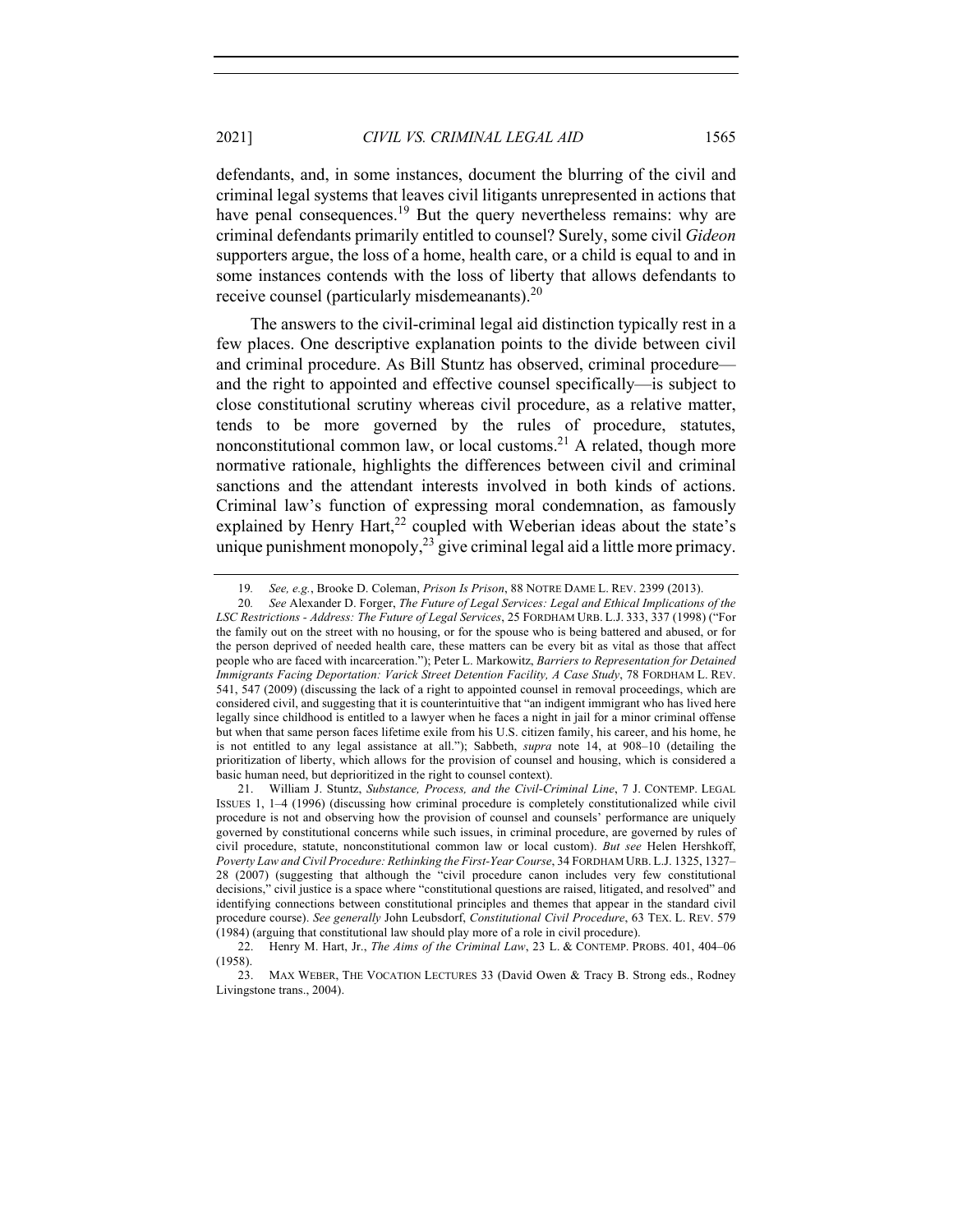Under this line of thinking, the loss of liberty or life that can come with the imposition of criminal liability and the consequences of error are uniquely severe and require the presence of an attorney in criminal proceedings.<sup>24</sup> This explanation is plausible, but rests on shakier ground considering the aforementioned melding of the civil and criminal legal systems and the longstanding acknowledgement that these areas have porous boundaries.<sup>25</sup> Nevertheless, the primacy of the criminal still holds some sway in juridical and scholarly thinking.

A textual approach to the civil-criminal legal aid divide highlights the Sixth Amendment's language, which specifically denominates a right to counsel in "criminal prosecutions."<sup>26</sup> Under this brand of constitutional interpretation, there is no similar civil analog in the Constitution, and, thus, no similar right to counsel. The closest constitutional possibility, which represents another explanation for the civil-criminal legal aid divide, rests in the Supreme Court's interpretation of the Fourteenth Amendment's Due Process Clause.<sup>27</sup> Put in its simplest terms, the Court has explained that this provision requires the appointment of counsel in civil cases only after a *Mathews v. Eldridge*-style consideration of the state's interests vis-à-vis a litigant's interests.<sup>28</sup> Another theme gestures toward the ways contentious legislative politics have limited the scope and federally-funded civil legal aid.29

26. U.S. CONST. amend. VI; *see also* Austin v. United States, 509 U.S. 602, 608 (1993) ("The protections provided by the Sixth Amendment are explicitly confined to 'criminal prosecutions.' ").

<sup>24</sup>*. See* United States v. Gonzalez-Lopez, 548 U.S. 140 (2006) (ruling that deprivation of defendant's Sixth Amendment right to choice of counsel is a structural error and not subject to harmless error review but required a reversal of conviction); Gideon v. Wainwright, 372 U.S. 335, 344 (1963) ("That government hires lawyers to prosecute and defendants who have the money hire lawyers to defend are the strongest indications of the widespread belief that lawyers in criminal courts are necessities, not luxuries."). *Cf*. Kate Stith, *The Risk of Legal Error in Criminal Cases: Some Consequences of the Asymmetry in the Right to Appeal*, 57 U.CHI. L.REV. 1, 3 (1990) (noting that requirement of proof beyond a reasonable doubt and the prohibition on government appeal of acquittals causes the government to bear most of the risk of error in criminal trials and contending that neither of these procedural mechanisms have counterparts in civil procedure).

<sup>25</sup>*. See, e.g.*, George H. Dession, *Sanctions, Law and Public Order*, 1 VAND. L. REV. 8 (1947); Jerome Hall, *Interrelations of Criminal Law and Torts: I*, 43 COLUM. L. REV. 753 (1943); Charles L.B. Lowndes, *Civil Liability Created by Criminal Legislation*, 16 MINN. L. REV. 361 (1932); Victor S. Navasky, *Deportation as Punishment*, 27 U. KAN. CITY L. REV. 213 (1958); Rollin M. Perkins, *The Civil Offense*, 100 U. PA. L. REV. 832 (1952); Ezra Ripley Thayer, *Public Wrong and Private Action*, 27 HARV. L. REV. 317 (1914).

<sup>27.</sup> U.S. CONST. amend. XIV.

<sup>28.</sup> Mathews v. Eldridge, 424 U.S. 319 (1976).

<sup>29</sup>*. See, e.g.*, BRENNAN CTR. FOR JUSTICE, HIDDEN AGENDAS: WHAT IS REALLY BEHIND ATTACKS ON LEGAL AID LAWYERS? (2001); KENNETH F. BOEHM & PETER T. FLAHERTY WHY THE LEGAL SERVICES CORPORATION MUST BE ABOLISHED (1995), http://thf\_media.s3.amazonaws.com/ 1995/pdf/bg1057.pdf; EARL JOHNSON JR., TO ESTABLISH JUSTICE FOR ALL: THE PAST AND FUTURE OF CIVIL LEGAL AID IN THE UNITED STATES (2013); Paula Galowitz, *Restrictions on Lobbying by Legal Services Attorneys: Redefining Professional Norms and Obligations*, 4 B.U. PUB. INT. L.J. 39 (1994);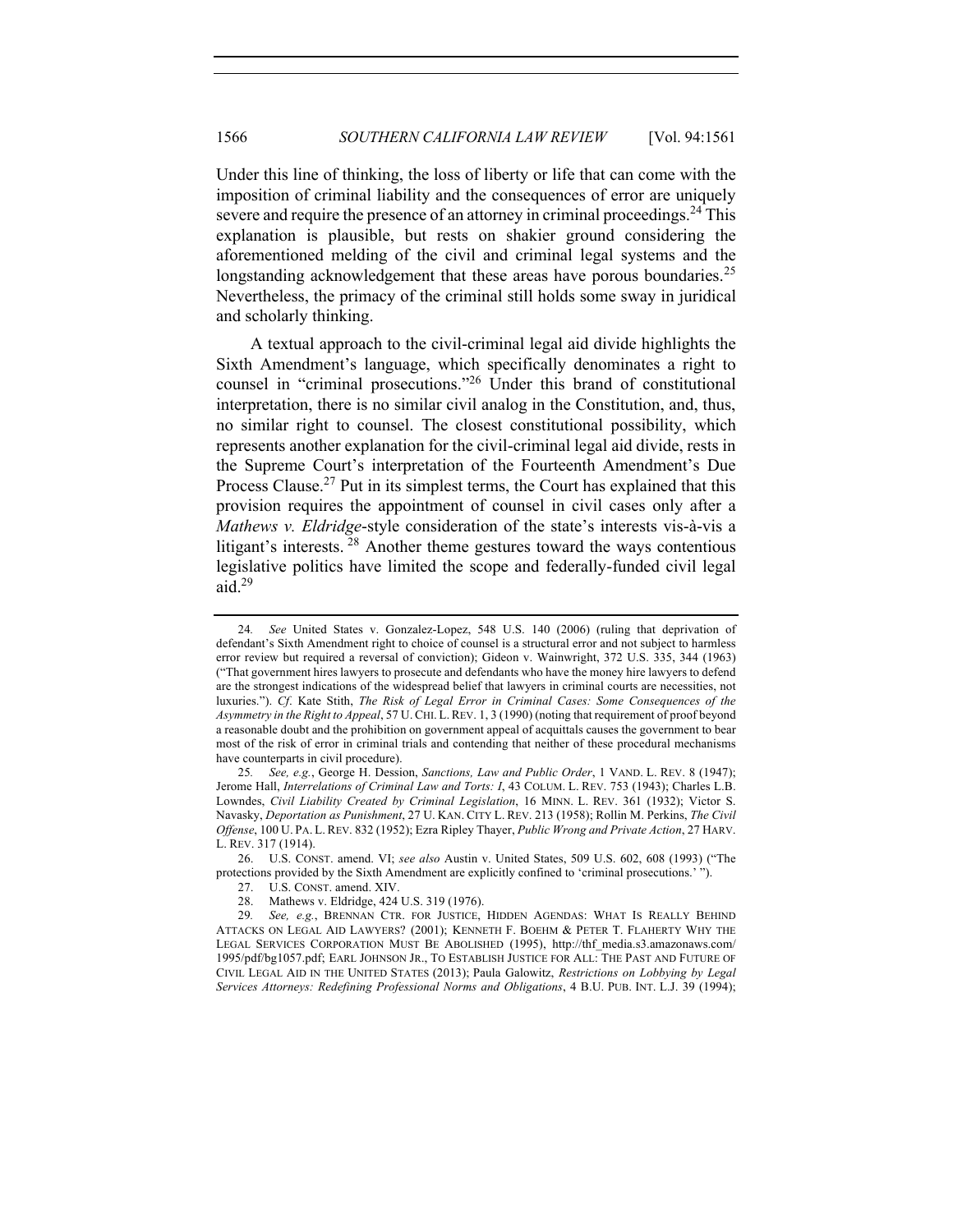These theoretical, textualist, constitutional, and normative justifications each have great explanatory value. Indeed, the analysis offered in the following pages is indebted to these insights. But the prevailing explanations for the civil-criminal legal aid divide only cover part of a very complicated and unflattering story. In the advocacy for and against civil *Gideon*, it is still not robustly clear why the division between civil and criminal legal aid exists.

This Article provides some additional explanations for why the divide between civil and criminal legal aid exists. I argue that civil and criminal legal aid bifurcation is also a byproduct of the legal profession's own doing, as well as judicial choices that have garnered less attention by scholars and practitioners. In the legal profession context, I highlight how early twentieth century legal service providers and leaders of the bar reified the civilcriminal divide during crucial moments of legal aid institutionalization, notwithstanding persuasive arguments that both should be housed under the same roof. This separation shaped the institutional patterns, priorities, and configurations of legal services organizations in ways that are still palpable today though rarely acknowledged. This separation shaped something as simple as nomenclature: the common association of legal aid with civil concerns and public defenders with criminal issues (even though some early legal aid organizations provided criminal defense while some public defender offices assisted in civil cases).<sup>30</sup> More substantively, the bar's separation of civil and criminal legal aid defined the terrain of legal assistance once legislatures and courts began to weigh in more substantively on legal aid issues in the middle of the twentieth century and thereafter.

Accordingly, this leads to the Article's explanation of how the judiciary contributed to the division between civil and criminal legal aid. Two features are at play here—one more commented upon in legal scholarship than the other. The less-discussed element points to courts' differential use of their inherent powers to appoint counsel in criminal and civil cases. Inherent powers, defined simply, refer to courts' authority to regulate its affairs, supervise the judicial process, and administer justice.<sup>31</sup> Since the turn of the

Deborah M. Weissman, *Law as Largess: Shifting Paradigms of Law for the Poor*, 44 WM. & MARY L. REV. 737 (2002).

<sup>30</sup>*. See infra* note 73.

<sup>31.</sup> This authority is different in state and federal courts as a descriptive and normative matter. *See* Amy Coney Barrett, *Procedural Common Law*, 94 VA. L. REV. 813 (2008); Helen Hershkoff, *State Courts and the "Passive Virtues": Rethinking the Judicial Function*, 114 HARV. L. REV. 1833 (2001); Jeffrey Jackson, *Judicial Independence, Adequate Court Funding, and Inherent Judicial Powers*, 52 MD. L. REV. 217 (1993); Daniel J. Meador, *Inherent Judicial Authority in the Conduct of Civil Litigation*, 73 TEX. L. REV. 1805 (1995); Robert J. Pushaw, Jr., *The Inherent Powers of Federal Courts and the Structural Constitution*, 86 IOWA L. REV. 735 (2001).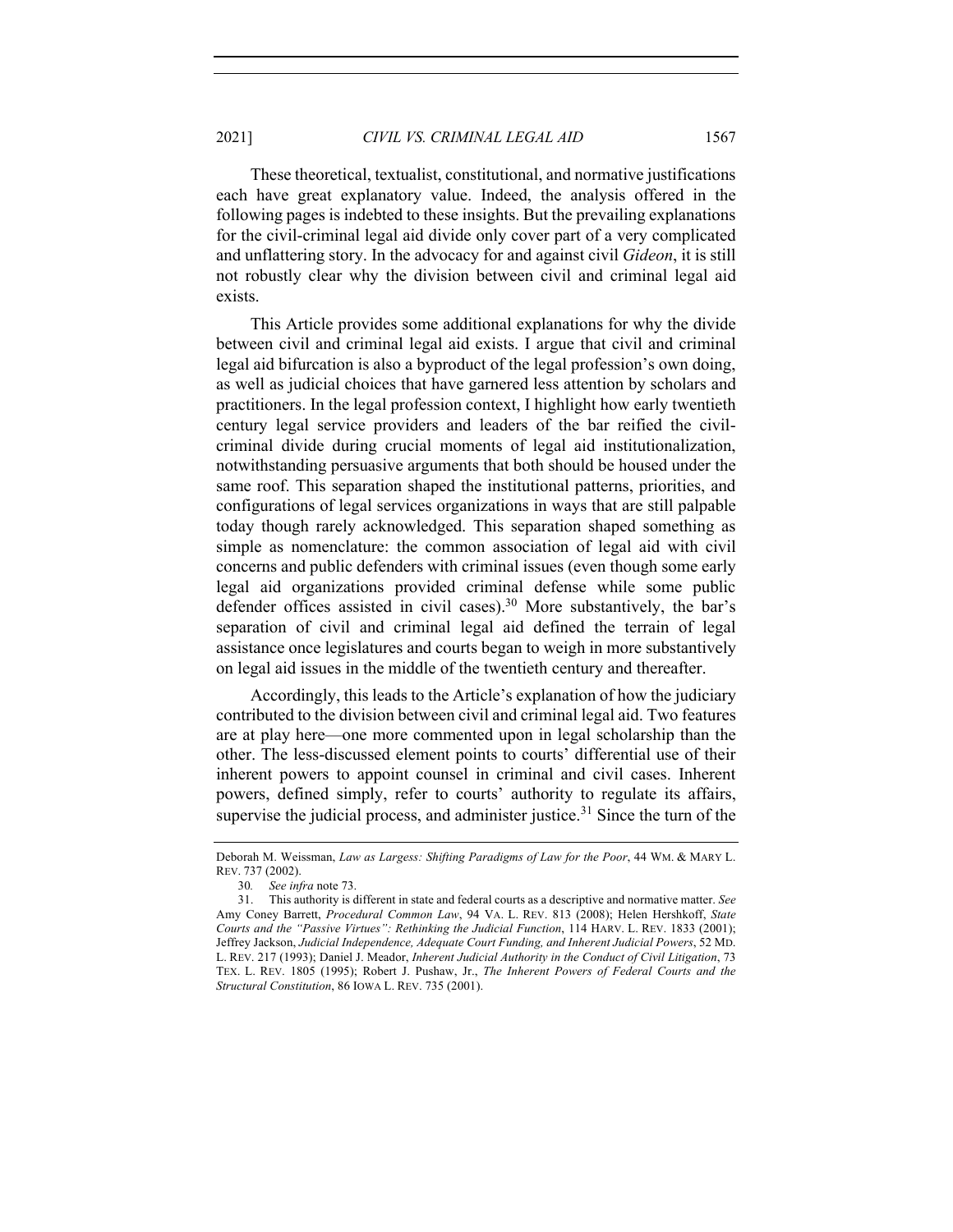twentieth century, trial courts used this authority to appoint counsel in criminal cases with less reluctance than they did in civil cases, and higher courts often approved. This prioritization of appointments in the criminal context amplified existing rationales for the primacy of criminal proceedings over civil proceedings, notwithstanding real-time objections. Before *Powell v. Alabama*, <sup>32</sup> the landmark Progressive Era decision that enshrined a right to counsel in capital cases, the assignment of counsel in criminal cases was undergirded the belief that such provisions were a public obligation in ways civil legal aid was not. The Court's post-*Powell* jurisprudence and the institutionalization of legal aid organizations overlaid this emphasis on appointments in the criminal context.

The more commented-on explanation of the civil-criminal legal aid divide points to the Supreme Court's interpretations of when counsel is necessary.<sup>33</sup> In line with the above-mentioned prioritization of criminal legal aid, the Court has understood the Sixth Amendment's right to appointed counsel more expansively in criminal proceedings. It has been more noncommittal in civil and quasi-criminal contexts that implicate the Fourteenth Amendment's Due Process Clause. The Court's decisions in *Lassiter v. Department of Social Services*<sup>34</sup> and *Turner v. Rogers*<sup>35</sup> are prime exhibits for this line of thinking. Analyses of the Court's late twentieth century right to counsel jurisprudence in these areas are correct, but this Article offers a supplemental twist: I argue that the Court's more limited reading of the appointment of counsel under due process principles actually predates these cases by almost a century. Beginning in the late nineteenth century, the Court refused to endorse a Due Process Clause right to counsel in civil cases—whether appointed or privately retained—notwithstanding specific liberty deprivations that flowed from such proceedings.<sup>36</sup> These interpretations accompanied the reification of the civil-criminal divide within the legal profession and lower courts' differential use of their inherent authority power. By the time civil *Gideon*-like arguments made it to the Court in cases like *Lassiter*, the outcome was not a foregone conclusion, but the divide was more hardened than scholars and advocates often acknowledge.

<sup>32.</sup> Powell v. Alabama, 287 U.S. 45 (1932).

<sup>33.</sup> Laura K. Abel, Turner v. Rogers *and the Right of Meaningful Access to the Courts*, 89 DENV. U. L. REV. 805 (2012); Martha F. Davis, *Participation, Equality, and the Civil Right to Counsel: Lessons from Domestic and International Law*, 122 YALE L.J. 2260 (2013); Deborah L. Rhode, *Whatever Happened to Access to Justice?*, 42 LOY. L.A. L. REV. 869 (2009).

<sup>34.</sup> Lassiter v. Dep't of Soc. Servs., 452 U.S. 18 (1981).

<sup>35.</sup> Turner v. Rogers, 564 U.S. 431 (2011).

<sup>36.</sup> *See infra* Part III.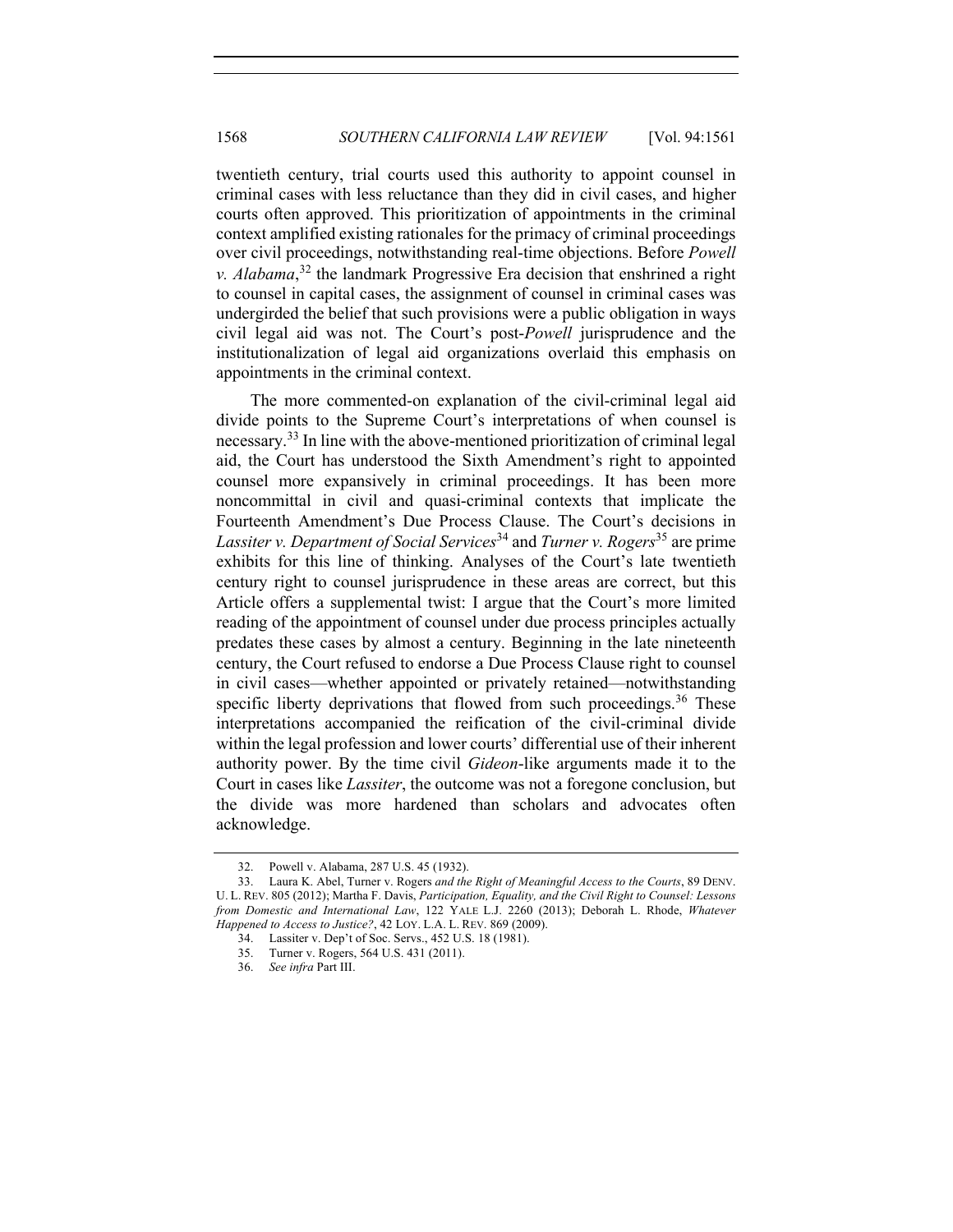This account of how the legal profession and the judiciary contributed to the civil-criminal legal aid divide could be read as a modest scholarly addendum, especially considering the Article's agnostic position on the civil *Gideon* movement. But the historical reveal has normative implications for a host of subject matter areas, ideological positions, and legal advocates. Drawing on a tradition of scholarship that has cast a critical eye on the bar,  $37$ this account invites self-reflection on the ways the legal profession, and the legal aid community, in particular, has and continues to reify the divide between civil and criminal legal aid. For the slightly larger population of advocates and opponents of civil *Gideon*, the Article's argument illustrates the historical depth of the civil-criminal divide. This bifurcation has been informed by a mix of reasonable concerns about resource conservation, uneven constitutional interpretations of when poor people need lawyers, and undisguised policy choices by legal aid institutions and the bench.

But this is not just an insider, legal aid conversation. This account adds another chapter to a longstanding literature that interrogates the civilcriminal divide.<sup>38</sup> In doing so, the Article attempts to bridge the gap between poverty law—which has been the domain of civil legal aid and relatively disengaged with criminal justice issues until recently—and criminal justice scholarship—which acknowledges the role of poverty but has been generally detached from *poverty law* as a field.<sup>39</sup> Overall, the aim is to show how legal aid distinctions are contingent, merit reevaluation of the civil-criminal

39*. See infra* Part IV.

<sup>37</sup>*. See* JEROLD S. AUERBACH, UNEQUAL JUSTICE: LAWYERS AND SOCIAL CHANGE IN MODERN AMERICA (1976); GERALD P. LÓPEZ, REBELLIOUS LAWYERING: ONE CHICANO'S VISION OF PROGRESSIVE LAW PRACTICE (1992); Richard L. Abel, *Law Without Politics: Legal Aid Under Advanced Capitalis*m, 32 UCLA L. REV. 474, 540–50 (1985); Benjamin H. Barton, *Do Judges Systematically Favor the Interests of the Legal Profession?*, 59 ALA. L. REV. 453 (2008); Scott L. Cummings, *The Pursuit of Legal Rights*—*and Beyond*, 59 UCLA L. REV. 506 (2012); Bruce A. Green, *Rationing Lawyers: Ethical and Professional Issues in the Delivery of Legal Services to Low-Income Client*s, 67 FORDHAM L. REV. 1713 (1999); Deborah L. Rhode, *Policing the Professional Monopoly: A Constitutional and Empirical Analysis of Unauthorized Practice Prohibitions*, 34 STAN. L. REV. 1 (1981).

<sup>38</sup>*. See, e.g.*, Eisha Jain, *Capitalizing on Criminal Justice*, 67 DUKE L.J. 1381, 1400 (2018); Elizabeth D. Katz, *Criminal Law in A Civil Guise: The Evolution of Family Courts and Support Laws*, 86 U. CHI. L. REV. 1241 (2019); Susan R. Klein, *Redrawing the Criminal-Civil Boundary*, 2 BUFF. CRIM. L. REV. 679 (1999); Ion Meyn, *Why Civil and Criminal Procedure Are So Different: A Forgotten History*, 86 FORDHAM L. REV. 697 (2017); Ion Meyn, *Constructing Separate and Unequal Courtrooms*, ARIZ. L. REV (2020) (forthcoming) (on file with author); Anthony O'Rourke, *Parallel Enforcement and Agency Interdependence*, 77 MD. L. REV. 985 (2018); Paul H. Robinson, *The Criminal-Civil Distinction and the Utility of Desert*, 76 B.U. L. REV. 201 (1996); Issachar Rosen-Zvi & Talia Fisher, *Overcoming Procedural Boundaries*, 94 VA. L. REV. 79 (2008); David A. Sklansky & Stephen C. Yeazell, *Comparative Law Without Leaving Home: What Civil Procedure Can Teach Criminal Procedure, and Vice Versa*, 94 GEO. L.J. 683 (2006); Carol S. Steiker, *Punishment and Procedure: Punishment Theory and the Criminal-Civil Procedural Divide*, 85 GEO. L.J. 775 (1997).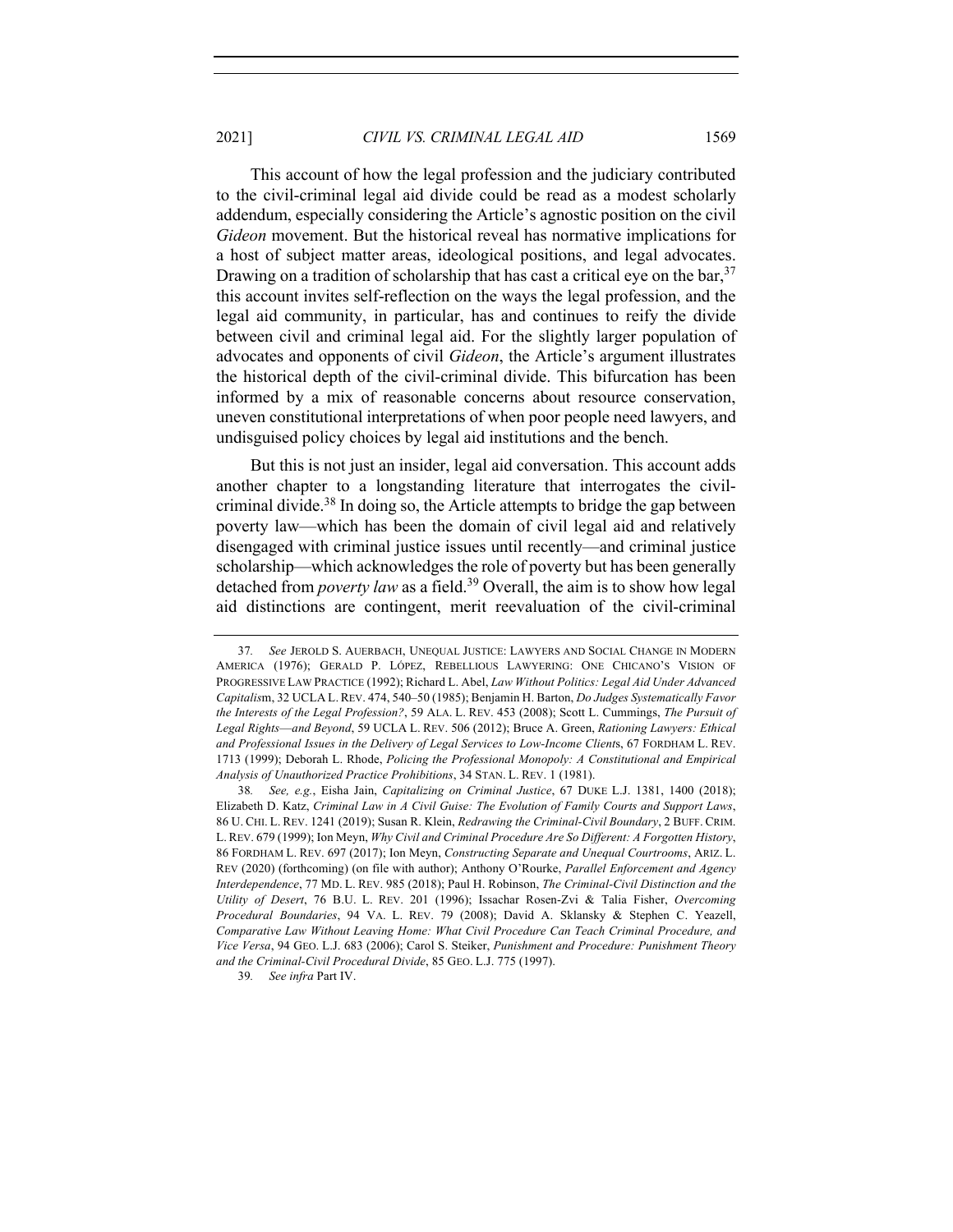binary, and highlight the broader divide between criminal justice and poverty law.

This Article proceeds in four Parts. Part I describes how the legal profession reinforced the civil-criminal legal aid divide during important moments of legal aid institutionalization. Part II examines how courts' differential use of their inherent powers contributed to the divide. In this Part, I show how courts endorsed the use of inherent powers in criminal cases but had more reservations about this authority in civil cases. Part III examines how judicial interpretations of when poor people needed lawyers shaped civil and criminal legal aid. Part IV offers some insights into what this history can offer the contemporary administration of civil and criminal legal aid. The Conclusion provides parting thoughts on the salience of the divide.

A few caveats are in order before proceeding. First, it is important to note that race, gender, and political economy shape the institutional development of legal aid. This Article does not thoroughly interrogate those intersections in part because I engage them more specifically in other articles, $40$  as do others. $41$  Second, this account accepts the real differences between the civil and criminal legal systems as well as different interests that are in play in both forms of adjudication.<sup>42</sup> Both fields contain various niceties that may not require counsel in some instances and necessitate counsel in others. Moreover, though the analysis offered herein could be deployed in service of arguments for or against a civil right to counsel, this Article is not interested in making a case for either; that work has been capably done elsewhere.<sup>43</sup> Instead, I aim to highlight some underthematized

43*. See, e.g.*, Rebecca Aviel, *Why Civil* Gideon *Won't Fix Family Law*, 122 YALE L.J. 2106 (2013); Benjamin H. Barton, *Against Civil* Gideon *(and for Pro Se Court Reform)*, 62 FLA. L. REV. 1227 (2010); Stephanos Bibas, *Shrinking* Gideon *and Expanding Alternatives to Lawyers*, 70 WASH. & LEE L. REV. 1287 (2013); Simran Bindra & Pedram Ben-Cohen, *Public Civil Defenders: A Right to Counsel for Indigent Civil Defendants*, 10 GEO. J. ON POVERTY L. & POL'Y 1 (2003); Tonya L. Brito, *The Right to Civil Counsel*, 148 DAEDALUS 56 (2019); Russell Engler, *Access to Justice, Civil Right to Counsel, and* 

<sup>40</sup>*. See* Shaun Ossei-Owusu, *The Sixth Amendment Façade: The Racial Evolution of the Right to Counse*l, 167 U. PA. L. REV. 1161 (2019); Ossei-Owusu, *supra* note 10.

<sup>41</sup>*. See* BATLAN, *supra* note 4; Gwen Jordan, *Radical Women and the Development of Legal Aid Societies in Chicago and Los Angeles, 1886–1914*, 18 J. GENDER RACE & JUST. 69, 87 (2015).

<sup>42</sup>*. See* Catherine R. Albiston & Laura Beth Nielsen, *Funding the Cause: How Public Interest Law Organizations Fund Their Activities and Why It Matters for Social Change*, 39 LAW & SOC. INQUIRY 62, 72 n.20 (2014) (noting that criminal defense organizations tend to differ from civil legal aid organizations because of the stakes at risk, the incentives for compromise or going forward, and the process through which the organizations find and select their clients); Myrna S. Raeder, *Cost-Benefit Analysis, Unintended Consequences, and Evidentiary Policy: A Critique and a Rethinking of the Application of a Single Set of Evidence Rules to Civil and Criminal Cases*, 19 CARDOZO L. REV. 1585, 1587 (1998) ("Few would think of combining civil and criminal procedure into one code because of the many policy differences inherent in the two justice systems."); Robinson, *supra* note 38, at 206 (1996) (describing how criminal liability signals moral condemnation of the offender whereas civil liability serves functions such as conduct regulation, compensation of injured persons, and efficient distribution of loss).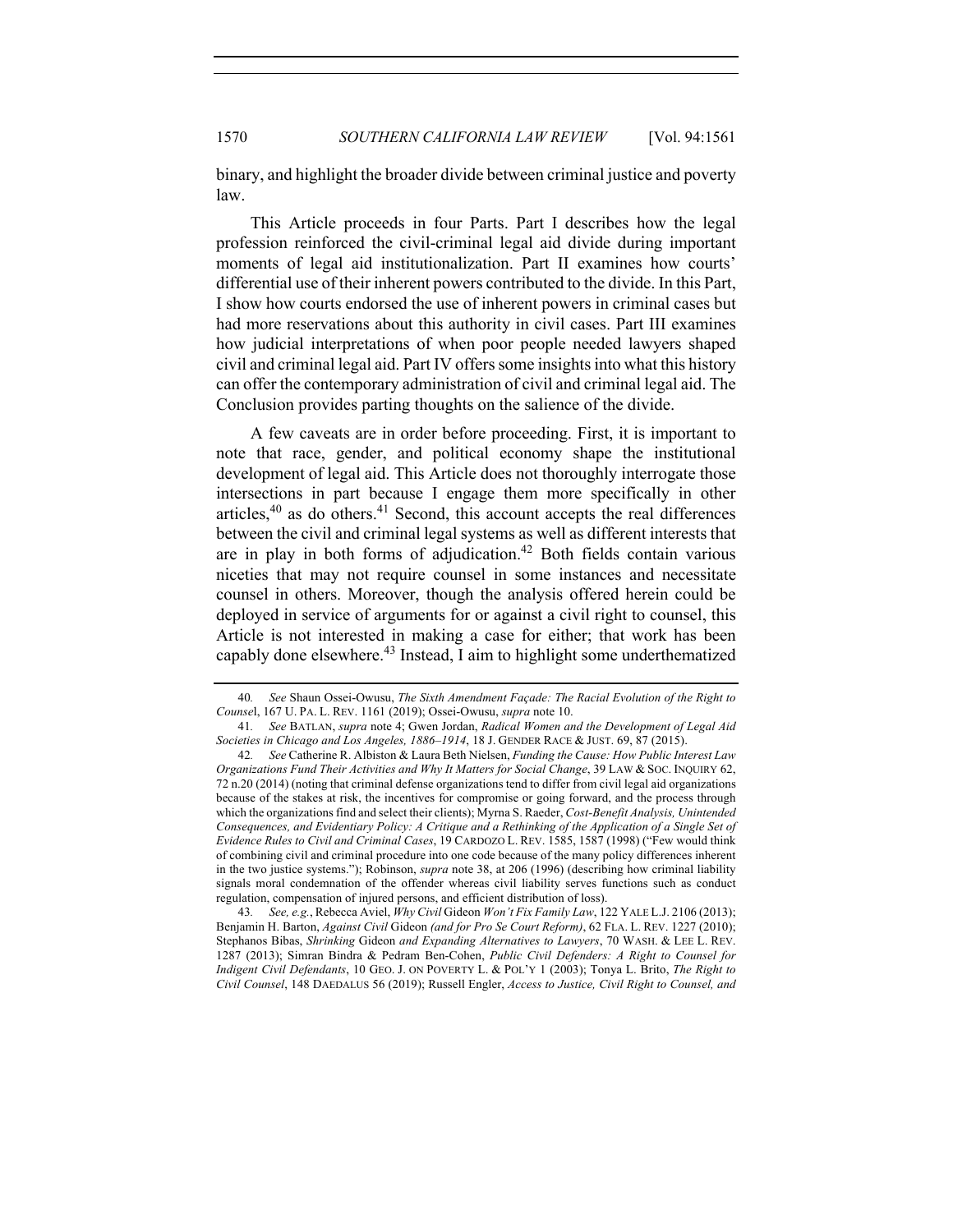explanations for why the institutional and intellectual divide between civil and criminal legal aid exists. I hope to situate these insights within broader conversations about how to best meet poor people's legal needs.

## I. THE LEGAL PROFESSION AND THE CIVIL-CRIMINAL LEGAL AID DIVIDE

This Part chronicles how the legal profession contributed to the civilcriminal legal aid divide during important moments of legal aid institutionalization. At the risk of being repetitive, the point of this portion of the Article is not to suggest that the legal profession is *responsible* for the divide. This Part also resists simple accounts of professional siloing and specialization. Instead, the goal is to show how institutional prioritizations which were influenced by a host of legitimate as well as suspect considerations—shaped the differential delivery of legal services.

#### A. THE DIVIDED PROGRESSIVE ERA

The right to counsel, as enshrined in the Sixth Amendment, was traditionally understood as a negative liberty. The basic idea was that the government could not prevent a criminal defendant from obtaining counsel, but it did not have an affirmative obligation to provide criminal defendants with attorneys or pay for their services if counsel was appointed.<sup>44</sup> On a federal level, this was the doctrinal status quo until 1932, when the Court enshrined a limited right to counsel by way of the Fourteenth Amendment's Due Process Clause in *Powell v. Alabama* and required state governments to provide attorneys to indigent capital defendants.45 Before *Powell*, practices varied by states, but it was common for judges to assign counsel in serious cases through their inherent powers (as discussed in Part II), statute, or state constitution.46 Such assignment was spotty and ineffective, as the lack of compensation for assigned attorneys disincentivized them from engaging in competent lawyering. $47$  Things were bleaker on the civil side. Although in

*the Role of the Judge*, 56 CT. REV. 10 (2020); Clare Pastore, *A Civil Right to Counsel: Closer to Reality?*, 42 LOY. L.A. L. REV. 1065 (2009); Joan Grace Ritchey, *Limits on Justice: The United States' Failure to Recognize a Right to Counsel in Civil Litigation*, 79 WASH. U. L.Q. 317 (2001).

<sup>44.</sup> United States v. Van Duzee, 140 U.S. 169, 173 (1891) (noting that there was "no general obligation on the part of the government" to "retain counsel for defendants or prisoners" and that the purpose of the Sixth Amendment's right to counsel was to "merely to secure those rights which by the ancient rules of the common law had been denied to them; but it was not contemplated that this should be done at the expense of the government").

<sup>45.</sup> Powell v. Alabama, 287 U.S. 45, 65–73 (1932).

<sup>46</sup>*. See infra* Part II.

<sup>47</sup>*. See*, *e.g*., Mayer C. Goldman, *Necessity for a Public Defender*, 5 J. AM. INST. CRIM. L. & CRIMINOLOGY 660, 662 (1915) ("An indigent person who goes to trial with assigned counsel, who is either indifferent, incompetent, unscrupulous or working without compensation (except in some jurisdictions, in capital cases) is naturally at a disadvantage . . . ."); *see infra* notes 58, 167.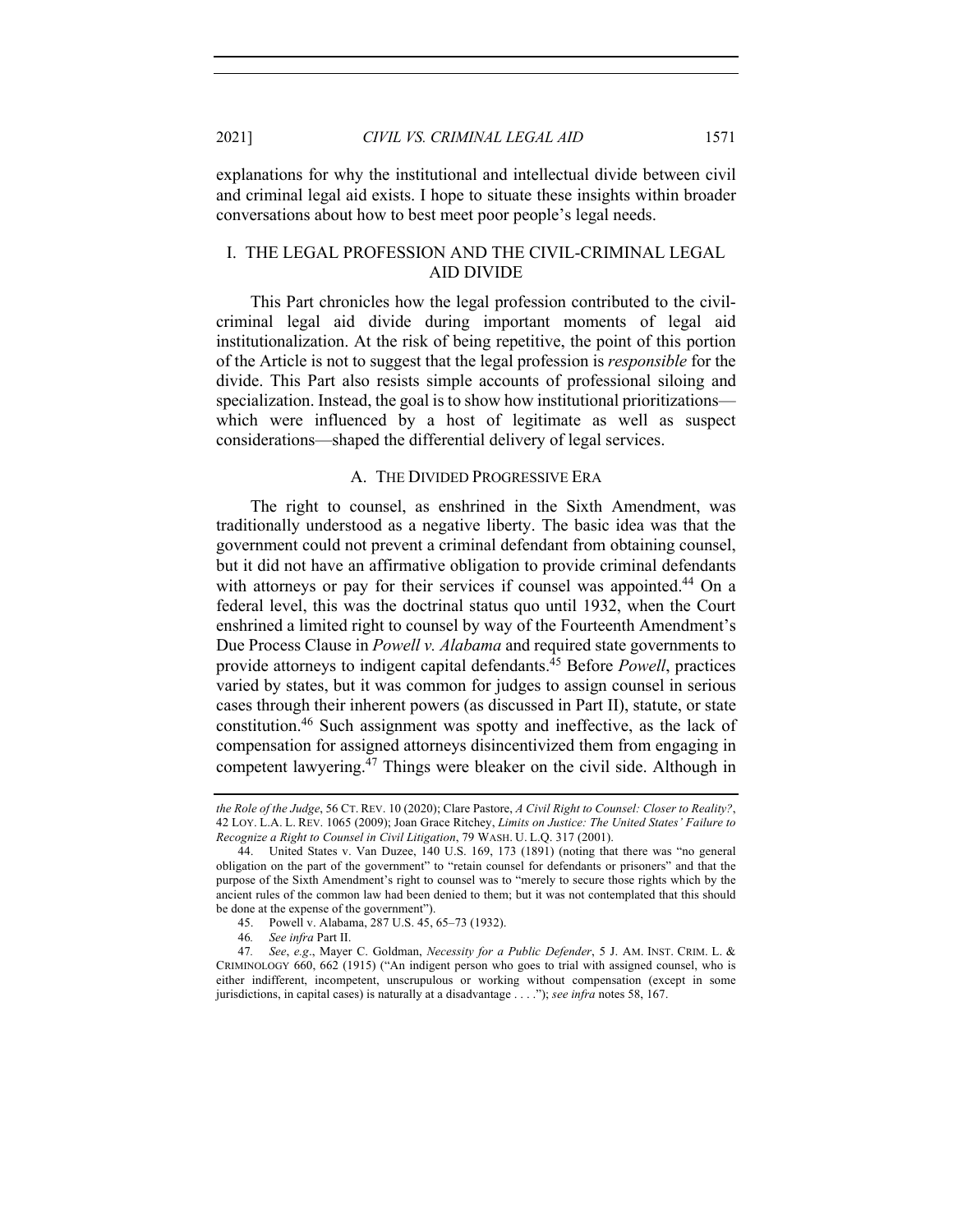forma pauperis statutes and inherent powers allowed state and federal judges to assign counsel to poor people in civil cases, they exercised this power infrequently, leading Harvard Law Professor John Maguire to complain, "the present American system of assignment is more a will o' the wisp than a true beacon of hope for the indigent."48 The deficiencies of the assigned counsel system on the criminal side, along with the relative unavailability of appointment on the civil side, helped spawn the legal aid movement.

New York reformers hoping to mitigate the wartime inequality of the 1860s were central to the institutionalization of legal aid. The first organization, the Working Women's Protective Union ("WWPU"), was founded in 1863 with the goal of providing legal services to working women who were subject to employer fraud. Legal historian Felice Batlan has shown how this organization, like many others that have been airbrushed from history until recently, often entailed the "provision of legal services to poor women—often *by* other women."<sup>49</sup> WWPU created space for the German Legal Protection Society (The Deutscher Rechtsschutz Verein. In 1876 Edward Salmon, a German lawyer, along with German elites, developed this charity-oriented organization out of concern for German immigrants who were unfamiliar with the chicanery of Gilded Age New York City and taken advantage of by their landlords, employers, and merchants.<sup>50</sup> In 1890, the organization expanded to non-Germans and subsequently transformed into the Legal Aid Society of New York City, which still exists today.<sup>51</sup> Although cognizant of the problems of criminal justice administration in New York City, resource constraints led the philanthropic organization to prioritize civil legal aid over criminal legal aid for almost four decades.<sup>52</sup> It did not develop a formal criminal defense practice until  $1920$ <sup>53</sup> In the meantime, many other cities took cue from the New York-based organization and its influential leader Arthur von Briesen, whom President and Chief Justice Taft

<sup>48.</sup> John MacArthur Maguire, *Poverty and Civil Litigation*, 36 HARV. L. REV. 361, 389 (1923).<br>49 Felice Batlan, *The Rirth of Legal Aid: Gender Ideologies, Women, and the Bar in New You* 

<sup>49.</sup> Felice Batlan, *The Birth of Legal Aid: Gender Ideologies, Women, and the Bar in New York City, 1863–1910*, 28 L. & HIST. REV. 931, 933 (2010). Philadelphia and Chicago had similar organizations. *See id*.; Jordan, *supra* note 41, at 87.

<sup>50.</sup> Leonard McGee, *The New York Legal Aid* Society *(1876–1925)*, 124 ANNALS AM. ACAD. POL. & SOC. SCI. 27 (1926).

<sup>51.</sup> *About Us*, LEGAL AID SOC'Y, https://legalaidnyc.org/about [https://perma.cc/PDJ9-ARNA].

<sup>52.</sup> JOHN MACARTHUR MAGUIRE, THE LANCE OF JUSTICE: A SEMI-CENTENNIAL HISTORY OF THE LEGAL AID SOCIETY, 1876–1926, at 261 (1928) (noting that the organization's founders "left an absolutely unmistakable record of their intention to assist indigent criminal defendants" but because of "an absolute lack of money and personnel," the organization had to "refuse most criminal business, despite a dark suspicion that the interests of the poor were not adequately safeguarded before police magistrates and in other criminal tribunals").

<sup>53.</sup> James Bronson Reynolds, *The Public Defender*, 12 J. AM. INST. CRIM. L. & CRIMINOLOGY 476, 476 (1922).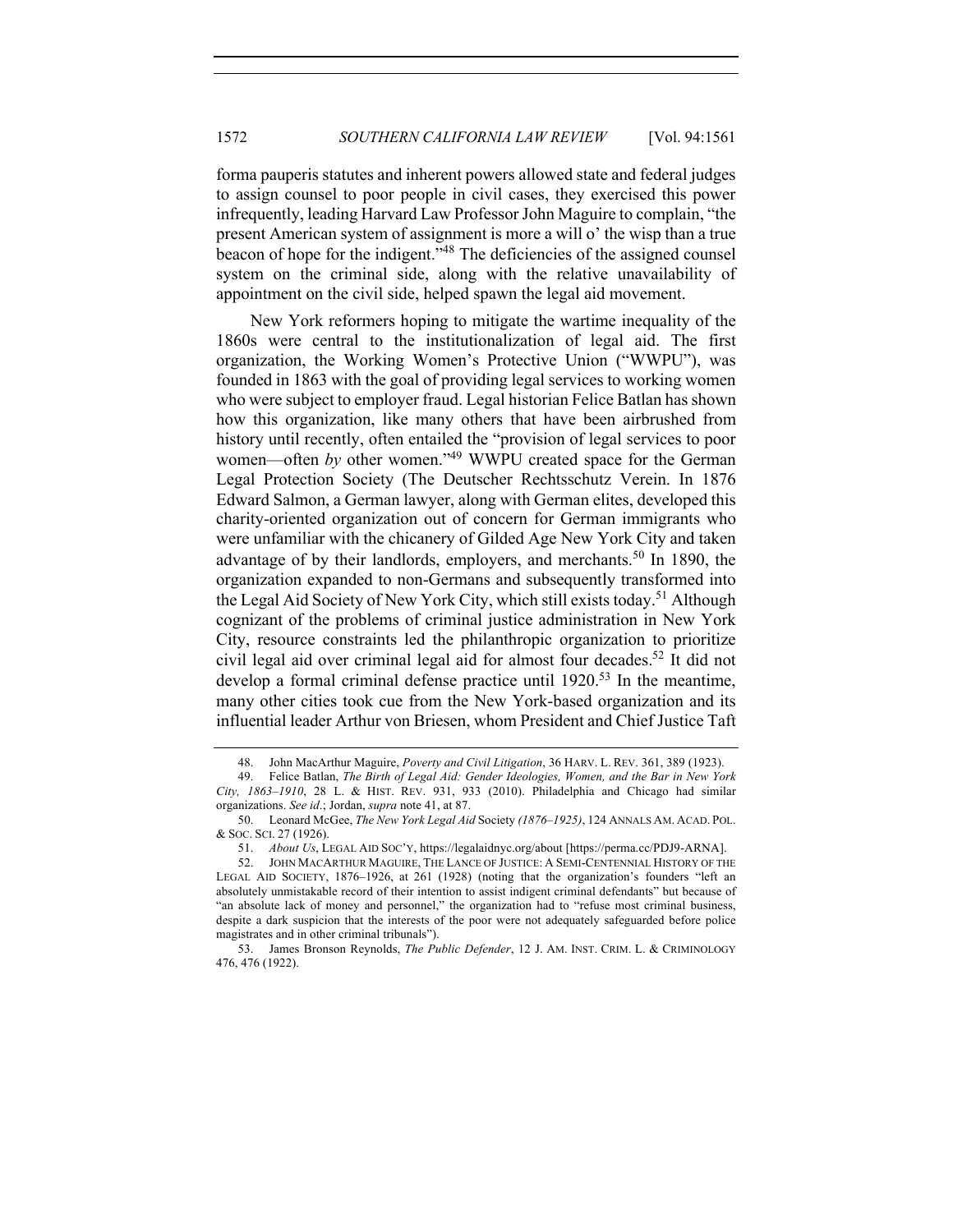referred to as the "philanthropic leader of the bar."<sup>54</sup> Boston (1900), Philadelphia (1902), Chicago (1905), Pittsburgh (1908), Detroit (1909), Louisville (1913), and others cities created legal aid organizations modeled in part by the New York experience.<sup>55</sup> This emulation, which commenced a form of path dependency, meant that most legal aid societies also focused primarily on civil issues.56

At the same time, the movement for public defenders also surfaced. This crusade was led by Clara Foltz, a legal pioneer who worked part-time as a criminal defense attorney and witnessed the vagaries of the assigned counsel system.57 In 1893, she gave a speech at the Chicago World Fair that she published as a proposal for a public defender.<sup>58</sup> "Connected with the court is a public prosecutor," she wrote, who was "selected for his skill in securing convictions. . . . But what machinery is provided for the defense of the innocent? None. Absolutely none."<sup>59</sup> Foltz also commented on the quality of the assigned counsel, which had gone undiscussed in scholarship and public writing on the criminal justice system. "[T]he rule is that court appointees are wholly unequal to the public officers with whom they are to cope. . . . The appointees come from failures in the profession, who hang about courts hoping a stray dollar or two from the unfortunate, or from the kindergartens of the profession just let loose from college and anxious to learn the practice."<sup>60</sup>

Foltz proposed a public defender system centered on a public advocate as opposed to legal aid's charity model. This advocate, she argued, should

<sup>54.</sup> MAGUIRE, *supra* note 52, at xi.

<sup>55.</sup> REGINALD HEBER SMITH, JUSTICE AND THE POOR 140–44 (1919). Some additional cities include San Francisco in 1915, Milwaukee in 1916, Denver in 1924, Baltimore in 1929, and Oakland in 1929. John S. Bradway, *The Growth of Legal Aid Work*, 13 NEB. L. BULL. 240, 249–50 (1935).

<sup>56</sup>*. See infra* notes 97–98; BOSTON LEGAL AID SOCIETY, FIRST ANNUAL REPORT OF THE BOSTON LEGAL AID SOCIETY 1900–1901, at 9, 14 (1901) (noting that the Board of Directors decided that criminal cases should not be undertaken "except to make such investigation as to be reasonably sure that no injustice was being done"); LEGAL AID SOC'Y OF PHILA., ANNUAL REPORT OF THE LEGAL AID SOCIETY OF PHILADELPHIA 7 (1904) (describing how "the Society never appears for a party charged with a crime, unless it has the strongest reasons to believe in the innocence of its applicant, and in most of the cases it has been able to lay facts before the District Attorney or the committing Magistrate which would lead to the abandonment or dismissal of the charge"); Marguerite Raeder Gariepy, *The Legal Aid Bureau of the United Charities of Chicago*, 124 ANNALS AM. ACAD. POL. & SOC. SCI. 33, 35 (1926) (describing how legal aid organizations at the turn of the century in Chicago handled some criminal issues and that "[p]ractically all the cases handled by the Legal Aid Bureau are civil cases, although occasionally the Bureau sends an attorney to represent clients in police court cases where the person needing legal aid is a member of a family being helped by the United Charities, or some other social agency").

<sup>57</sup>*. See generally* BARBARA BABCOCK, WOMAN LAWYER: THE TRIALS OF CLARA FOLTZ (2011). 58. Clara Foltz, *Public Defenders-Rights of Persons Accused of Crime-Abuses Now Existing*, 48 ALB. L.J. 248, 248 (1893).

<sup>59</sup>*. Id*.

<sup>60</sup>*. Id*. at 249.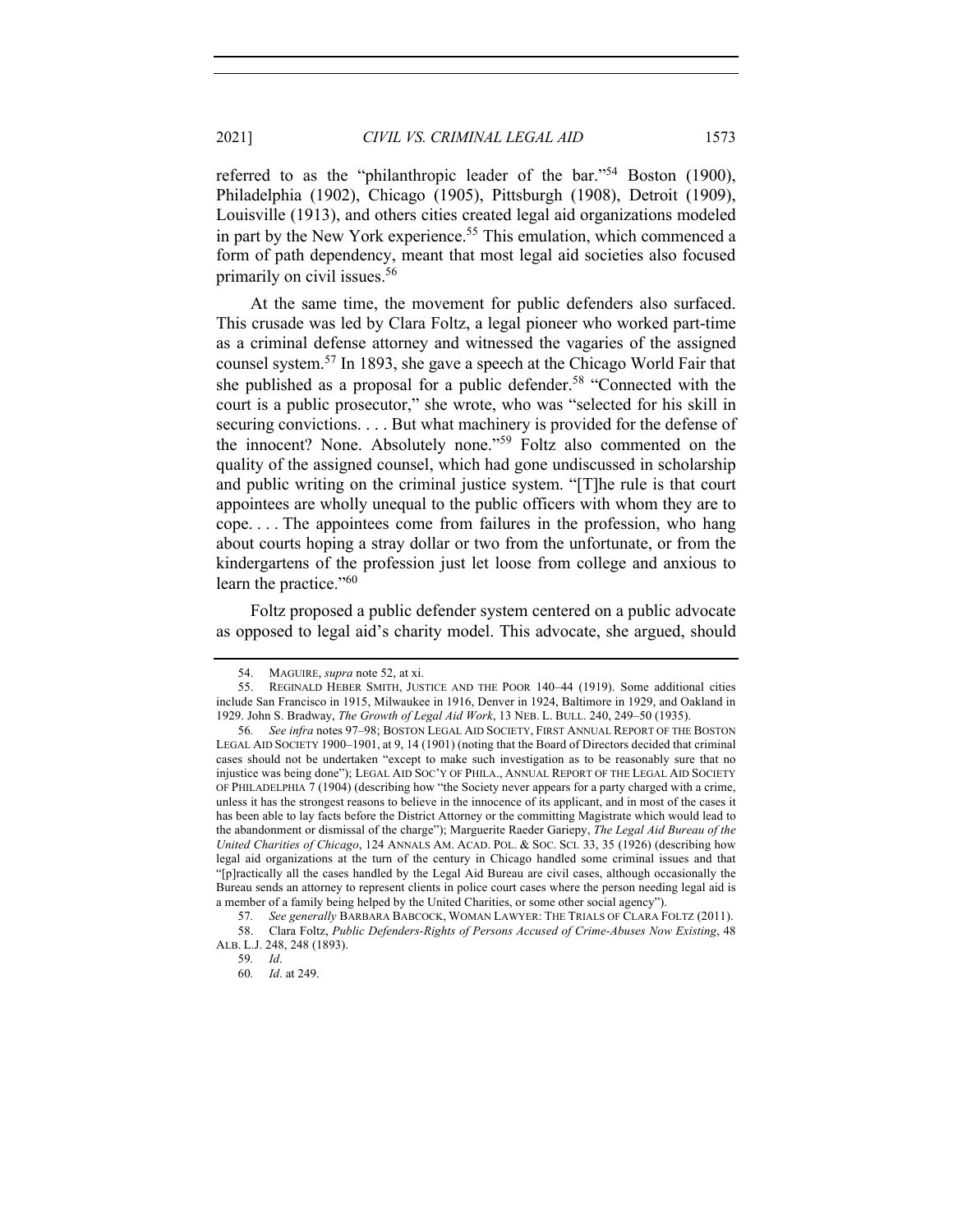be equal in skill, resources, and staff to the prosecutor.<sup>61</sup> This proposal was partially adopted by Los Angeles, which developed the first municipallyfunded public defender office in  $1913<sup>62</sup>$  Midwestern jurisdictions, such as Minneapolis and Columbus, and western cities, such as Portland and San Francisco, followed suit.<sup>63</sup> As Sara Mayeux explains, the private bar in East Coast cities rejected the idea of publicly-funded criminal or civil legal aid because they were concerned about government involvement in the provision of legal services more generally.<sup>64</sup> Instead, cities such as Philadelphia, Boston, and New York opted for "Volunteer Defender Committees"––separate criminal legal aid organizations that were privately funded.<sup>65</sup> By the time the Supreme Court offered its first articulation of an affirmative right to legal assistance in 1932, the institutional lines were sketched locally, with civil legal aid on one side and criminal legal aid on the other.

Herein lies an important first point on the division between civil and criminal legal aid: as organizations developed during the Progressive Era and thereafter, many of them further entrenched the divide. Such demarcation existed despite many legal elites' recognition that civil and criminal legal aid had similar exigencies. A star-studded list of lawyers made this point. In 1919, Reginald Heber Smith authored *Justice and the Poor*, the first national legal aid survey.<sup>66</sup> In his book, he argued that legal aid organizations failed to develop meaningful criminal defense practices and concluded that "[t]he public defender movement is the result of their shortcoming."<sup>67</sup> He encouraged civil legal aid societies to "strain every effort to provide assistance in this important field" and "take advantage of the momentum of the public defender idea, and merge it with themselves, by establishing public defender departments."<sup>68</sup> For Smith, having "two sets of organizations existing side by side" would lead to "unfortunate results in duplication of work and increased expense to be borne by the public or the community."<sup>69</sup> Northwestern University Law School Dean and evidence luminary John Henry Wigmore observed, "The public defender . . . has at last come in

<sup>61</sup>*. Id*. at 250.

<sup>62.</sup> MAYER C. GOLDMAN, THE PUBLIC DEFENDER: A NECESSARY FACTOR IN THE ADMINISTRATION OF JUSTICE 87 (1919).

<sup>63.</sup> REGINALD HEBER SMITH & JOHN S. BRADWAY, GROWTH OF LEGAL-AID WORK IN THE UNITED STATES: A STUDY OF OUR ADMINISTRATION OF JUSTICE PRIMARILY AS IT AFFECTS THE WAGE EARNER AND OF THE AGENCIES DESIGNED TO IMPROVE HIS POSITION BEFORE THE LAW 63–65 (1936).

<sup>64.</sup> Sara Mayeux, *What* Gideon *Did*, 116 COLUM. L. REV. 15, 30–31 (2016).

<sup>65</sup>*. Id*.

<sup>66.</sup> SMITH, *supra* note 55.

<sup>67</sup>*. Id*. at 156.

<sup>68</sup>*. Id*.

<sup>69</sup>*. Id*.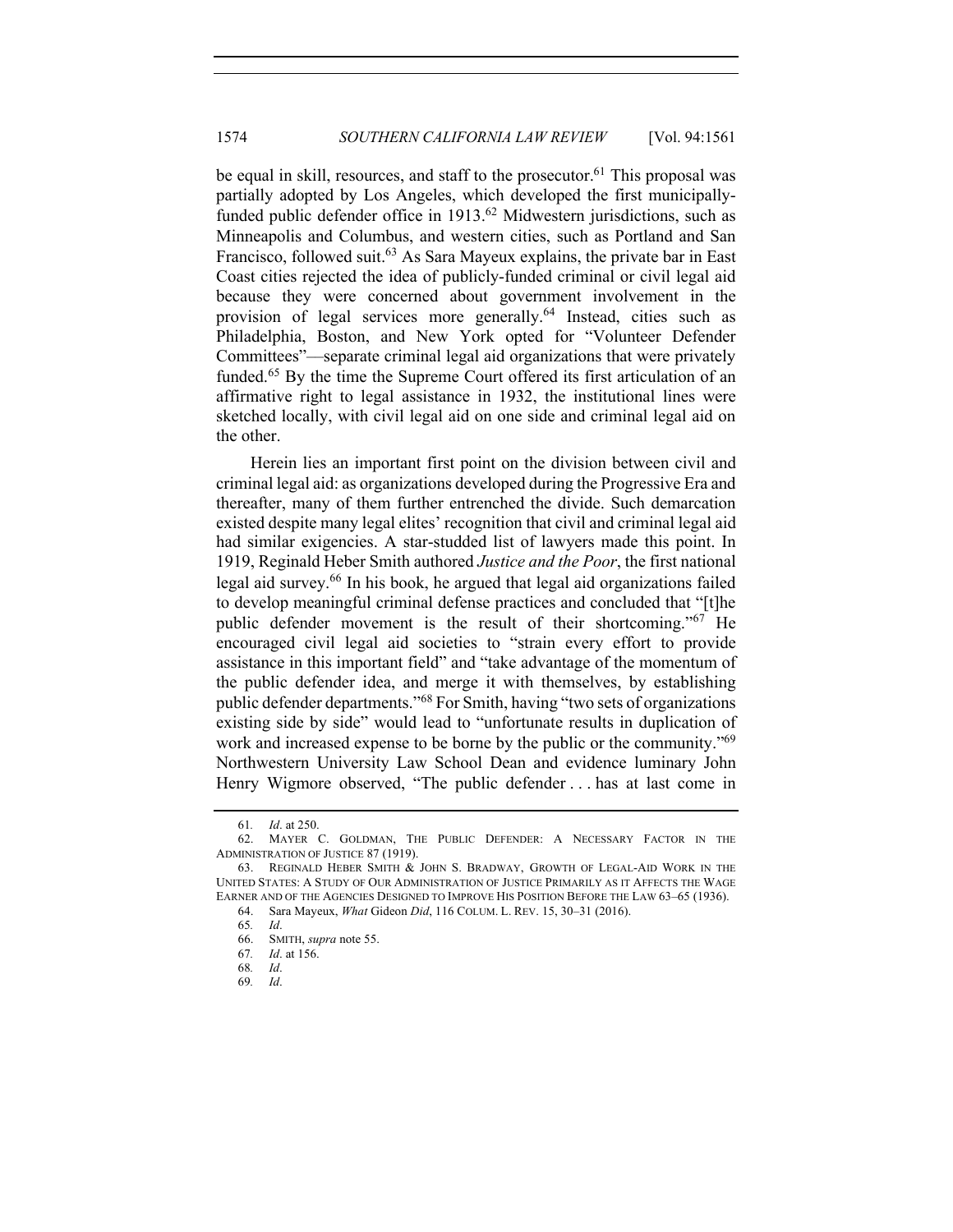sight . . . [b]ut in the meantime, in civil cases, is there not a field in which the public-salaried official advocate may play a modest part? And is it not a part which would go far to remove some of the worst reproaches of presentday justice? We refer to a public legal adviser for the poor."<sup>70</sup> Chief Justice Taft put it plainly when he stated, "It may be well to unite both civil and criminal cases and make the public defender a part of the general department of free legal service."71 Smith, Wigmore, and Taft were not alone and they were not the last cohort of legal elites to lodge these recommendations.<sup>72</sup> While there were appreciable differences between the civil and criminal systems, those distinctions did not necessarily justify differences in the *delivery* of legal services as the past practices of organizations that provided both demonstrate.<sup>73</sup> What explains the hardening of this divide, notwithstanding reformers arguing for a melding of civil and criminal legal aid? The historical record suggests that attorney preferences, resource constraints, the bar's self-interest, and path dependency played a role in maintaining the Progressive Era civil-criminal legal aid divide.

The first explanation points to the relative undesirability of criminal law within the legal profession. The famous Cleveland Survey conducted by legal luminaries Roscoe Pound and Felix Frankfurter spells this out in more detail. In their survey of approximately 386 Cleveland attorneys, half stated

73*. See* John S. Bradway, *The Nature of a Legal Aid Clinic*, 3 S. CAL. L. REV. 173, 179 (1930) (noting how Northwestern University Law School sends its students to the Legal Aid Bureau of Chicago for work in civil and criminal matters); Robert H. Gault, *The Public Defender*, 14 J. AM. INST. CRIM. L. & CRIMINOLOGY 8, 9 (1923) (noting how, in 1920, the Los Angeles Public Defender handled 522 criminal cases and approximately 8,000 civil cases); Thomas A. Larremore, *Portland and Legal Aid*, OR. L. REV., June 1921, at 6–7 (discussing how the Portland public defender engaged in some civil matters and proclaiming that legal aid "cannot be confined to assistance given in civil matters but must be broadened to include the defense of indigents charged with crime").

<sup>70.</sup> John H. Wigmore, *Shall the Legal Profession Be Reorganized?*, 4 J. AM. INST. CRIM. L. & CRIMINOLOGY 641, 642–43 (1914).

<sup>71.</sup> SMITH & BRADWAY, *supra* note 63, at iv.

<sup>72</sup>*. See infra* notes 133–36; AM. BAR ASS'N, REPORT OF THE FORTY-SIXTH ANNUAL MEETING OF THE AMERICAN BAR ASSOCIATION HELD AT MINNEAPOLIS, MINNESOTA 633 (1923) ("No meritorious case, whether civil or criminal, that is cognizable in the courts of the country, ought to be denied the services of an able, courageous and loyal advocate, and no person, however humble, ought to be able to say in any American community that his cause, civil or criminal, is beyond his means to adequately present."); Austin F. Macdonald, *Public Legal Aid Work*, 14 NAT'L MUN. REV. 564, 565 (1925) ("There is no sound reason in theory why criminal cases should not be included within the scope of the legal aid bureau's activity. The man accused of theft needs protection equally with the man defrauded of his earnings."); Maurice Parmelee, *Public Defense in Criminal Trials*, 1 J. AM. INST. CRIM. L. & CRIMINOLOGY 735, 746 (1911) ("The logical sequel to public defense would, I believe, be free civil justice; that is to say, the employment of attorneys by the public for the pleading and defense of civil cases. There is no more equality before the law for rich and poor in the civil courts than there is in the criminal court, for the possibility of winning his case, however much in the right he may be, for the plaintiff or defendant in a civil suit depends very largely upon his ability to secure efficient counsel. There will not be justice for all until both criminal and civil procedure is made free."); George S. Van Schaick, *The Handicap of Poverty in Litigation*, 12 CORNELL L.Q. 460, 463 (1927) (noting that "[t]he need of counsel for the poor is confined to no one class of cases.").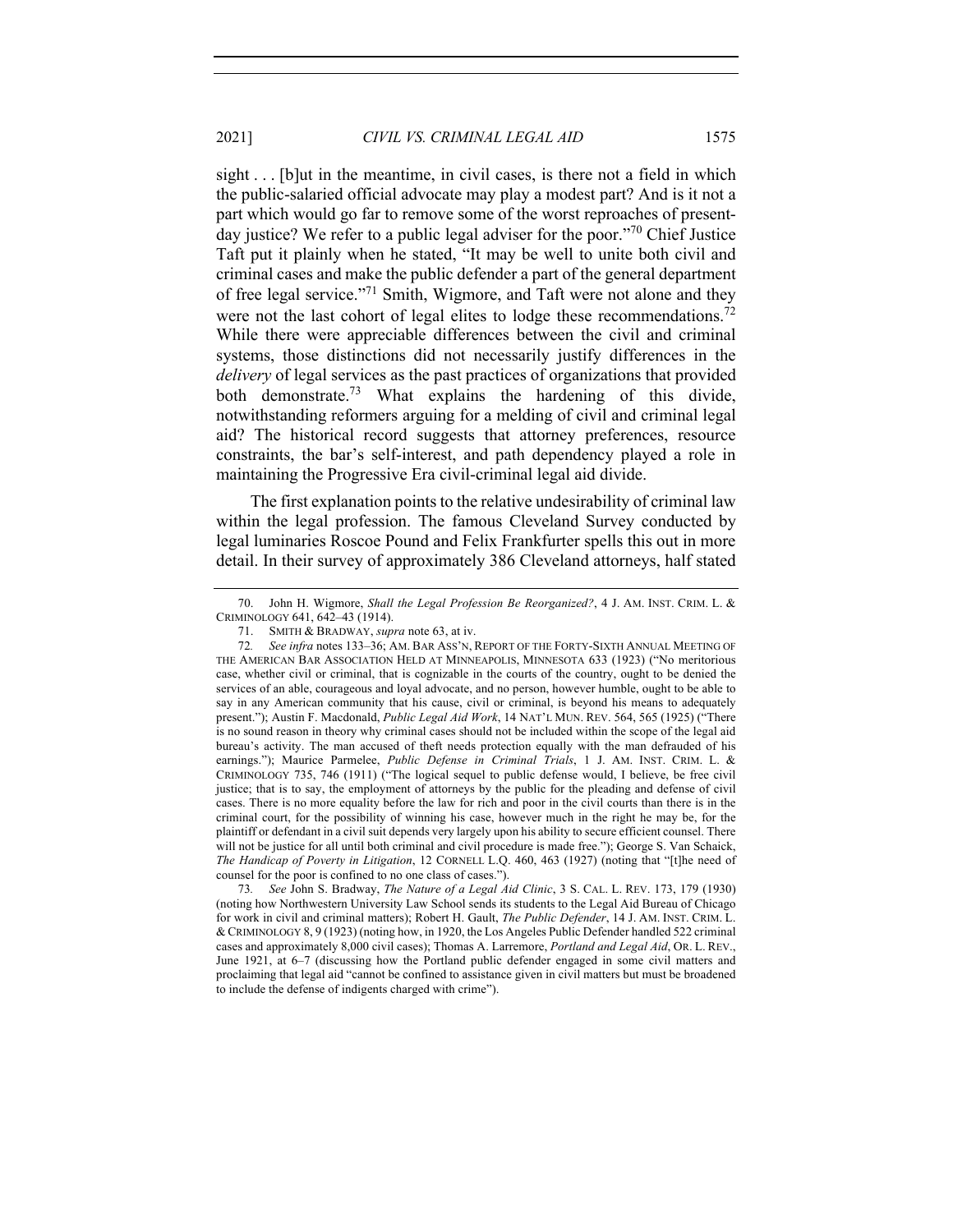that they accepted no criminal cases at all because of ethical issues, preferences for civil work, and as "a matter of taste."74 Out of 128 responses to why they refused to take criminal cases, more than a quarter (39 attorneys) pointed to "ethical" and "aesthetic" reasons, whereas more than a third (52 people) stated a "mere expression of preference for civil work."75 The authors added more texture to these findings and noted, "[a]s everybody knew before this survey was attempted, and as nearly everybody knows in every American city, except when regular clients are involved or an exceptionally large fee is in sight, most of the better grade of lawyers deliberately stay away from the criminal courts."<sup>76</sup> With this fact in mind, they somberly concluded that criminal law "has become a sort of outlaw field which many a lawyer avoids as he avoids the slums of the city."<sup>77</sup> The longstanding ethical debates around criminal representation, particularly for the unpopular social group that constitutes the criminally accused, lend credence to this the idea that preference shaped the lack of organized criminal legal aid during this period.<sup>78</sup>

Another explanation for the bifurcated institutionalization of criminal and civil legal aid points to resource constraints.<sup>79</sup> Since many of these organizations began as primarily civil in their orientation, the focus here is on their failure to incorporate criminal defense into their practice. On this issue, one scholar noted, "[m]ost of the legal aid bureaus are swamped with work and handicapped by a lack of funds. The inclusion of criminal cases would result in a volume of applications which it would be impossible for them to handle."<sup>80</sup> Most notably, the Legal Aid Society of New York tried

80. Macdonald, *supra* note 72, at 565.

<sup>74.</sup> RAYMOND FOSDICK, REGINALD HEBER SMITH, HERBERT B. EHRMANN, ALFRED BETTMAN, HOWARD F. BURNS, BURDETTE G. LEWIS, HERMAN M. ADLER, ALBERT M. KALES, M. K. WISEHART, FELIX FRANKFURTER & ROSCOE POUND, CRIMINAL JUSTICE IN CLEVELAND: REPORTS OF THE CLEVELAND FOUNDATION SURVEY OF THE ADMINISTRATION OF CRIMINAL JUSTICE IN CLEVELAND, OHIO 218–19 (Roscoe Pound & Felix Frankfurter eds., 1922).

<sup>75</sup>*. Id*.

<sup>76</sup>*. Id*.

<sup>77</sup>*. Id*.

<sup>78</sup>*. See* JAMES S. KUNEN, "HOW CAN YOU DEFEND THOSE PEOPLE?": THE MAKING OF A CRIMINAL LAWYER (1983); HOW CAN YOU REPRESENT THOSE PEOPLE? (Abbe Smith & Monroe H. Freedman eds., 2013); Anthony V. Alfieri, *Mitigation, Mercy, and Delay: The Moral Politics of Death Penalty Abolitionists*, 31 HARV. C.R.-C.L. L. REV. 325 (1996); Barbara Allen Babcock, *Defending the Guilty*, 32 CLEV. ST. L. REV. 175, 177–79 (1983); Joseph Edward Downs & Alvin L. Goldman, *The Obligation of Lawyers to Represent Unpopular Defendants*, 9 HOW. L.J. 49, 49 (1963); Morris L. Ernst & Alan U. Schwartz, *The Right to Counsel and the "Unpopular Cause*,*"* 20 U. PITT. L. REV. 727, 730 (1959); David Goldberger, *Would You Defend an Unpopular Cause?*, 5 BARRISTER 46 (1978).

<sup>79.</sup> F. R. Aumann, *The Public Defender in the Municipal Court of Columbus*, 21 AM. INST. CRIM. L. & CRIMINOLOGY 393, 394 (1930) (describing how the Public Defender of Columbus in 1926 was in existence from 1919–1926 but was discontinued for one year and noted how "[t]he discontinuance of the office was not based on any opposition to its purpose or program" but that "[i]t was presumably dictated by financial reasons," while also mentioning that "other factors determined the matter" as well).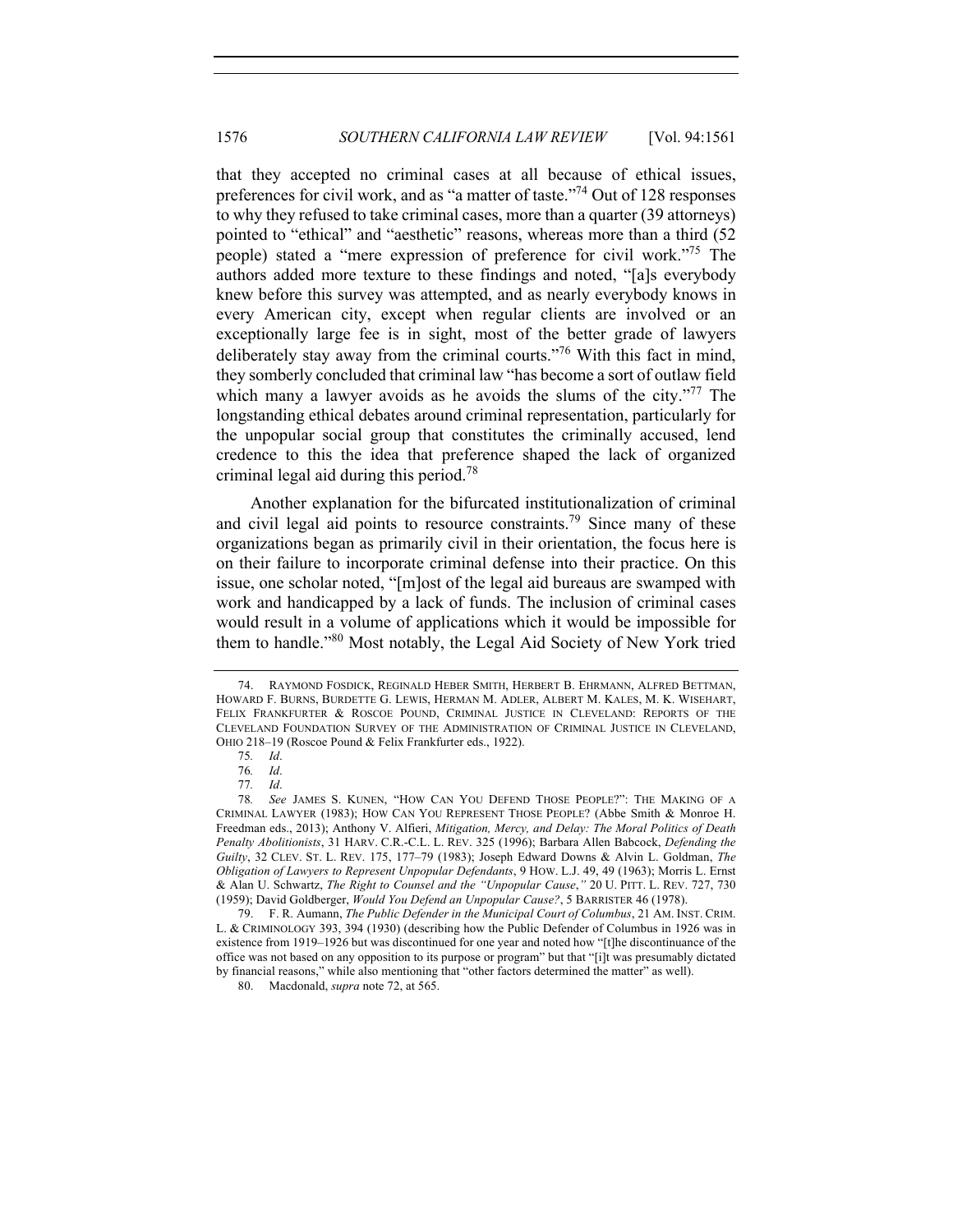to develop a criminal practice in 1905 and 1906 but failed due to funds and would not be successful in that endeavor for another decade.<sup>81</sup> Writing in the 1930s, one writer attributed the dearth of criminal legal aid work to a lack of human resources and explained, "criminal cases involve more court work than the meagre staff of many legal aid offices can handle if criminal cases run into large numbers."<sup>82</sup> Mayer Goldman, a New York attorney who wrote about public defenders in the first few decades of the twentieth century, consistently noted that legal aid societies were not equipped to take on criminal defense due to lack of personnel and funds.<sup>83</sup>

Economic motivations and the bar's self-interest also played a role in reinforcing the civil-criminal legal aid divide. The legal profession understood criminal legal aid as more of a governmental responsibility. With the exception of a few cities that rejected the public defender model and established privately funded defender organizations, criminal defense was actualized in two ways: through a few municipally funded public defenders offices and more generally through a haphazard assigned counsel system where the government conscripted attorneys into providing representation.<sup>84</sup> Yet, irrespective of the form, the dominant belief was that criminal defense was a government obligation; the march toward *Gideon* trended in that direction. Considering the relative professional undesirability of criminal defense for the poor, this understanding of state responsibility was not disruptive to the bar's bottom line. On the other hand, civil legal aid encapsulated a wide range of subject matters such as housing, employment, bankruptcy, and family law, to name a few. These were areas the private bar engaged, which raised the prospect of competition and led them to be more discerning about poor people's deservingness of civil legal services. The bar understood civil legal aid as an operation that should be handled privately and by the bar. There were exceptions to this preference, but it was a dominant attitude.<sup>85</sup> This preference for privatization expressed itself

<sup>81</sup>*. See* SMITH, *supra* note 1, at 144.

<sup>82.</sup> Patricia Collins, *Poverty "Stands" in the Way of Complete Justice*, FED. PROBATION, July 1938, at 43.

<sup>83.</sup> Mayer C. Goldman, *Public Defender*, 6 J. AM. INST. CRIM. L. & CRIMINOLOGY 557, 558 (1915) ("Legal Aid societies are generally handicapped by lack of sufficient funds as has been evidenced by their frequent appeals to the public for financial support."); Mayer C. Goldman, *Public Defenders for the Poor in Criminal Cases*, 26 VA. L. REV. 275, 277–78 (1940) ("Furthermore, legal aid and kindred groups, are always handicapped by lack of sufficient funds. It is unnecessary to detail the constant requests for funds from legal aid groups that they might continue to properly function. Their annual reports and public appeals for moneys indicate clearly how they have always handicapped in their work."); *see also* SMITH, *supra* note 1, at 156 ("[A]ll societies are overworked and undermanned, so that they have feared to be swamped if they opened the flood-gates of criminal applications.").

<sup>84.</sup> Bruce Andrew Green, *Court Appointment of Attorneys in Civil Cases: The Constitutionality of Uncompensated Legal Assistanc*e, 81 COLUM. L. REV. 366, 373–77 (1981).

<sup>85</sup>*. See* BATLAN, *supra* note 4, at 188 (noting that by 1940, at least twelve legal aid organizations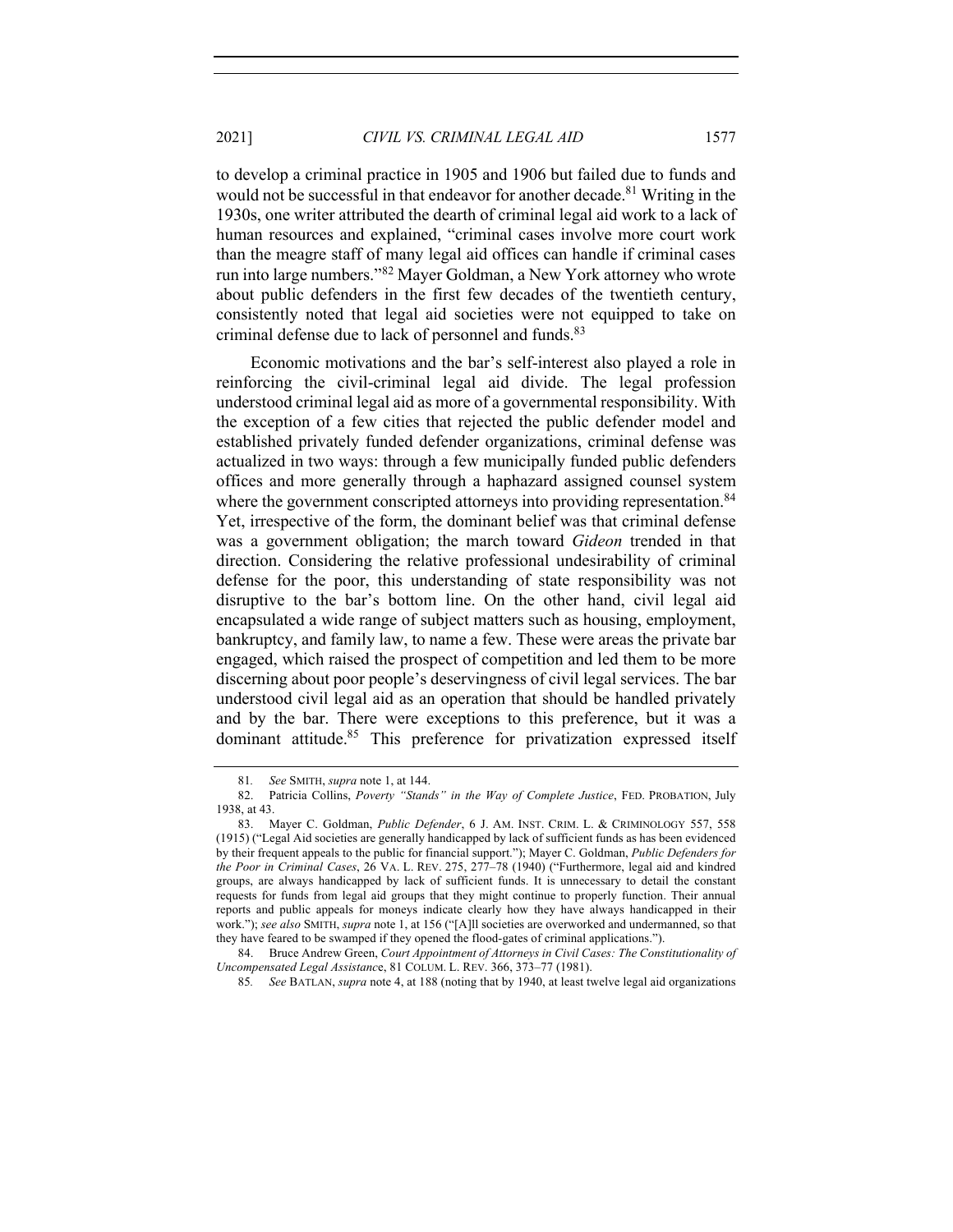through: concerns about government interference; an insistence that only the truly poor be able to receive this service; and anxious reassurances that civil legal aid should not, did not, and would not undermine the mainstream practice of law by taking money out of ordinary practitioners' pockets. Charles Evans Hughes, who served as the second president of the Legal Aid Society of New York before returning to the Court as Chief Justice, captured these sentiments in 1920 when he insisted that legal aid "is not intended to enter into competition with members of the Bar, and hence applications are not entertained where the applicant is able to pay reasonable attorneys' fees."<sup>86</sup> This anti-competitive spirit would be a theme in civil legal aid advocacy and writing well into the 1950s.<sup>87</sup>

A final reason why civil and criminal legal aid institutions began to take shape the way they did relates to the New York office's failure to establish a criminal defense practice in the early years. Reginald Heber Smith's *Justice and the Poor* noted that the Legal Aid Society of New York's failure to develop an office was negatively interpreted by organizations that followed its template. "Other societies, lacking in experience and not clearly understanding the position of legal aid work in its relation to the administration of justice, saw that criminal cases did not appear in the New York reports and blindly adopted what they supposed was some rule or policy against such work."<sup>88</sup> In short, there was a form of path dependency and mimicry that may have contributed to some organizations' failure to develop defense practices.

received county-level funding and describing how government funding caused anxiety within the legal profession and led to an insistence on that legal aid be funding by private donors to maintain autonomy). 86. Charles E. Hughes, *Legal Aid Societies, Their Function and Necessity*, 43 ANN. REP. A. B.A.

<sup>227, 233 (1920).</sup>

<sup>87.</sup> Georgina J. Bingert, *Legal Aid in Modern Society*, WOMEN LAW. J., Summer 1950, at 12 (1950) (suggesting that a civil legal aid organization "is really a large law office, with the exception that the people who apply there for help cannot pay for it" and noting that this difference means that they "are not in competition with the Bar"); John S. Bradway, *Legal Aid Clinics in Less Thickly Populated Communities*, 30 MICH. L. REV. 905, 908 (1932) ("All legal aid organizations must avoid competition with the bar."); Claude E. Clarke, *Legal Aid by Privately Supported Organization*s, 124 ANNALS AM. ACAD. POL. & SOC. SCI. 54, 55 (1926) (Attorney for the Cleveland Legal Aid Society assuring and reassuring that civil legal services was nonthreatening and observing that members of the local bar "come to be supporters of the work, realizing that the organization is helping these indigent persons whom they by virtue of their professional oath are obligated to assist, that its object is not competition for their business, but co-operation to attain a common end"); Orison S. Marden, *Legal Aid, the Private Lawyer and the Community*, 20 TENN. L. REV. 757, 758 (1949) (ABA Chairman, Standing Committee on Legal Aid Work describing how, in big cities with legal aid organizations, private sector lawyers have recognized that "instead of being new competition for private lawyers, Legal Aid actually tends to bring new clients to them" as people became more aware of the availability of legal services); *see infra* note 128. *But see* TERENCE C. HALLIDAY, BEYOND MONOPOLY: LAWYERS, STATE CRISES, AND PROFESSIONAL EMPOWERMENT, at xiv (1987) (cautioning against monopolization arguments that do not grapple with nonmonopolistic behaviors of the bar).

<sup>88</sup>*. See* SMITH, *supra* note 1, at 144.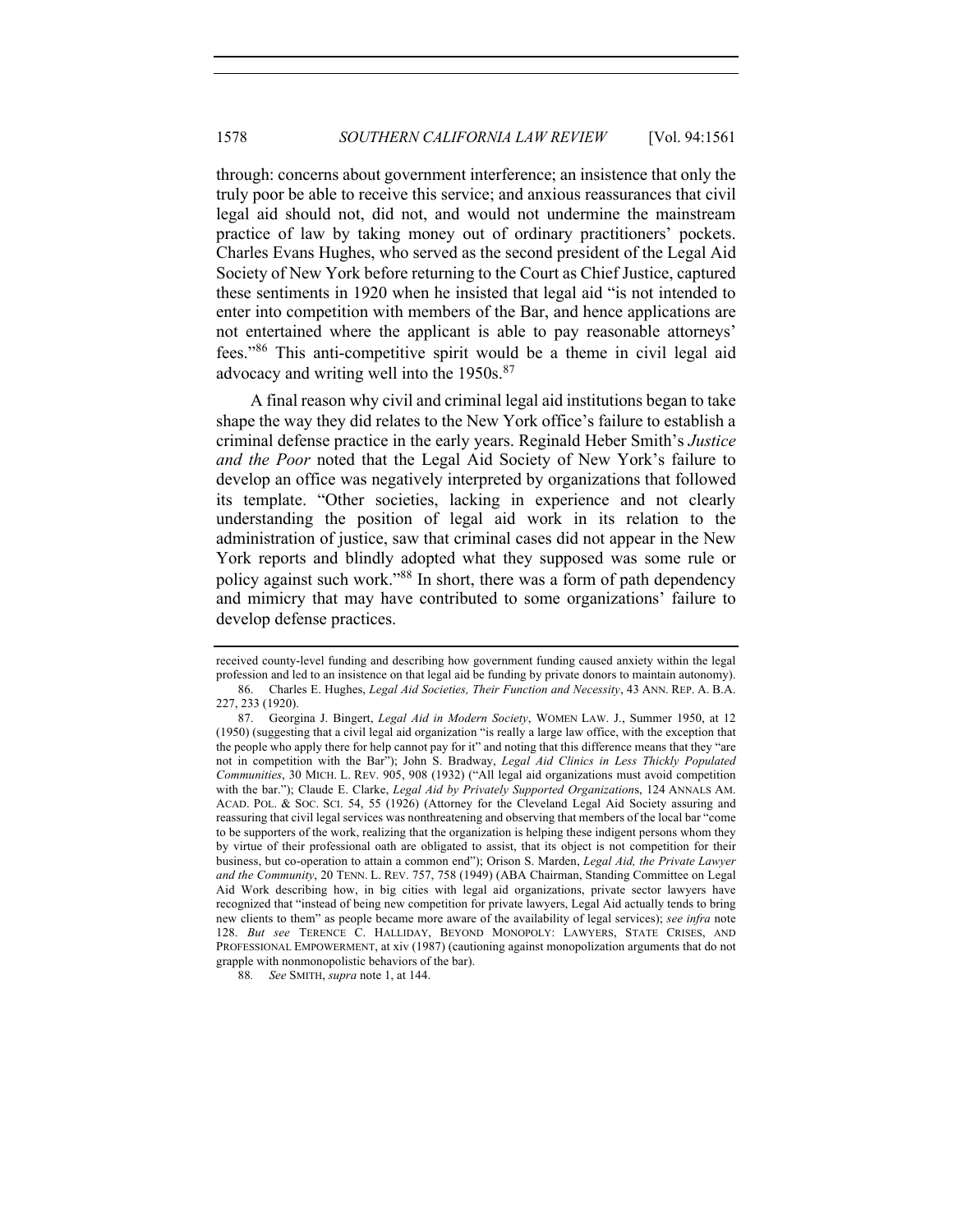2021] *CIVIL VS. CRIMINAL LEGAL AID* 1579

Despite the generally taken for granted assumptions about the differences between civil and criminal legal aid, some reformers and scholars would try to narrow the distinctions. Smith, working with the American Bar Association's Committee on Legal Aid Work, proposed a "Poor Litigants" statute that put civil and criminal legal aid on the same footing. The key part of the model statute stated, "Any person whether a resident or nonresident, citizen or alien, may be admitted to participate as a poor litigant in any cause, civil or criminal, pending or proposed, before any court of original or appellate jurisdiction  $\dots$ ."<sup>89</sup> The proposal had little impact on the delivery of legal services.<sup>90</sup> Thereafter, professional legal organizations would rarely offer formal statutory recommendations on how to address poor people's lack of access to lawyers. That silence has not gone unnoticed.<sup>91</sup>

Ultimately, various factors caused civil legal aid to be the predominant organizational form through the middle of the twentieth century. But this division was not a foregone conclusion.

#### B. FRACTURED WAR ON POVERTY

As the Supreme Court began to weigh in on the issue of legal aid for poor defendants in the 1930s, the right to counsel slowly transformed from a negative to a positive right.<sup>92</sup> More civil and criminal legal aid offices surfaced too. By the close of the 1940s, there were approximately thirty

<sup>89</sup>*. See First Draft of a Poor Litigant's Statute*, 49 A.B.A. REP. 386 (1924), *reprinted in* SMITH & BRADWAY, *supra* note 63, at 106–107.

<sup>90.</sup> Lee Silverstein, *Waiver of Costs and Appointment of Counsel for Poor Persons in Civil Cases*, 2 VAL. U. L. REV. 21, 23 (1967) ("Apparently this statute has had little or no influence, and the few reforms achieved in the last four decades have come from other sources.").

<sup>91.</sup> James Maxenier minces no words describing the omission of the legal profession when it came to issues of poverty. He writes, "In 1878 reform-minded lawyers founded the American Bar Association. Not until forty years later did the Association address the issue of legal aid. In 1892 commerciallysensitive lawyers established the National Conference of Commissioners of Uniform State Laws, now known as the Uniform Laws Commission. It quickly proposed a Uniform Sales Act, but in 120 years it has yet to propose an access to justice act. The closest that it has come is the Model Public Defender Act for use in criminal justice. In 1913 progressive lawyers founded the American Judicature Society to work for better courts. Although it has campaigned vigorously for nonpolitical judicial selection, it has not found room in its program to promote civil legal aid for the poor. In 1923 reform-minded lawyers led by like-minded judges and academics, established the American Law Institute. Not until 2009 did a representative of a legal aid society address the Institute. None of its model acts or restatements provides for access to civil justice. In 1938 in the Federal Rules of Civil Procedure, the bar accomplished the most important reform since the 1848 New York code. In the Federal Rules it achieved a long sought goal: judicial and not legislative control of civil procedure. The Federal Rules make no provision for access to justice. I am aware of no proposal to incorporate access to justice into the Rules." James R. Maxeiner, *A Right to Legal Aid: The ABA Model Access Act in International Perspective*, 13 LOY. J. PUB. INT. L. 61, 103–05 (2011).

<sup>92</sup>*. See* Powell v. Alabama, 287 U.S. 45, 65–73 (1932) (ruling that the Due Process Clause of the Fourteenth Amendment required states to appoint counsel to indigent capital defendants); Johnson v. Zerbst, 304 U.S. 458, 467–68 (1938) (holding that compliance with the Sixth Amendment's right to assistance of counsel is a prerequisite to a federal court's deprivation of a criminal defendant's liberty).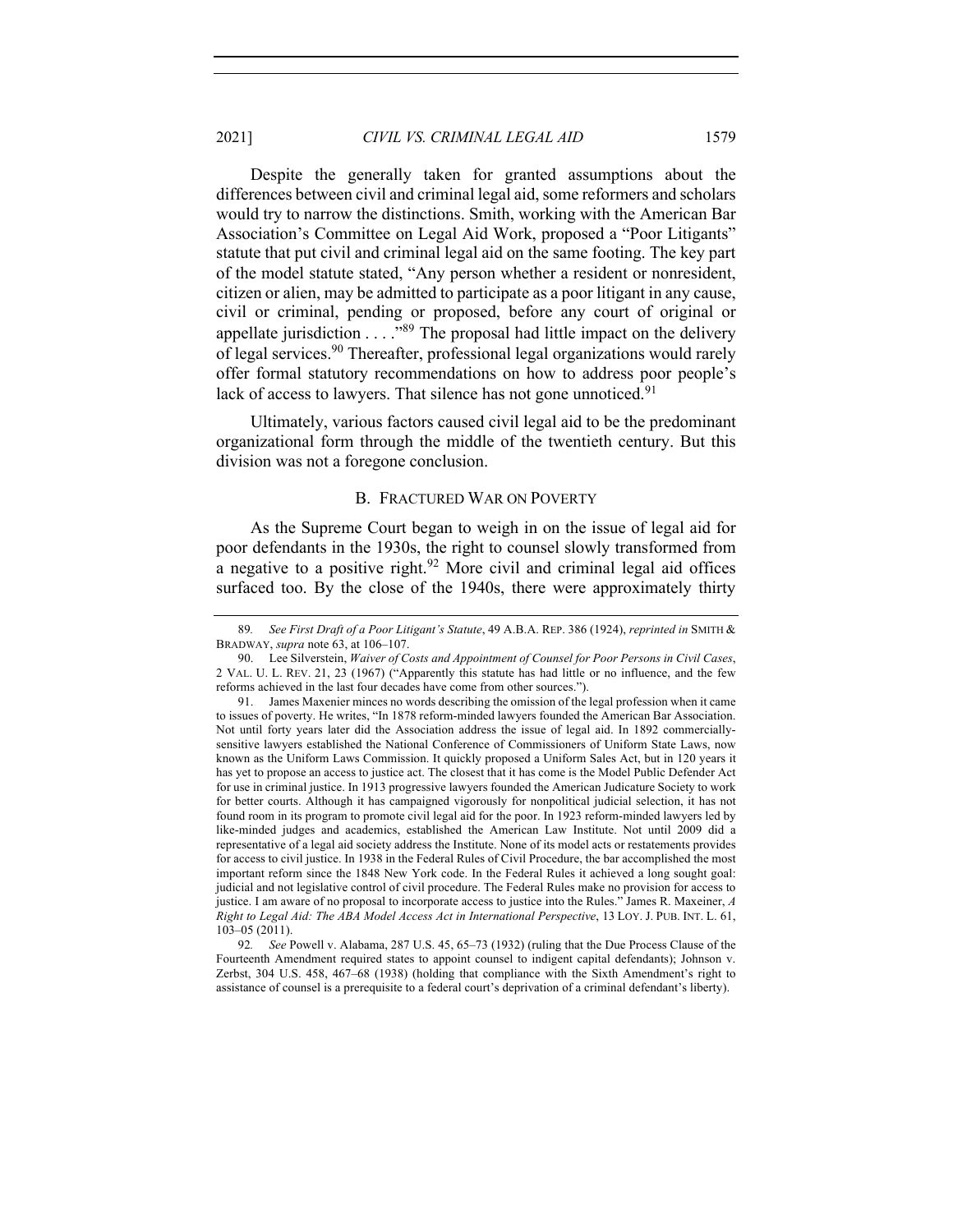criminal legal aid offices across the country—a significant jump from the previous figure of five offices three decades earlier.<sup>93</sup> On the civil side, the number of offices increased during the same period from approximately thirty to ninety.<sup>94</sup> But "the tumultuous times of the 1930s and 1940s" drained resources from organizations.<sup>95</sup> Trends in appellate litigation hardened the civil-criminal legal aid distinction during this period. Organizations like the NAACP and the ACLU litigated many of the right to counsel cases in the 1940s and 1950s, whereas there was no civil legal aid analog during this period (and it would not come until the  $1960s$ ).<sup>96</sup>

The disinterest in appellate advocacy on the civil side was part of a culture of limited resources and narrow expectations. Attorneys could not "worry about creating new right for their clients through appeals or proposing legislative reforms."<sup>97</sup> As I and others have explained elsewhere, fears of socialism also played a role in the legal profession's resistance to government involvement in civil and criminal legal aid.98 As was the case in the medical profession, the thinking here, particularly during the Red Scare of the 1950s, was that government-sponsored legal aid was not only socialist but would preempt the work of the legal profession.<sup>99</sup> In 1951, the future President of the American Bar Association, Robert Storey, wrote a scathing article in the pages of the Association's journal fiercely rejecting the idea of government-provided counsel in civil contexts.100 This would be a popular position for the remainder of the decade, notwithstanding the passage of legal aid statutes in England.<sup>101</sup>

Two literary developments softened the aversion to welfarism in the mid-twentieth century. The first book, *The Affluent Society* was authored by John Kenneth Galbraith.<sup>102</sup> Galbraith was a post-Keynesian economist and public intellectual who believed that government had a role to play in the

98*. See*, *e.g.*, AUERBACH, *supra* note 37, at 57; BATLAN, *supra* note 4, at 149; JOHNSON, *supra* note 29, at 36; Mayeux, *supra* note 64, at 24; Ossei-Owusu, *supra* note 40, at 1181.

<sup>93.</sup> BROWNELL, *supra* note 3, at 35.

<sup>94</sup>*. Id*. at 26.

<sup>95.</sup> JOHNSON, *supra* note 29, at 35.

<sup>96.</sup> Anthony O'Rourke, *The Political Economy of Criminal Procedure Litigatio*n, 45 GA. L. REV. 721, 757–67 (2011); *see* LAWRENCE, *supra* note 3.

<sup>97.</sup> JOHNSON, *supra* note 29, at 42.

<sup>99.</sup> MONTE M. POEN, HARRY S. TRUMAN VERSUS THE MEDICAL LOBBY: THE GENESIS OF MEDICARE (1979).

<sup>100</sup>*. See* Robert G. Storey, *The Legal Profession Versus Regimentation: A Program to Counter Socialization*, 37 A.B.A. J. 100 (1951); *see also* Robert G. Storey, *Lawyers in Modern Society*, 12 TEX. B. J. 324 (1949) (making similar arguments).

<sup>101</sup>*. See* Lord Parker of Waddington, *The Development of Legal Aid in England Since 1949*, 48 A.B.A. J. 1029 (1962); Reginald Heber Smith, *The English Legal Assistance Plan: Its Significance for American Legal Institutions*, 35 A.B.A. J. 453 (1949).

<sup>102.</sup> JOHN KENNETH GALBRAITH, THE AFFLUENT SOCIETY (1958).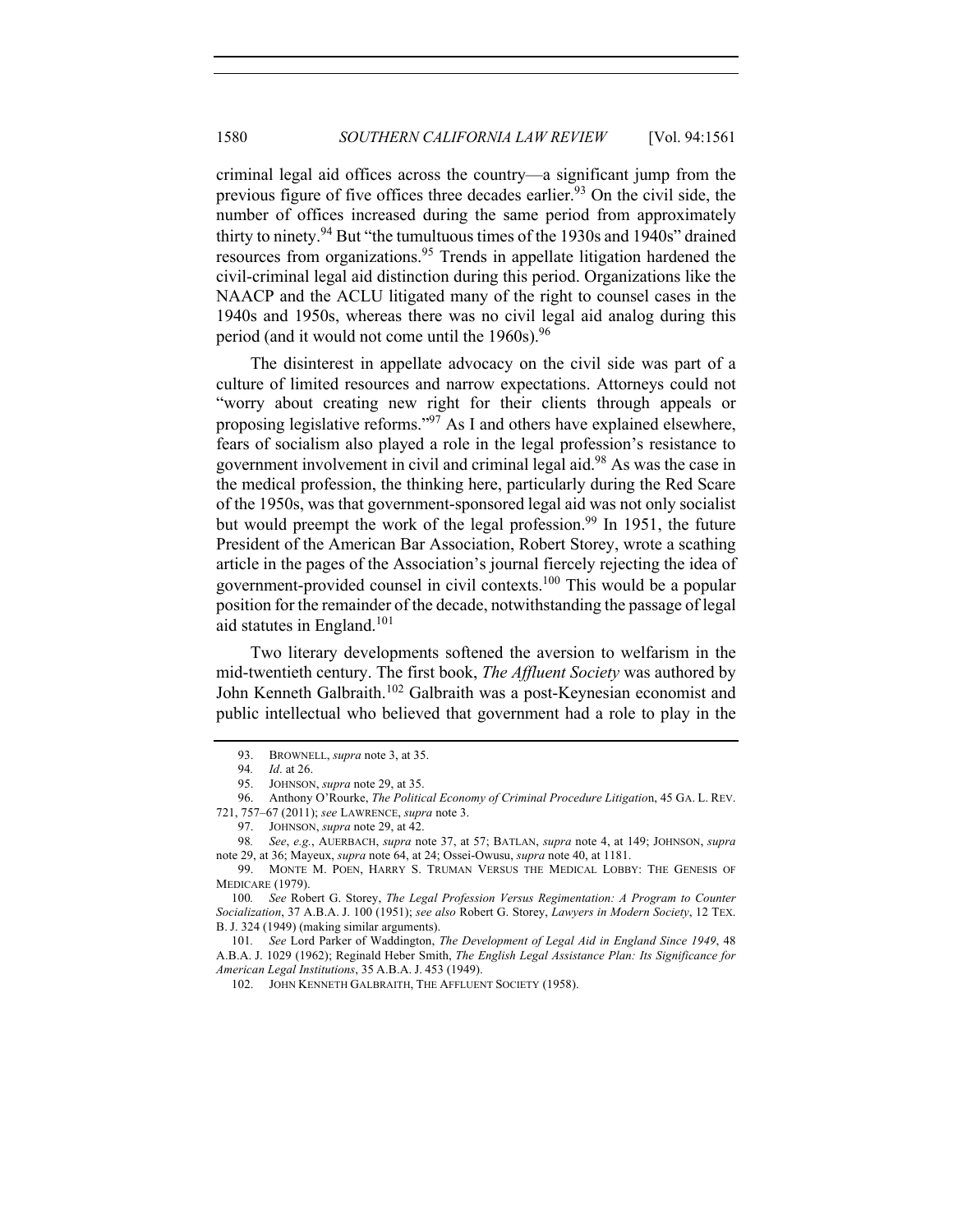economy. In addition to addressing the conventional wisdom of thenexisting economics, the 1958 book, which was originally titled *Why the Poor Are Poor*, pushed for the use of taxes to support investments in public goods such as schools, hospitals, and roads.<sup>103</sup> The second book, *The Other America*, was published in 1962 by democratic-socialist Michael Harrington and was a multi-racial, multi-geographical expose of American inequality.<sup>104</sup> *The Other America* described the conditions of what Harrington estimated was approximately 40 to 50 million Americans living in poverty.<sup>105</sup> The *Affluent Society* and *The Other America* influenced the national conversation on poverty. "If Galbraith brought poverty into the national consciousness, Harrington placed it on the national conscience."<sup>106</sup> Both books profoundly influenced the president's agenda, $107$  which ultimately morphed into President Johnson's War on Poverty.<sup>108</sup> Of course, poverty reduction was a key plank of an interracial civil rights movement that preceded these books.109 In any event, government officials and liberals believed that antipoverty measures could advance domestic and international Cold War imperatives.<sup>110</sup>

This warmness to social welfare seeped into the criminal justice system and helped foment an environment where federal indigent defense legislation could be passed. Various proposals for a federally funded public defender

109*. See* MARTHA BIONDI, TO STAND AND FIGHT: THE STRUGGLE FOR CIVIL RIGHTS IN POSTWAR NEW YORK CITY (2006); ROBERT BAUMAN, RACE & THE WAR ON POVERTY: FROM WATTS TO EAST L.A. (2008); GORDON K. MANTLER, POWER TO THE POOR: BLACK-BROWN COALITION AND THE FIGHT FOR ECONOMIC JUSTICE, 1960–1974 (2013); WESLEY G. PHELPS, A PEOPLE'S WAR ON POVERTY: URBAN POLITICS AND GRASSROOTS ACTIVISTS IN HOUSTON (2014).

<sup>103</sup>*. Id*.

MICHAEL HARRINGTON, THE OTHER AMERICA: POVERTY IN THE UNITED STATES (1962).

<sup>105</sup>*. Id*. at 7.

<sup>106.</sup> ARTHUR M. SCHLESINGER, JR., A THOUSAND DAYS: JOHN F. KENNEDY IN THE WHITE HOUSE 1010 (2002).

<sup>107</sup>*. Id*. ("Kennedy read both Galbraith and Harrington; and I believe that *The Other America* helped crystallize his determination in 1963 to accompany the tax cut by a poverty program. Galbraith's unremitting guerilla warfare in support of the public sector against 'reactionary' Keynesianism certainly played its part too.").

<sup>108.</sup> ROBERT DALLEK, FLAWED GIANT: LYNDON JOHNSON AND HIS TIMES, 1961–1973, at 61 (1998) ("[P]ublic discussion of Kennedy's interest in an antipoverty crusade increased Johnson's desire to do something at once.").

<sup>110</sup>*. See, e.g.*, DAVID R. JARDINI, OUT OF THE BLUE YONDER: THE RAND CORPORATION'S DIVERSIFICATION INTO SOCIAL WELFARE RESEARCH, 1946–1968 (1996) (describing the interface between national security and social welfare policymaking during the Cold War); JENNIFER S. LIGHT, FROM WARFARE TO WELFARE: DEFENSE INTELLECTUALS AND URBAN PROBLEMS IN COLD WAR AMERICA (2005) (describing President Johnson's staffing of antipoverty programs with officials from the Department of Defense); JOY ROHDE, ARMED WITH EXPERTISE: THE MILITARIZATION OF AMERICAN SOCIAL RESEARCH DURING THE COLD WAR (2013) (describing how Pentagon-funded social scientists used their expertise to solve military problems in the 1950s and by the 1960s, applied their knowledge to domestic issues).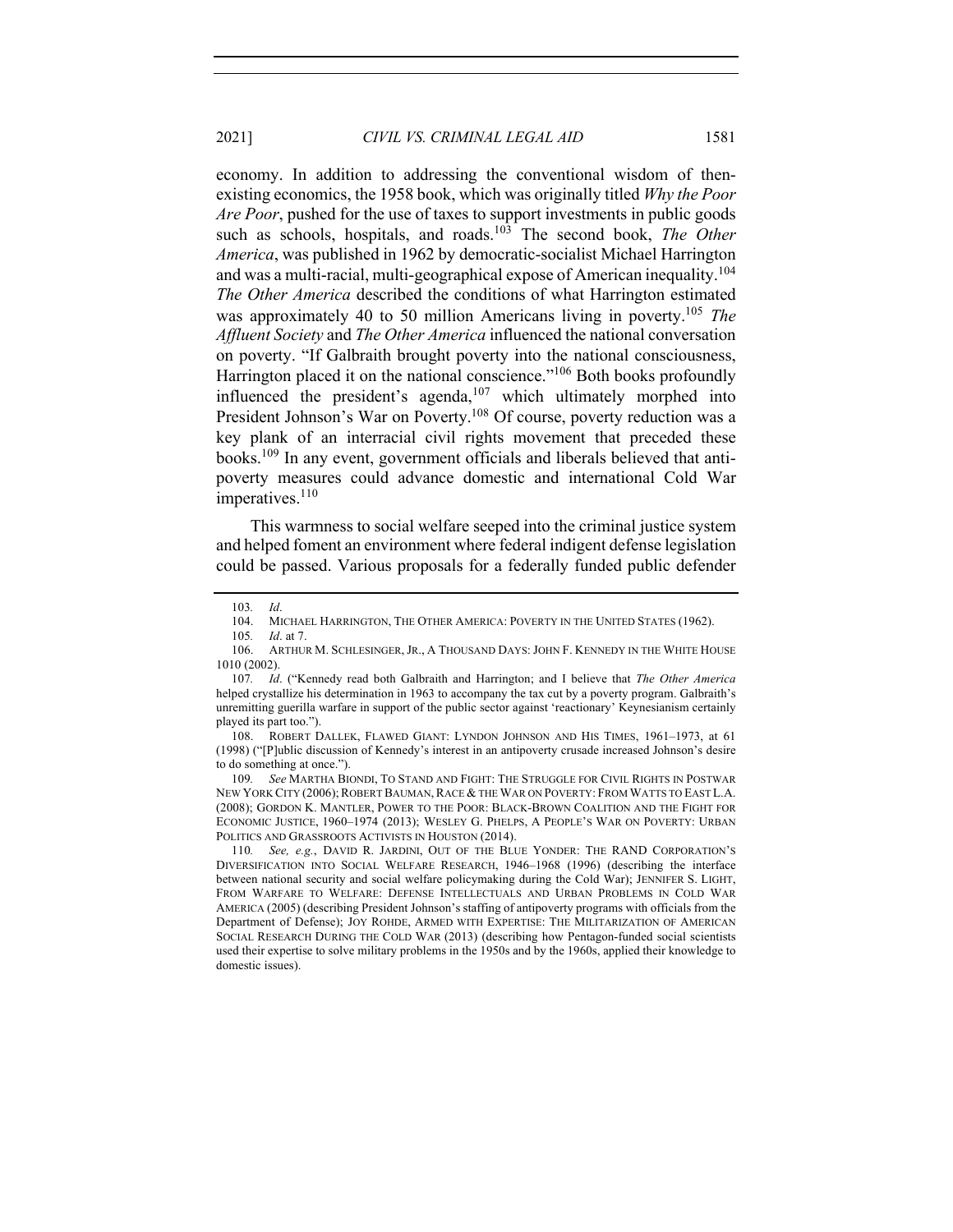system languished in Congress for years.<sup>111</sup> A bundle of precedents and procedures—specifically *Powell*'*s* progeny and Federal Rules of Criminal Procedure 5 and 44—supported a federal appointment of counsel,  $^{112}$  but they lacked teeth. Federal and state courts, as explained in Part II, operated under the common law rule that attorneys were officers of the court, required to represent indigent defendants without compensation,  $113$  and could be punished under courts' contempt powers if they unreasonably refused to serve.<sup>114</sup> The lack of a payment structure served as a disincentive and reflected itself in the higher percentage of guilty pleas made by defendants represented by appointed counsel. A Robert Kennedy-endorsed Department of Justice-sponsored report nudged Congress into passing the Criminal Justice Act ("CJA") in 1964, which earmarked funds for indigent defense in federal courts.<sup>115</sup> In the words of John S. Hastings, Chief Judge of the Seventh Circuit and chairman of the committee responsible for implementing the CJA, the purpose of the Act was to "promote the cause of criminal justice by providing for the representation of defendants who are financially unable to obtain an adequate defense in criminal cases in the courts of the United States."116 While the CJA only applied to a smaller federal docket, it represented an important legislative step in criminal legal aid. Meanwhile, the Court extended the right to counsel in a variety of directions in the 1960s. It used the Fourteenth Amendment's Due Process Clause to incorporate the Sixth Amendment's right to assistance of counsel to states in *Gideon v Wainwright*. <sup>117</sup> The same day it decided *Gideon*, the Court used the Fourteenth Amendment's Equal Protection Clause to broaden the right to appointed counsel to first appeals as of right.<sup>118</sup> Throughout the 1960s the right would be extended to various critical stages of criminal

<sup>111.</sup> REPORT OF THE ATTORNEY GENERAL'S COMMITTEE ON POVERTY AND THE ADMINISTRATION OF FEDERAL CRIMINAL JUSTICE 17–18 (1963) [hereinafter ATTORNEY GENERAL'S REPORT] ("From the late 1930's to the present, bills intended to place the representation of financially disadvantaged persons on a systematic basis have been introduced in both houses of Congress.").

<sup>112.</sup> FED. R. CRIM. P. 5 (1946); FED. R. CRIM. P. 44 (1946).

<sup>113</sup>*. See, e.g*., Nabb v. United States, 1 Ct. Cl. 173, 173 (1864) (rejecting two lawyers' claim that the government was indebted to them for their appointed representation of a Kickapoo Indian and holding that the right to counsel provision was about the rights of the accused "but not any liability on the part of the United States"); Johnson v. Whiteside County, 110 Ill. 22, 24–25 (1884) (holding counsel assigned to defend a poor person is not entitled to compensation from the county or state); Pardee v. Salt Lake County, 118 P. 122, 125 (Utah 1911) (holding there is no express legal duty on counties in Utah to pay for an attorney for an indigent defendant).

<sup>114</sup>*. See infra* Part II; DAVID FELLMAN, THE DEFENDANT'S RIGHTS TODAY 238 (1977).

<sup>115.</sup> The Allen Report was commissioned by Attorney General Kennedy, led by Michigan Law professor Francis Allen, and investigated the state of federal courts. *See* ATTORNEY GENERAL'S REPORT, *supra* note 111.

<sup>116.</sup> John S. Hastings, *The Criminal Justice Act of 1964*, 57 J. CRIM. L. CRIMINOLOGY & POLICE SCI. 426, 426 (1966) (citing Criminal Justice Act of 1964, Pub. L. No. 88-455, 78 U.S. Stat. 552 (1964)).

<sup>117.</sup> Gideon v. Wainwright, 372 U.S. 335 (1963).

<sup>118.</sup> Douglas v. California, 372 U.S. 353 (1963).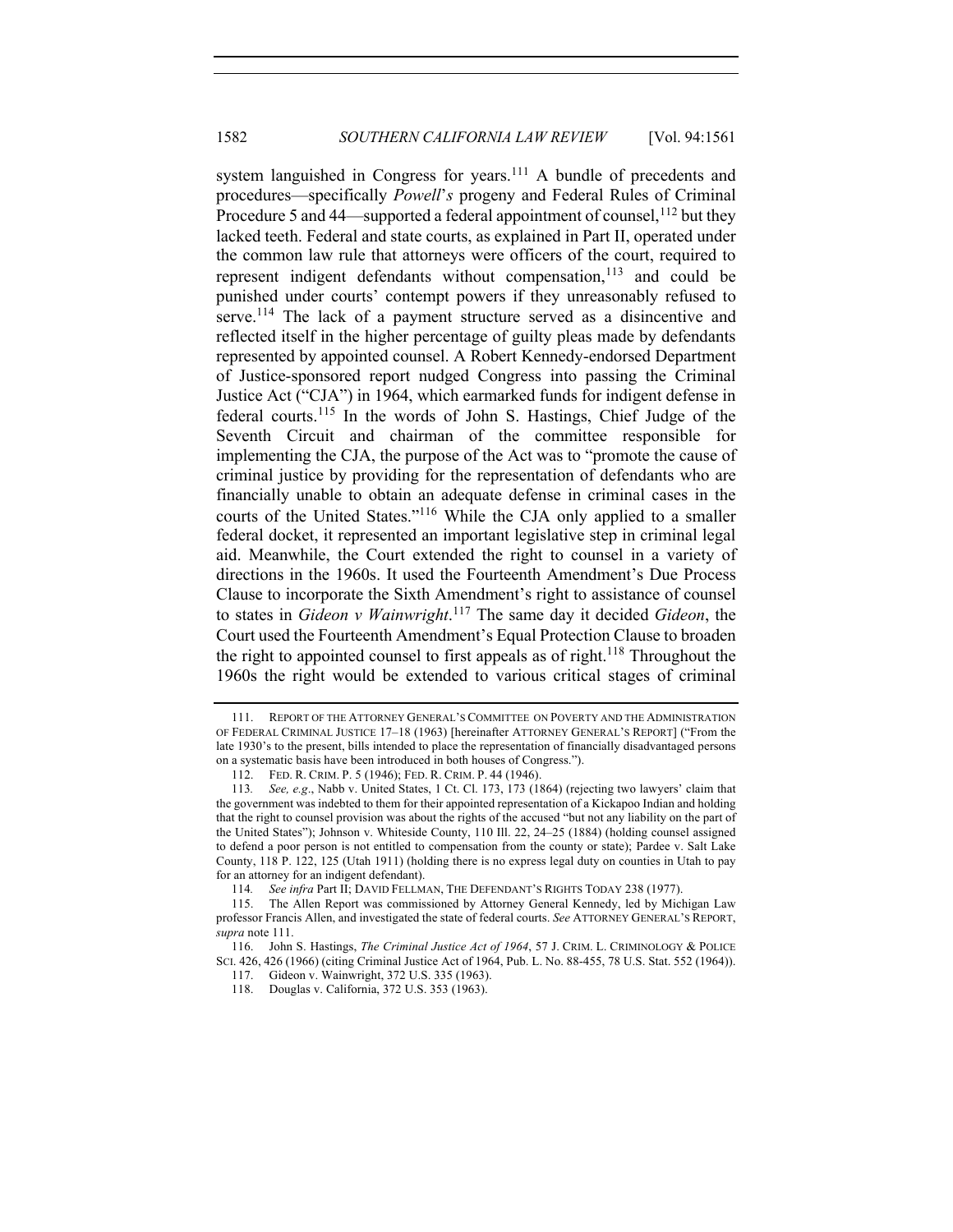2021] *CIVIL VS. CRIMINAL LEGAL AID* 1583

adjudication.<sup>119</sup>

At the same time, legislative developments in the world of civil legal aid would be contested inside and outside of the profession, and ultimately buttressed the civil-criminal legal aid divide. Congress would pass the Economic Opportunity Act of 1964, which led to the creation of the Office of Economic Opportunity ("OEO").<sup>120</sup> This federal agency created various Great Society programs, most notably the Legal Services Program ("LSP"). This initiative planted "neighborhood law offices" in major cities in an attempt to address anti-poverty imperatives.<sup>121</sup> While poor people did not accumulate the same kinds of judicial wins when it came to civil legal aid, the work of LSP organizations was critical to eventual Supreme Court decisions that expanded the rights of poor people.<sup>122</sup> Still, in this "golden age" of poverty law, self-interest, path dependencies, and resources constraints would reappear as relevant factors in the bifurcated worlds of civil and criminal legal aid. The federal government's legislative involvement in organized civil legal aid added political and legal twists. Most notably, LSP repeatedly prohibited funded organizations from engaging in the large swath of criminal defense work that the Supreme Court increasingly ruled was a state responsibility post-*Gideon*. <sup>123</sup> Policymakers justified these exclusions by arguing that federal funding of civil legal aid organizations engaged in criminal defense work would be duplicative since states were now required to provide representation. The story could stop here, as these stipulations were tied to the federal carrots that helped legal aid grow in the 1960s, but the restrictions were not absolute, and some

120. 42 U.S.C. § 2809(a)(3) (repealed 1981).

<sup>119</sup>*. See* United States v. Wade, 388 U.S. 218, 237 (1967) (holding that the right to counsel postindictment line-up); Mempa v. Rhay, 389 U.S. 128, 137 (1967) (ruling that the right to counsel applies to post-trial proceedings for revocation of probation or imposition of deferred sentencing); Escobedo v. Illinois, 378 U.S. 478, 490–91 (1964) (ruling that the right to counsel exists during police interrogations).

<sup>121.</sup> JANE HANDLER, NEIGHBORHOOD LEGAL SERVICES—NEW DIMENSIONS IN THE LAW (Leora Wood Wells ed., 1966).

<sup>122</sup>*. See* LAWRENCE, *supra* note 3, at 123–47; DAVIS, *supra* note 3, at 70–118.

<sup>123.</sup> LEGAL SERVICES PROGRAM, REPORT OF THE LEGAL SERVICES PROGRAM, OFFICE OF ECONOMIC OPPORTUNITY, TO THE AMERICAN BAR ASSOCIATION 10 (1966) ("Service may be afforded to eligible clients in areas of the criminal law where representation is not constitutionally required, such as misdemeanors, juvenile court, competency proceedings, if such representation is not provided locally."); Economic Opportunity Amendments of 1967, Pub. L. 90-222, 81 Stat. 672, 698–99 (1967) ("No funds or personnel made available for such program (whether conducted pursuant to this section or any other section in this part) shall be utilized for the defense of any person indicted (or proceeded against by information) for the commission of a crime, except in extraordinary circumstances where, after consultation with the court having jurisdiction, the Director has determined that adequate legal assistance will not be available for an indigent defendant unless such services are made available."); *see generally* Warren E. George, *Development of the Legal Services Corporation*, 61 CORNELL L. REV. 681 (1976) (describing the statutory changes to the Legal Services Program and its transformation into the Legal Services Program).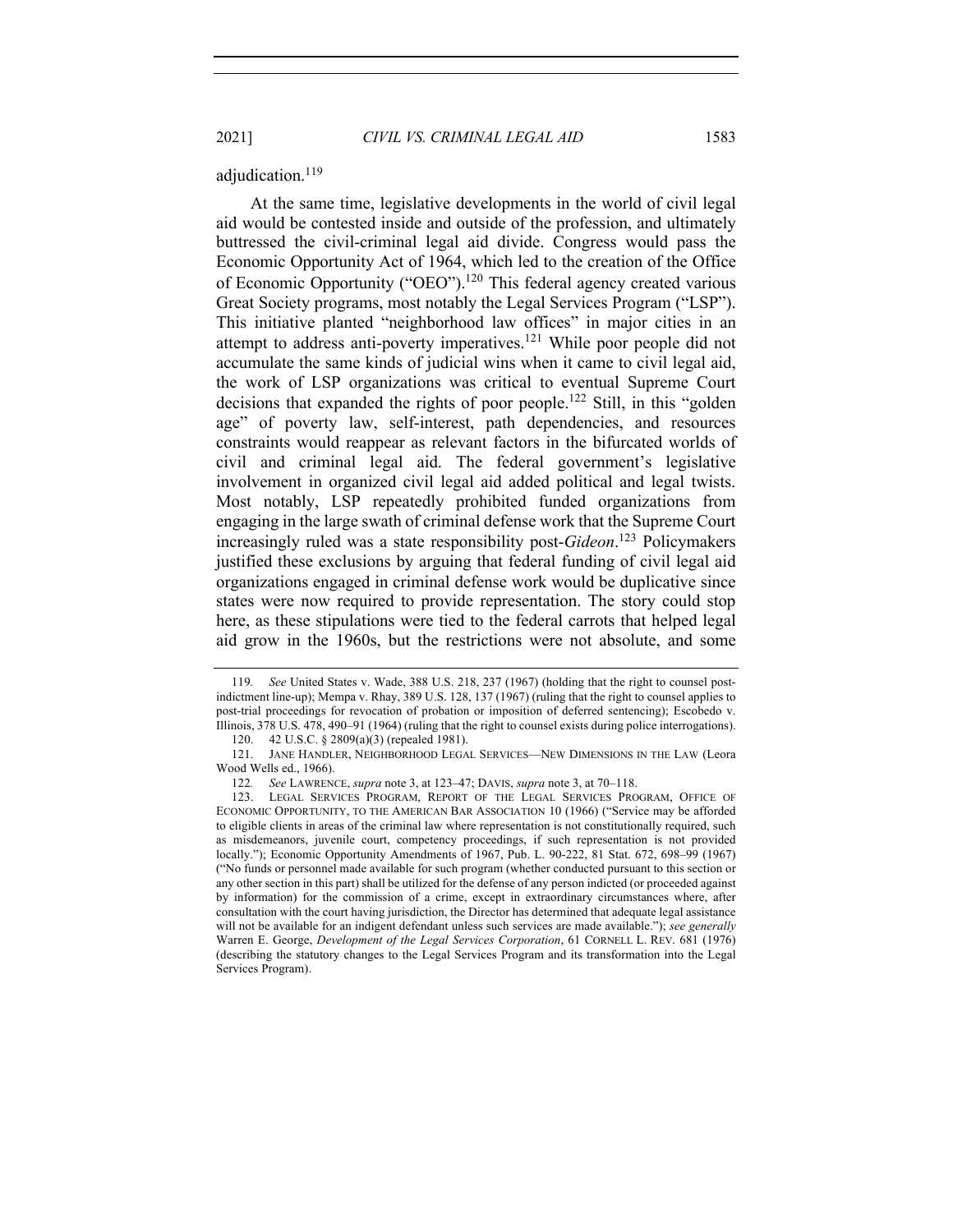organizations did engage in criminal defense.<sup>124</sup>

Besides legislative restrictions, the civil-criminal legal aid divide became prominent in the 1960s due to some of the similar themes that plagued the legal aid community before the War on Poverty. Path dependencies continued to be a problem. *Gideon's* mandate and the LSP program breathed new life into existing civil and criminal legal aid organizations but also generated new offices that were sometimes patterned after their pre-War on Poverty predecessors.<sup>125</sup> Resource allocations also shaped the divide. But this time, unlike the Progressive Era, there was a Supreme Court ruling that mandated that states be the primary funder of criminal defense.126 *Gideon* spawned an increase in public defender offices and further naturalized the idea that indigent defense was a governmental responsibility.<sup>127</sup> The federal government's conditional entry into civil legal aid did not activate the same ideas about financial obligation. But federal underwriting of civil legal aid meant new and existing providers had a choice. They could accept federal dollars and work primarily in the civil space. Alternatively, they could reject such federal money, rely on the previously inadequate private funding sources and local support (if they were lucky), and provide civil and criminal legal aid. One could easily understand this funding scheme as being about legislative limitations. But the subtler, more longstanding issue around this arrangement was tied to how the availability of resources shaped which organizations did civil and criminal work, as well as the continued normalization of the belief—during a historic War on Poverty—that state or federal governments did not have the same obligation to provide legal services to poor civil parties that they did criminal defendants. Institutional patterns and resource constraints would continue to shape the administration of civil and criminal legal aid.

Self-interested concerns about civil legal aid crowding out the private bar also contributed to the civil-criminal divide. There was longstanding anxiety within the bar that civil legal aid—which included more desirable

<sup>124.</sup> Charles R. Williamson, *Legislative Law Reform: A New Challenge*, 5 CLEARINGHOUSE REV. 380, 382 (1971) (noting that before the restrictions, criminal representation constituted approximately 8% of the work in the Legal Services Program); LEGAL SERVICES PROGRAM, *supra* note 124, at 12–13 (describing the work of the Houston Legal Foundation, which provided civil and criminal legal aid through funding from OEO for the former and for the Ford Foundation for the latter).

<sup>125.</sup> LAWRENCE, supra note 3, at 28 (detailing the increase in spending, staffing, and projects under LSP); Mayeux, *supra* note 64, at 73–77 (describing the increase in criminal legal aid and representation for felonies and misdemeanors post-*Gideon*).

<sup>126</sup>*. See* Mayeux, *supra* note 64, at 48 (noting how the Court's move toward a comprehensive right to counsel "exerted a gravitational pull upon the elite bar's policy preferences" and caused it to get "adjusted to the idea of publicly funded indigent defense.").

<sup>127</sup>*. Id*.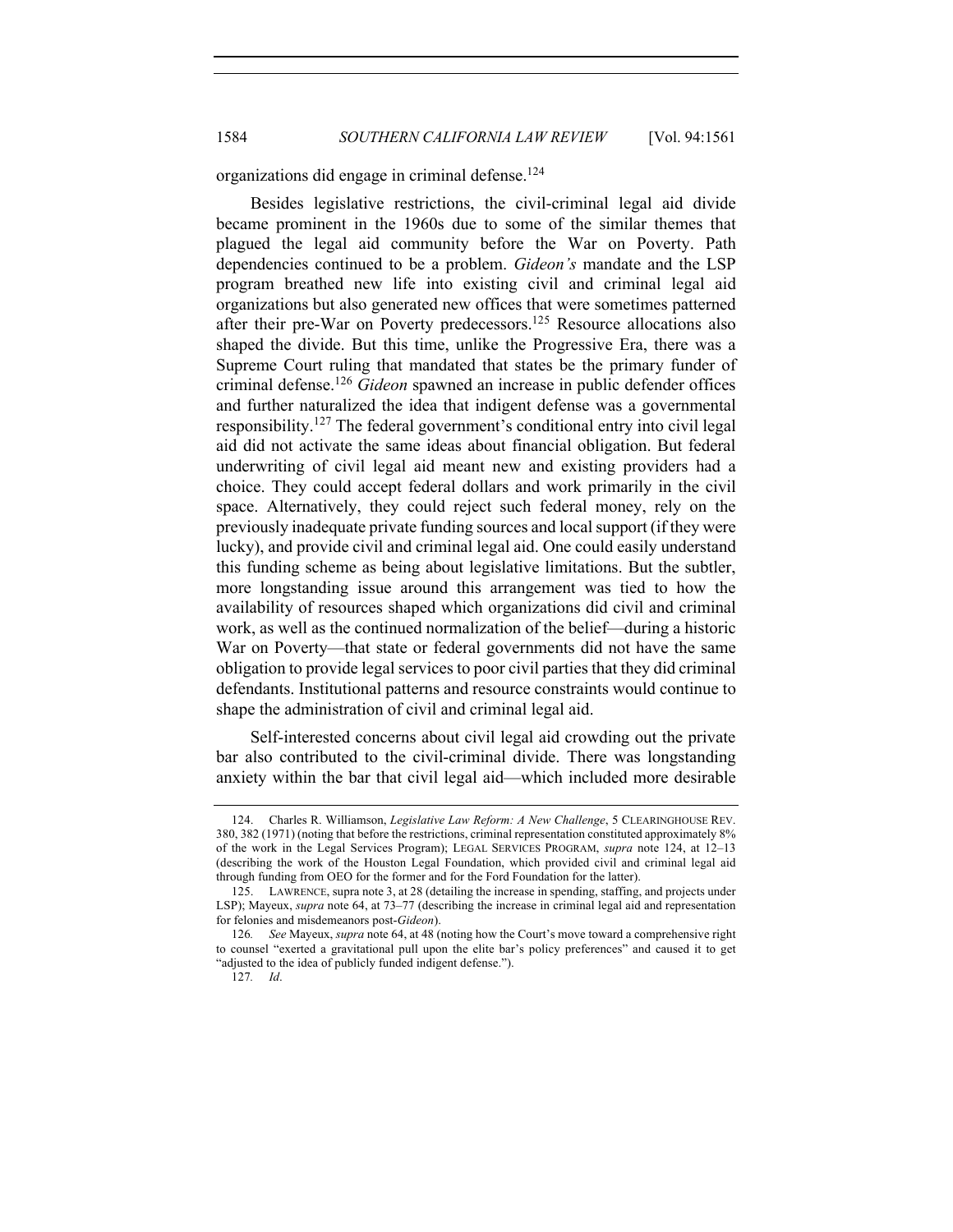practice areas than criminal defense—would compete with the private sector.<sup>128</sup> After the rollout of LSP, Sargent Shriver, Director of the OEO, attempted to assuage the legal profession at an ABA Annual meeting. He assured the bar that "[W]e are not trying to take paying customers away from the private practitioners of the law either by establishing new standards of indigency or by taking revenue-producing cases," and added, "[w]e have made provisions for grievance procedures, referral procedures, even for a right of first refusal running to a chosen representative of a local bar."<sup>129</sup> Criminal legal aid was acceptable to the bar because criminal representation of indigent defendants was not highly sought-after work and became a constitutional requirement imposed on the states. On the other hand, civil legal aid included some matters of interest to the private practitioners and made the profession more resistant to a government regime that provided too much civil assistance. This economic self-interest played a role in generating the distinctions within legal aid.

Besides this concern about federally-funded civil legal aid shaping the legal market, there were more internecine struggles. A younger generation of lawyers interested in attacking poverty through impact litigation and community empowerment stood on one end; on the other side was an older guard who had more traditional conceptions of what practicing law for poor people should look like.<sup>130</sup> While both groups eventually reached a place of détente, the strong presence of a corporate bar that was historically hostile to government-subsidized legal assistance reaffirmed the notion that civil legal aid was not a per se governmental responsibility like criminal legal aid.<sup>131</sup> American Bar Foundation researcher and legal expert Lee Silverstein

<sup>128.</sup> Marna S. Tucker, *Pro Bono Publico or Pro Bono Organized Bar?*, 60 A.B.A. J. 916, 917 (1974) (discussing how, in the 1920s, the legal profession implemented client income limits, eligibility standards, and heightened rules the solicitation of business to ensure that legal aid programs would not compete economically with the practicing bar and noting how, by the 1970s "[t]he profession's attitude has not changed in the decades since, but has become much less crass").

<sup>129.</sup> R. Sargent Shriver, *The OEO and Legal Services*, 51 A.B.A. J. 1064, 1065 (1965).

<sup>130</sup>*. See* HANDLER, *supra* note 121, at 14 ("In some cities the basic philosophical difference between the service-oriented programs of the legal aid societies and the innovative, social-change emphasis of the new legal projects has made mutual understanding difficult.").

<sup>131.</sup> Clara Ann Bowler, *National Legal Services*—*The Answer or the Problem for the Legal Profession?*, 50 CHI.-KENT L. REV. 415, 422 (1973) ("[T]he OEO legal services attorney must operate under the political scrutiny of the same forces who are oppressing the poor and is often too socially alienated from his clients to engage in the direct organizing of poor people's organizations."); Anthony M. Champagne, *Lawyers and Government Funded Legal Services*, 21 VILL. L. REV. 860, 861 n.4 (1976) ("Obtaining support from a conservative ABA has often required the compromise of the program's original goals, particularly that of reforming areas of the law which discriminate against the poor."); Eric W. Wright, Note, C*ompetition in Legal Services Under the War on Poverty*, 19 STAN. L. REV. 579, 585 (1967) (discussing local bar associations to control legal services programs and noting how the structure of the bar associations and the attitudes of those who control them may make them unsympathetic to the broader purposes of the legal services programs).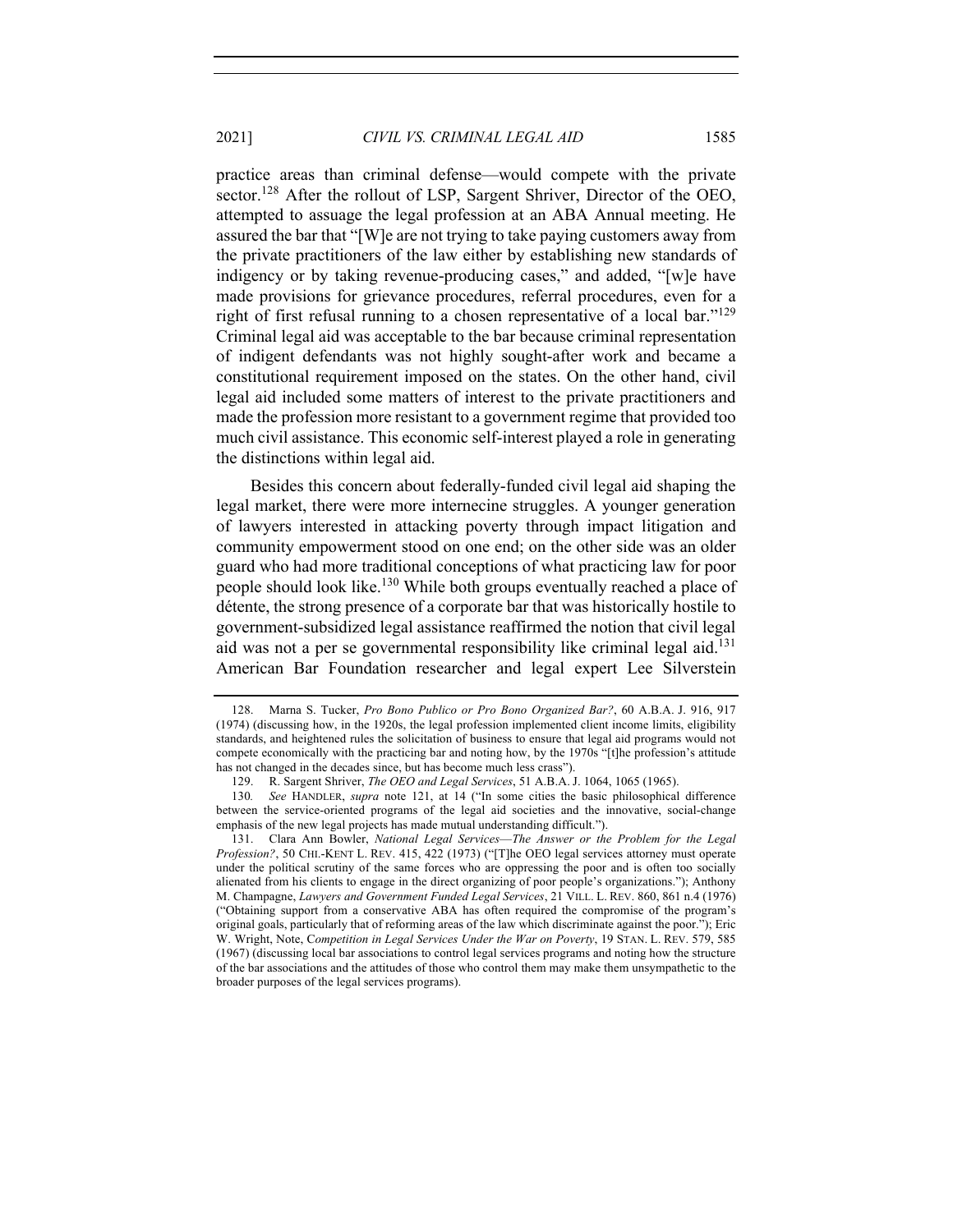summed it up best: there was a portion of the legal profession who believed that "[p]ublic funds are all right on the criminal side because the Supreme Court has imposed this obligation on the states, but on the civil side it is a local responsibility."<sup>132</sup> Although scholars,<sup>133</sup> practitioners,<sup>134</sup> and future judges<sup>135</sup> commented on the artificiality of the civil-criminal legal aid divide and suggested that both be housed under the same roof, the bar's self-interest would serve as one of the many reasons why that union was never fully actualized.

The 1960s was the "golden age" of poverty law, as Matthew Diller has described it.136 The decade built on a century-long movement to provide legal services to some of society's most marginalized members. But the period counterintuitively fortified the civil-criminal legal aid divide. During this War on Poverty, the bar built on institutional patterns developed during the Progressive Era, continued its resource-based allocation of legal services,

135. As a former NAACP lawyer and California judge wrote,

The public defender system is an excellent device in the quest for justice for the underprivileged––if the public defender is given staff and funds that will enable him to match skill and wits with the public prosecutor. Welfare recipients need counsel, perhaps as a class, as laws, rules, and regulations become ever more complicated. The social worker can no longer serve as counsel as she did in the days of direct handouts. The slum tenant and the preyed-upon installment buyer need lawyers.

Loren Miller, *Race, Poverty, and the Law*, 54 CALIF. L. REV. 386, 403 (1966). Future poverty lawyer and federal appellate judge Patricia Wald noted, "Ideally, the poor man should be able to obtain any kind of legal services he needs in one place: civil or criminal, preventive or remedial." WALD, *supra* note 3, at 66.

136. Diller, *supra* note 6.

<sup>132.</sup> Lee Silverstein, *Thoughts on the Legal Aid Movement*, 40 SOC. SERV. REV. 135, 151 (1966).

<sup>133.</sup> Duke Law School's Dean and Legal Aid Clinic leader argued, "Civil and criminal legal aid should be merged in order to provide an integrated program of legal services for the poor." A. Kenneth Pye & George C. Cochran, *Legal Aid*—*A Proposal*, 47 N.C. L. REV. 528, 584 (1969). Sociologists studying civil courts, wrote, "[T]he distinction between a civil and criminal proceeding is often not meaningful at this level of the judicial system. Thus, the psychopathic and juvenile courts, although not formally criminal in nature, in fact make decisions that result in involuntary loss of liberty. Moreover, other courts and agencies handling civil matters involving the poor frequently employ essentially criminal sanctions in support of their decisions and actions. This is a prominent feature of courts dealing with consumer credit and family support. We suspect, in fact, that there is a greater difference in the character of the proceeding between upper and lower-level courts than between civil and criminal proceedings within lower-level courts." Jerome E. Carlin, Jan Howard & Sheldon L. Messinger, *Civil Justice and the Poor: Issues for Sociological Research*, L. & SOC'Y REV, Nov. 1966, at 29 n.84.

<sup>134.</sup> Chairman of the Board of Directors for the Legal Services Corporation Roger Crampton argued that courts "tend to dismiss the need of poor civil litigants for counsel by characterizing their legal problems as 'simple' . . . [and] have taken unrealistic and shortsighted views of the due process and equal protection rights of indigents in civil proceedings." He also argued "[t]he needs of the poor for legal assistance, however, do not correspond to the judicial distinction drawn between civil and criminal actions." Roger C. Cramton, *Promise and Reality in Legal Services*, 61 CORNELL L. REV. 670, 676 (1976). Attorney General Nicholas deB. Katzenbach noted, "So far, that concern has focused on the rights of a poor person accused of a crime. Now, the concern is extending beyond the confines of criminal law. And this is as it should be. Hopelessness and poverty do not observe neat jurisdictional lines between civil and criminal." Nicholas deB. Katzenbach, *Address*, *in* THE EXTENSION OF LEGAL SERVICES TO THE POOR, 9–10 (1964).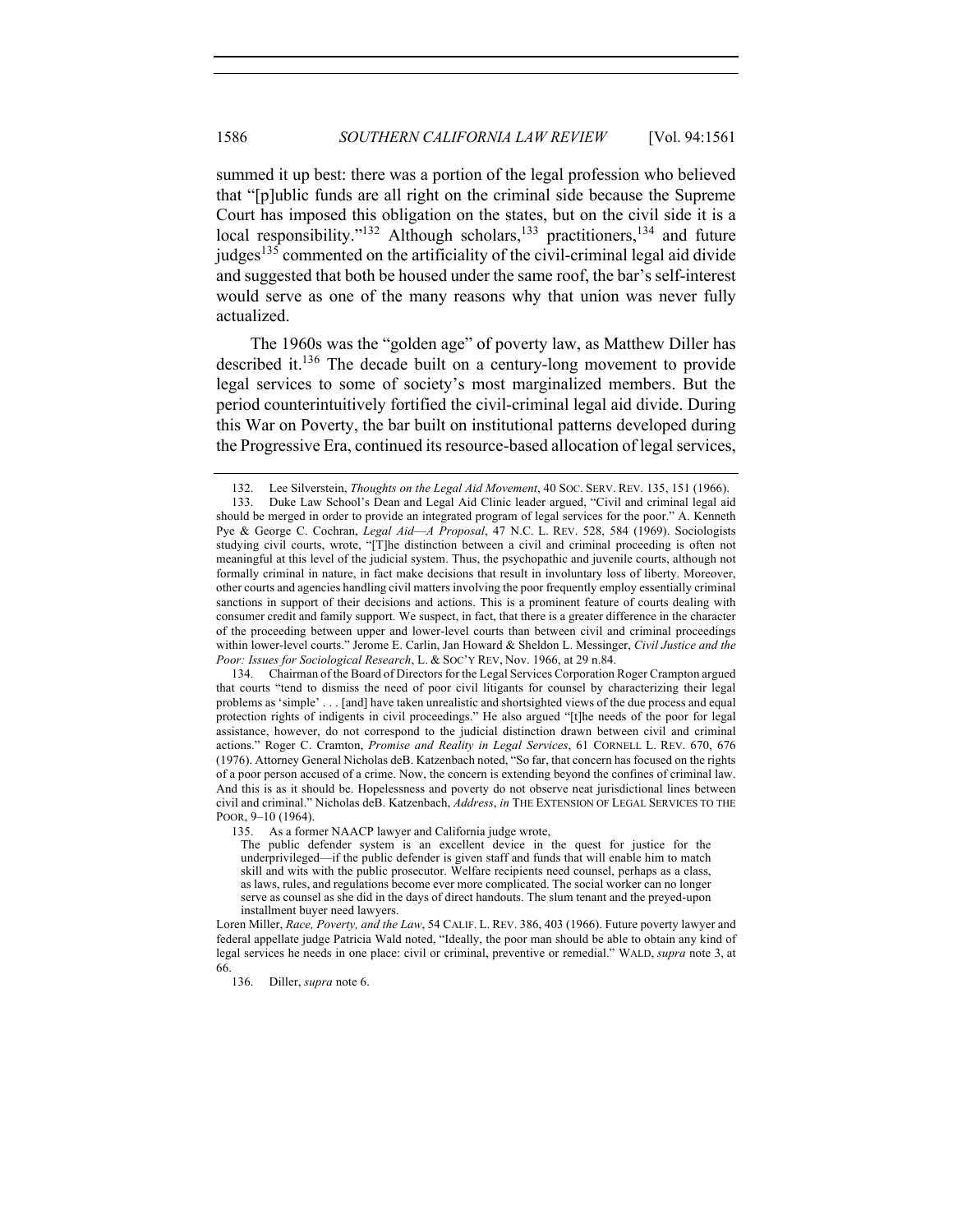and further institutionalized its ideological beliefs about when poor people deserved lawyers. Concurrent judicial practices would also shape how legal aid institutionalized.

## II. INHERENT POWERS AND ASSIGNED COUNSEL

This Part examines how courts' practice of assigning counsel in criminal cases shaped the civil-criminal legal aid distinction. The practice of assigning counsel in cases typically emerged from a variety of sources: in the capital/felony offense context, assignment occurred through statutory authorization and limited interpretations of state constitutional provisions. More generally, the assignment of counsel occurred through courts' discretion.<sup>137</sup> One version of this latter adhocracy was tied to trial courts' strategic use of their inherent powers to assign counsel in criminal cases and their non-use of this authority in civil cases. In Section II.A, I offer a general description of inherent powers and describe the relatively uncontroversial use of this authority in criminal cases. Part II.B describes how courts were less willing to use their inherent powers in civil cases, which I argue contributed to the civil-criminal divide.

# A. THE BOUNDARIES OF INHERENT POWERS AND CRIMINAL APPOINTMENTS

Before describing courts' use of inherent powers in criminal cases, it is crucial to sketch the contours of this contested authority. As civil procedure scholar Stephen Burbank notes, when one tries to define the term inherent powers, "we immediately encounter a problem of definition that has eluded or bedeviled many courts and commentators for years."138 The scope of inherent powers is different in state and federal courts, but in both arenas, there is a strong combination of discretion and ambiguity. Courts have described this power in almost mystic terms. One federal court explained inherent powers as "those implied powers that are necessary for a court to manage its affairs" and warned that this authority should only be used " 'to achieve the orderly and expeditious disposition of cases,' and when they are

<sup>137.</sup> WILLIAM M. BEANEY, THE RIGHT TO COUNSEL IN AMERICAN COURTS 80–89 (1955) (discussing how varied state appointment of counsel practices emanated from court rules, statute, and interpretations of state constitutional provisions and discussing how appointment in different states was dependent on whether the defendant was facing a capital offense, a felony, and/or requested it); SMITH, *supra* note 1, at 103 (describing how some states have developed statutes that gave courts express power to assign counsel; Joan Moonan, Note, *Denial of Counsel to Indigent Defendants in State Criminal Trials as a Violation of Due Process*, 27 MARQ. L. REV. 34, 38 (1942) (explaining the constitutional and statutory sources of the right to counsel).

<sup>138.</sup> Stephen B. Burbank, *Sanctions in the Proposed Amendments to the Federal Rules of Civil Procedure: Some Questions About Power*, 11 HOFSTRA L. REV. 997, 1004 (1983).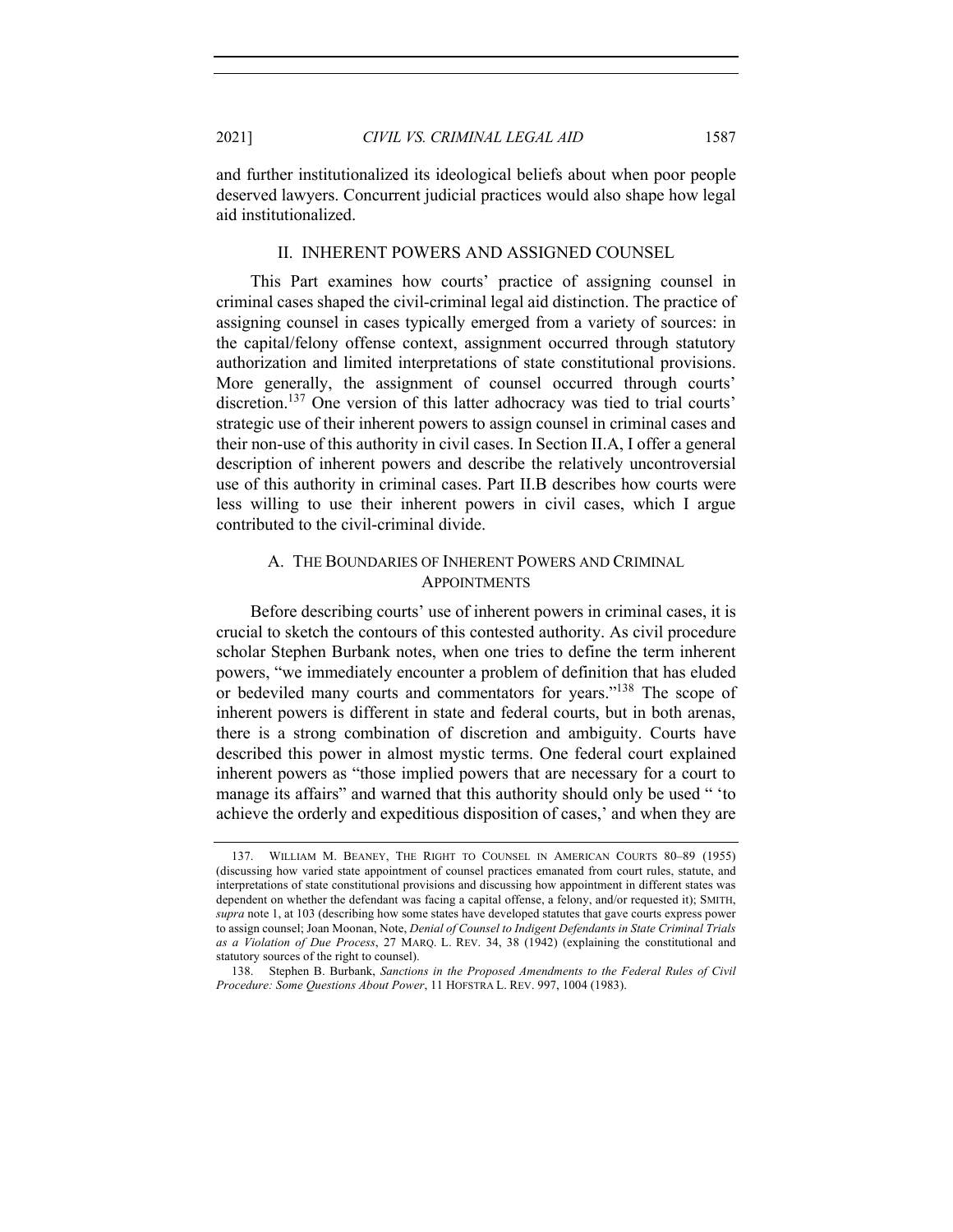'essential to preserve the authority of the court.' "139 A state supreme court described inherent powers as an authority that "governs that which is essential to the existence, dignity, and function of a court because it is a court" and maintained that these powers should not be used "to serve the 'relative needs' or 'wants' of the judiciary, but only for 'practical necessity in performing the judicial function.' "<sup>140</sup> The Supreme Court, adding to this mystique, has warned, "because of their very potency, inherent powers must be exercised with restraint and discretion."<sup>141</sup> To call this authority vast and vague would be an understatement.

One of the most straightforward definitions of inherent authority was offered by the late courts scholar Daniel Meador, who described the power as "the authority of a trial court, whether state or federal, to control and direct the conduct of civil litigation without any express authorization in a constitution, statute, or written rule of court."<sup>142</sup> The fact of courts' inherent authority powers was noted by the judiciary in the early nineteenth century. In 1912, the Supreme Court ruled that "certain implied powers must necessarily result to our Courts of justice from the nature of their institution" and added that such tribunals "no doubt possess powers not immediately derived from statute."<sup>143</sup> Inherent powers are broad, but for the purpose of this Article include: court's authority to appoint counsel, promulgate rules related to procedure, discipline attorneys, regulate the legal profession, and compel the legislature to provide the funding necessary for courts to exercise their judicial function. $144$ 

Yet courts' inherent powers are not without critique, and invocation of this authority is riddled with contradictions. Most notably, the idea of inherent powers defies the careful constitutional delineation of separation of powers and the courts' role within that division.<sup>145</sup> This authority seems to grant courts powers beyond statutory authorization in ways that would be

145. Meador, *supra* note 31, at 1819.

<sup>139.</sup> MultiPlan, Inc. v. Holland, 937 F.3d 487, 501 (5th Cir. 2019) (first quoting Chambers v. NASCO, Inc., 501 U.S. 32, 43 (1991); and then quoting Positive Software Sols., Inc. v. New Century Mortg. Corp., 619 F.3d 458, 460 (5th Cir. 2010)).

<sup>140.</sup> State v. S.L.H., 755 N.W.2d 271, 275 (Minn. 2008) (first quoting State v. A., 304 N.W.2d 353, 358 (Minn. 1981); and then quoting *In re* Clerk of Lyon County Courts' Comp., 241 N.W.2d 781, 786 (Minn. 1976)).

<sup>141.</sup> *Chambers*, 501 U.S. at 44.

<sup>142.</sup> Meador, *supra* note 31, at 1805.

<sup>143.</sup> United States v. Hudson, 11 U.S. (7 Cranch) 32, 34 (1812).

<sup>144.</sup> Thomas M. Alpert, *The Inherent Power of the Courts to Regulate the Practice of Law: An Historical Analysis*, 32 BUFF. L.REV. 525, 545 (1983); Michael Millemann, *Mandatory Pro Bono in Civil Cases: A Partial Answer to the Right Question*, 49 MD. L. REV. 18, 49–50 (1990). *See generally* Henry M. Dowling, *The Inherent Power of the Judiciary*, 21 A.B.A. J. 635, 635–36 (1935) (describing the general contours of inherent authority).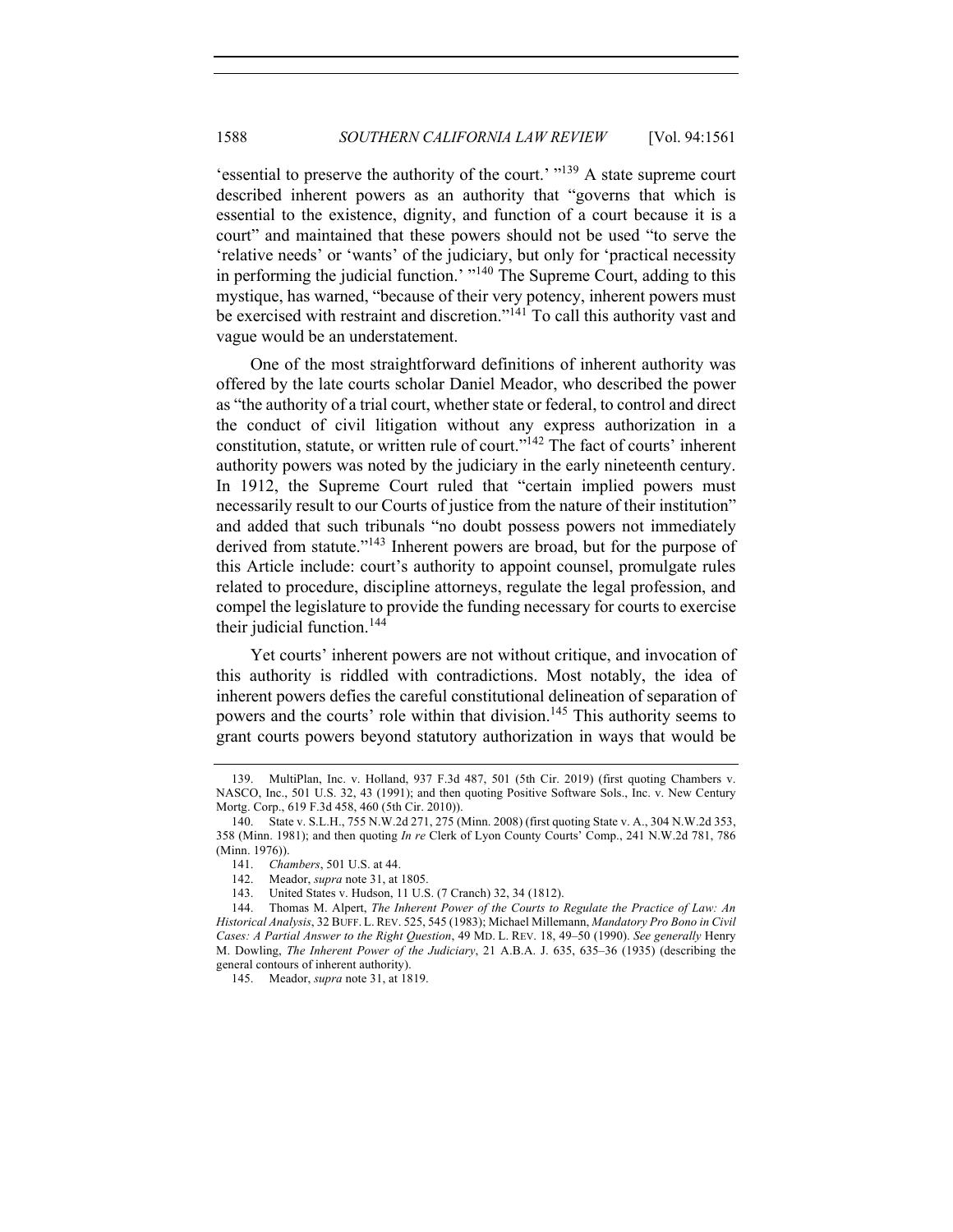bizarre to legal scholars in most other instances.<sup>146</sup> "The Court," Robert Pushaw maintains, "has never explained how the Constitution simultaneously limits federal courts . . . yet authorizes them to exercise broad and virtually unreviewable inherent authority. The Justices have generally avoided these larger constitutional questions by focusing on the individual inherent power involved in each case."<sup>147</sup> A similar critique could be offered in the context of state courts.<sup>148</sup> Notwithstanding the boundlessness some scholars and courts attach to inherent powers, it is still subject to legislative override.<sup>149</sup>

Still, courts have deployed their inherent powers throughout American history, particularly in the context of assigned counsel in criminal cases.<sup>150</sup> Throughout the mid-nineteenth century, and thereafter, state supreme courts affirmed trial courts' inherent power to appoint attorneys for poor litigants, particularly in the criminal context.151 In the 1859 case *Carpenter v. Dane County*, the Supreme Court of Wisconsin ruled that the inherent power of courts to assign counsel to indigent criminal defendants was "as clear and complete as though expressly enjoined upon them by statute."<sup>152</sup> The next

150*. See*, *e.g.*, Millemann, *supra* note 144; Steven B. Rosenfeld, *Mandatory Pro Bono: Historical and Constitutional Perspectives*, 2 CARDOZO L. REV. 255 (1981); David L. Shapiro, *The Enigma of the Lawyer's Duty to Serve*, 55 N.Y.U. L. REV. 735 (1980).

151. State *ex rel.* Gentry v. Becker, 174 S.W.2d 181, 184 (Mo. 1943) ("[W]hen the court assigns or requests counsel to represent an indigent, at least one charged with a crime, it is not only the duty of the attorney to accept the assignment and act but he is also not at liberty to decline the appointment except under certain circumstances."); Watkins v. Commonwealth, 6 S.E.2d 670, 671 (Va. 1940) ("While there is no specific provision in the Constitution of Virginia guaranteeing to persons accused of crime the right to have the assistance of counsel . . . . It is well settled that courts of record having criminal jurisdiction possess the inherent authority, independent of statute, to appoint counsel to defend paupers and other indigent persons charged with crime." (citations omitted)); Cutts v. State, 45 So. 491, 491 (Fla. 1907) ("With us it is a universal principle of constitutional law that the prisoner shall be allowed a defense by counsel, and generally it will be found that the humanity of the law has provided that if the prisoner is unable to employ counsel, the court may designate some one to defend him who shall be paid by the government; but when no such provision is made, it is the duty which counsel so designated owes to his profession, to the court engaged in the trial, and to the cause of humanity and justice, not to withhold his assistance, nor spare his best exertions in the defense of one who has the double misfortune to be stricken by poverty and accused of crime. No one is at liberty to decline such an appointment, and few, it is to be hope [sic] would be disposed to do so." (quoting THOMAS B. COOLEY, A TREATISE ON THE CONSTITUTIONAL LIMITATIONS 477 (7th ed. 1906)); Hendryx v. State, 29 N.E. 1131, 1132 (Ind. 1892) (ruling that appointment of counsel to indigent defendant "was necessary to accomplish the ends of public justice" and that "the court possessed the inherent power to make the appointment in the absence of a statute").

152. Carpenter v. County of Dane, 9 Wis. 274, 278 (1859).

<sup>146.</sup> Pushaw, *supra* note 31, at 739.

<sup>147</sup>*. Id*.

<sup>148.</sup> Howard B. Glaser, Wachtler v. Cuomo*: The Limits of Inherent Powers*, 78 JUDICATURE 12, 19 (1994) (noting that "[t]he paradox of the inherent powers doctrine is that its very exercise violates the separation of powers in order to preserve the branch's status as a coequal and independent unit of government" but identifying some limiting principles).

<sup>149</sup>*. See id*.; Burbank, *supra* note 138, at 101.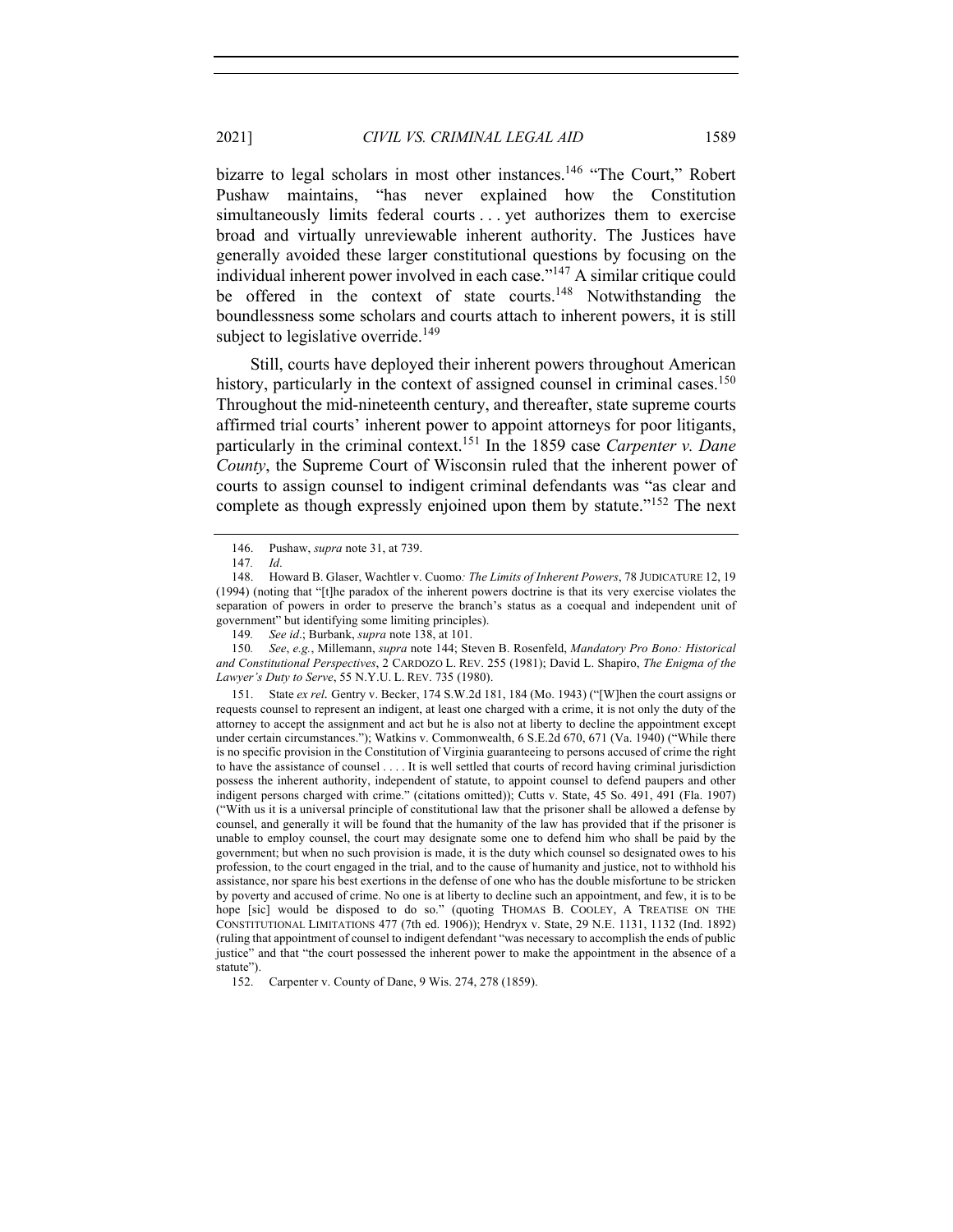year, the Supreme Court of California came to the same conclusion when it tied the criminal trial courts' inherent power to the regulation of the bar and professional expectations of attorneys. The Supreme Court of California noted that it was "part of the general duty of counsel to render their professional services to persons accused of crime, who are destitute of means."<sup>153</sup> More than a decade later, the Supreme Court of Georgia emphasized its inherent authority power to assign counsel in criminal cases without compensation by emphasizing the common law roots of appointment and the professional expectations of lawyers.<sup>154</sup> The appointment of counsel in specific criminal cases would continue through the turn of the century and occur by way of inherent authority, statute, and/or state constitution.<sup>155</sup> As Deborah Rhode has explained, though there is little systematic information about the frequency of appointed counsel, the available information suggests that judges exercised their power to appoint counsel in criminal cases and infrequently in civil matters.<sup>156</sup>

### B. CIVIL APPOINTMENTS AND JUDICIAL RELUCTANCE

Courts were reluctant to use their inherent powers to appoint counsel in civil cases. This unwillingness existed despite the noblesse oblige that was implicit in the bar and surfaced in the judicial rhetoric around attorneys' acceptance of appointments.<sup>157</sup> Consider the Supreme Court's extolment of lawyers in an 1866 case involving Congress's passage of a law that disbarred former Confederate officials:

In a free country, courts without counsel could not for a moment be tolerated. The history of every such government demonstrates that the safety of the citizen greatly depends upon the existence of such a class of men. The courts also require, for the safe and correct exercise of their own powers, their aid. The preservation of liberty itself demands counsel. In all

<sup>153.</sup> Rowe v. Yuba County, 17 Cal. 61, 63 (1860).

<sup>154.</sup> Elam v. Johnson, 48 Ga. 348, 350 (1873).

<sup>155</sup>*. See* sources cited *supra* note 151.

<sup>156.</sup> DEBORAH L. RHODE, PRO BONO IN PRINCIPLE AND IN PRACTICE: PUBLIC SERVICE AND THE PROFESSIONS 5 (2005); *see also* Scott L. Cummings, *The Politics of Pro Bono*, 52 UCLA L. REV. 1, 9– 10 (2004) (noting how on the criminal side, states adopted a variety of practices related to the appointment of counsel for serious crimes and capital cases, whereas on the civil side "state laws regarding civil appointments were more spare").

<sup>157.</sup> Scholarship on the legal profession of the late nineteenth and early twentieth century legal profession has described this ethos. *See* Susan D. Carle, *Lawyers' Duty to Do Justice: A New Look at the History of the 1908 Canons*, 24 L. & SOC. INQUIRY 1, 1 (1999) (describing the diversity of ethical thought in the legal profession at the turn of the century); Cummings, *supra* note 156, at 9 (describing how "public service was conceptualized as a form of charity to the poor, which was generally provided through court appointment or professional courtesy"); *see also* David Luban, *The Noblesse Oblige Tradition in the Practice of Law*, 41 VAND. L. REV. 717, 720 (1988) ("Perhaps it would be most accurate to view the elite late-nineteenth century bar as a somewhat schizophrenic mix of public spirit and private service—and its ideology an equally bewildering mix of progressivism and Mr. Herbert Spencer's social statics.").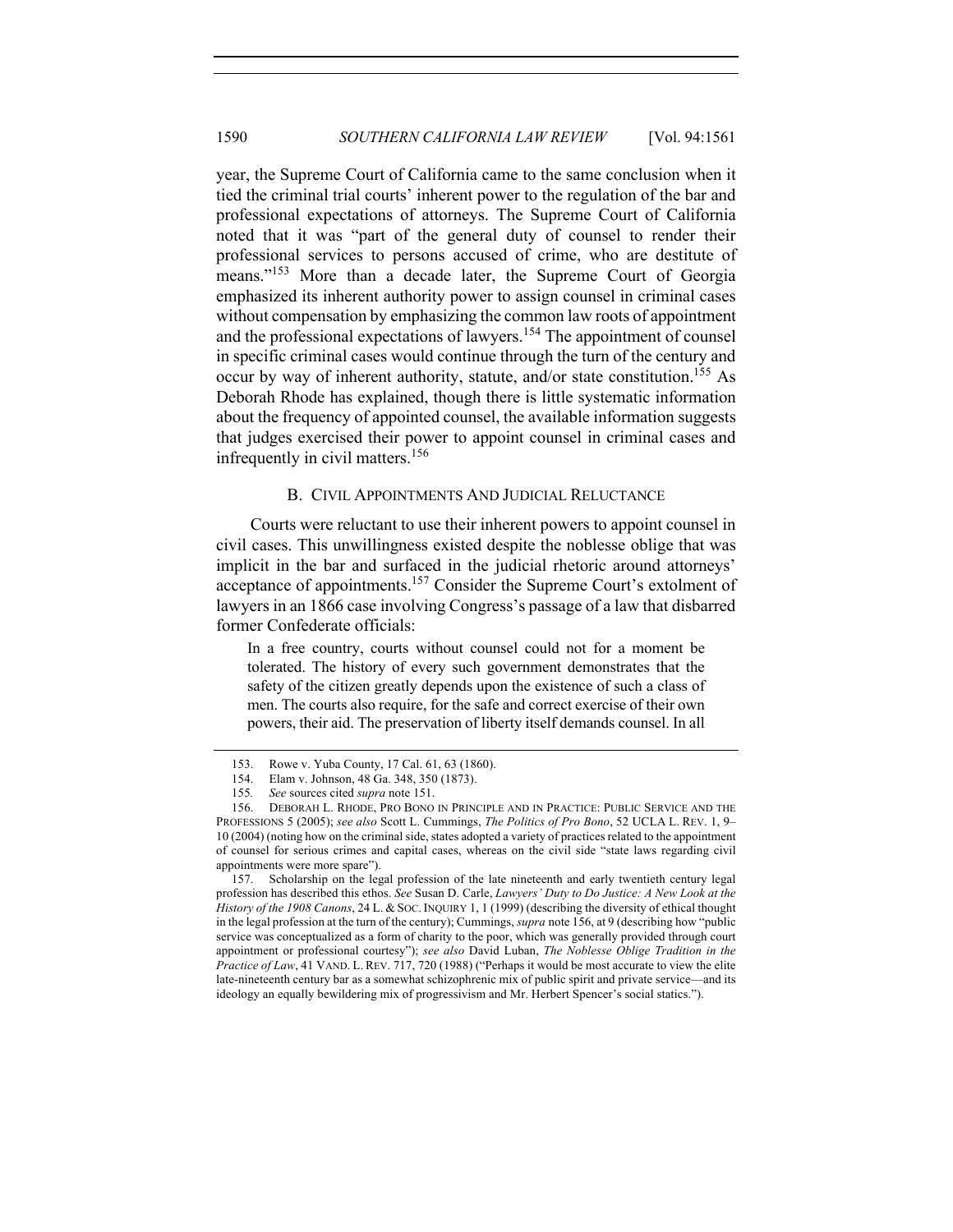the revolutionary struggles of the past to attain or retain liberty, success, where it has been achieved, has been ever owing greatly, if not principally, to their patriotic efforts. Congress would, therefore, but convert themselves into a mere assemblage of tyrants, regardless of the safety of the citizen, recreant to the cause of freedom, and forgetful of the guarantees of the Constitution, if they attempted to deny to the courts and to the citizen the assistance of counsel.<sup>158</sup>

Despite this professed importance of attorneys, and courts' technical ability to appoint counsel, judges would rarely provide representation to poor civil litigants. This disparity was also confusing to early twentieth century observers. In 1919, legal aid expert Reginald Heber Smith noted that judges use their "inherent power of courts to assign attorneys, on the general theory that they are agents of the court and ministers of justice."<sup>159</sup> Yet he struggled to explain why judges declined to do so in civil cases. His bewilderment is worth quoting at length:

Analytically, it would appear that this power of the courts to assign attorneys to assist poor persons in cases where representation was necessary was a complete answer to the difficulty of the expense of attorneys. Practically, it has been no solution at all . . . For some reason this power seems never to have been used. Judges who are thoroughly familiar with the practice in the New York and Chicago municipal courts state that within their recollection counsel have never been assigned in civil cases . . . The system is so thoroughly in disuse that in many quarters its very existence is denied . . . It is not easy to state with precision why a system so deep-rooted in the history of our legal institutions should both in England and in the United States fall into such neglect . . . . In America it ought to be revived. There should be such a lively sense of obligation on both bench and bar that no civil suitor should be forced by poverty to do without counsel in cases requiring skilled preparation and presentation.160

The predictable difference in these cases, and the criminal proceedings that courts would say justified the use of inherent powers to appoint counsel, would seem to be the deprivation of liberty. But this justification fails for two reasons. The first, discussed in detail in the next Part, points to courts' failure to appoint counsel in other liberty depriving contexts.<sup>161</sup> Second, the jurisprudential development of attorneys' obligation to accept appointments was not tied to the *defendant's* liberty interests, but hinged on the idea that attorneys have a "duty to assist in the administration of justice as a condition

<sup>158</sup>*. Ex parte* Garland, 71 U.S. 333, 372–73 (1866).

<sup>159.</sup> SMITH, *supra* note 1, at 100.

<sup>160</sup>*. Id*. at 100–02.

<sup>161</sup>*. See infra* Part III.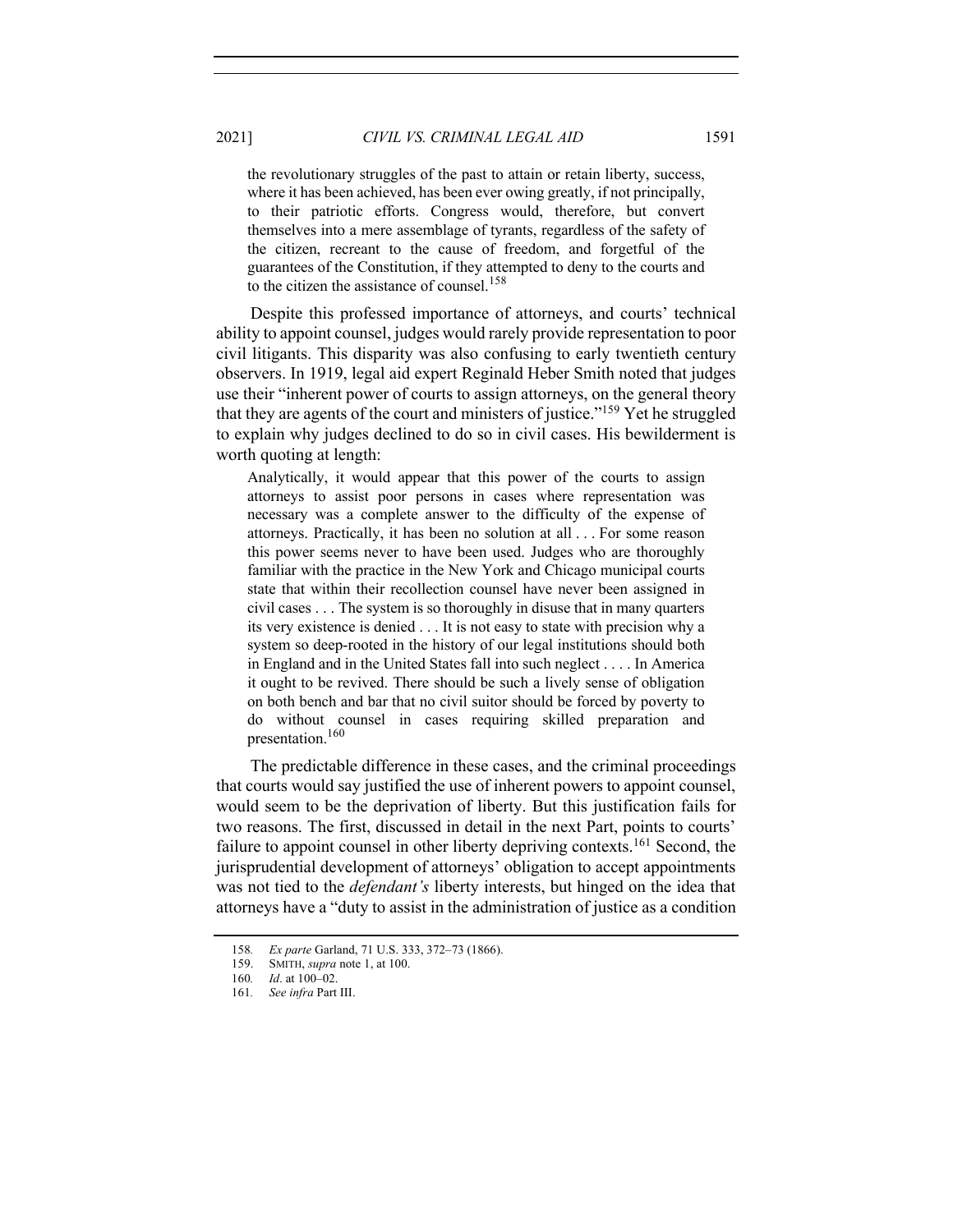of the license to practice and/or as an officer of the court, and that accepting court appointments is part of that duty."162 As many scholars have shown, some attorneys have resisted these mandatory pro bono-like schemes and raised their own legal challenges under state and federal constitutions. These challenges included arguments that their conscription was an unconstitutional taking; claims that assigned lawyers were being forced to represent people and positions that they did not support in violation of their right to freedom of speech and association; equal protection challenges premised on the contention that assignments imposed a unique and unfair burden on the bar that other professionals did not experience; and arguments that these assignments constituted involuntary servitude.<sup>163</sup> These claims, which were typically raised in criminal cases involving assignments, had limited success. Courts often reverted back to their inherent powers, noted that attorneys were officers of the court who had to carry out court appointments, and emphasized the point that accepting such assignments was one of the conditions of being able to practice law.<sup>164</sup> Ultimately, these rationales were available to courts in the context of civil appointments, but would be reserved primarily for criminal cases.

Courts' different use of their inherent powers to appoint counsel in civil cases had a few interrelated implications—all of which I present as descriptive rather than normative matters. First, this differential use of inherent authority reiterated to the legal profession and the public that poor criminal defendants had more legal entitlement to counsel than poor civil litigants. To use Kathryn Sabbeth's more contemporary formulation, this differential use privileged criminal legal aid and government's penal power over the dangers of state and private power that civil litigants have long encountered.<sup>165</sup>

Second, the differential use of inherent powers, which occurred before and during the Progressive Era professionalization of the bar, had spillover effects for the institutional development of legal aid organizations.<sup>166</sup> The assignment of counsel in criminal cases, which would continue to draw from

<sup>162.</sup> Rosenfeld, *supra* note 150, at 273.

<sup>163</sup>*. See* Green, *supra* note 84; RHODE, *supra* note 156, at 7–12; Rosenfeld, *supra* note 150, at 265– 79; Shapiro, *supra* note 150, at 762–77.

<sup>164.</sup> *See* sources cited *supra* note 163; *see also* Mallard v. U.S. Dist. Court for S. Dist. of Iowa, 490 U.S. 296, 298–310 (1989) (ruling on statutory grounds that courts could not compel representation but leaving open the issue of whether federal courts possess the inherent authority to service).

<sup>165.</sup> *See* Sabbeth, supra note 14, at 921–24.

<sup>166</sup>*. See*, *e.g.*, LAWRENCE M. FRIEDMAN, A HISTORY OF AMERICAN LAW (1973); MICHAEL WILLRICH, CITY OF COURTS: SOCIALIZING JUSTICE IN PROGRESSIVE ERA CHICAGO (2003); MORTON J. HORWITZ, THE TRANSFORMATION OF AMERICAN LAW, 1780–1860 (1977); Roscoe Pound, *The Administration of Justice in the Modern City*, 26 HARV. L. REV. 302 (1913).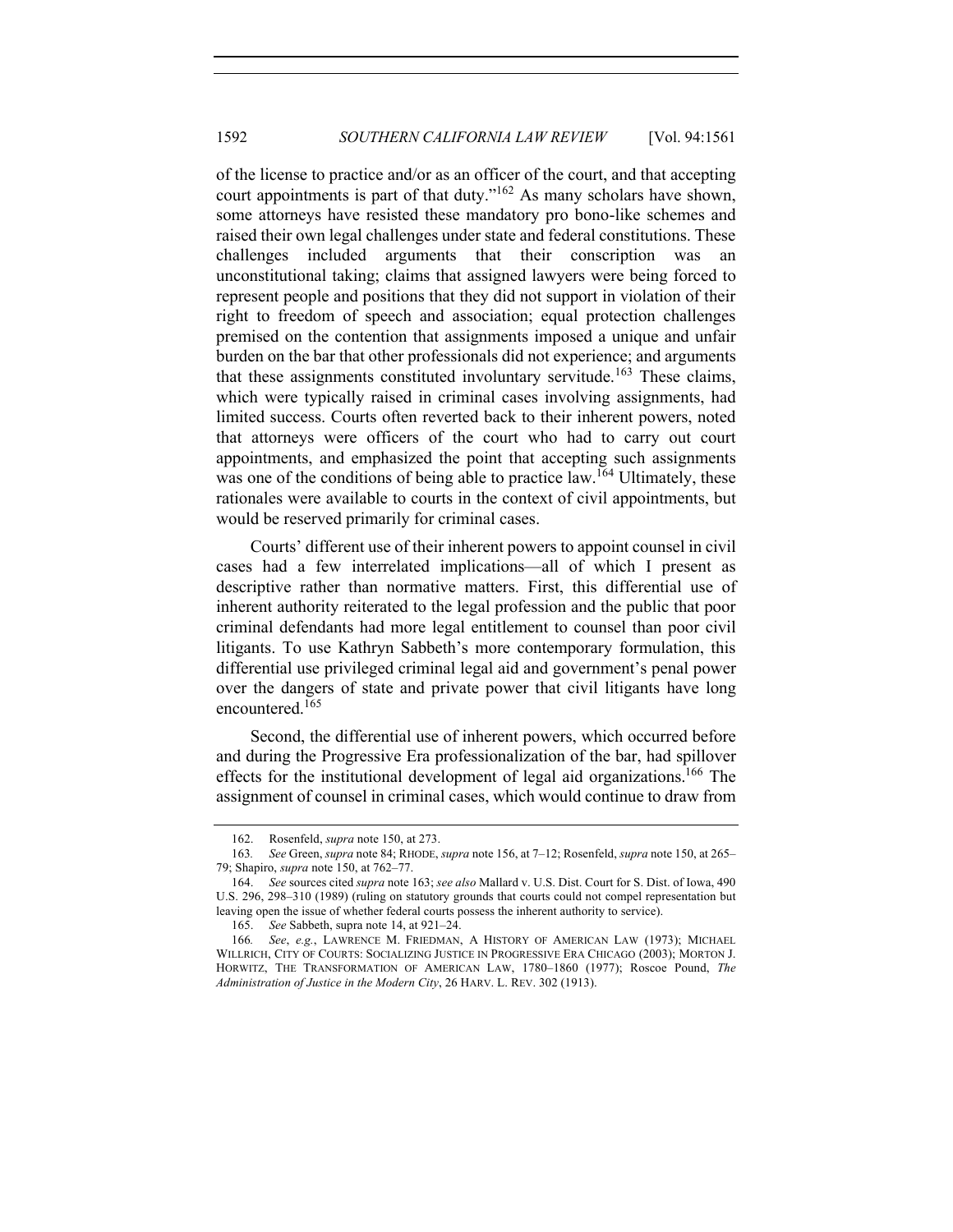courts' inherent powers as well as statutes and limited interpretations of state constitutions, became the reference point for both criminal and civil legal aid. Advocates of the public defender model seized on what was essentially an ad-hoc, inefficient, yet public-provided "system" of appointments in criminal cases. They transformed the assigned counsel into the public defender model: a civil servant tasked with representing the rights of the poor.<sup>167</sup> On the civil side, the absence of judicial appointments created a vacuum that provided its own justification for institutionalization, while generally buoying the argument that civil legal aid should be private in nature.<sup>168</sup> While the division between civil and criminal law preexisted organized legal assistance, the institutionalization of legal aid would help enshrine these two fields as different and separate, despite objections to this division from people within the profession.<sup>169</sup>

Congress tried to close the poverty gap in federal courts by passing the in forma pauperis statute in  $1892$ .<sup>170</sup> The legislative history of the statute notes that it was designed to "open the United States courts to a class of American citizens who have rights to be adjudicated, but are now excluded practically for want of sufficient money or property to enter the courts under their rules."<sup>171</sup> This law waived the cost for indigent parties upon filing an

<sup>167</sup>*. See* BROWNELL, *supra* note 3, at 136 (describing how the assigned counsel system worked when communities were smaller, prosecutors charged less, and procedural rules were simpler); SMITH, *supra* note 1, at 103 ("The truth about the assignment system in criminal cases is that as a whole it has proved a dismal failure, and that at times it has been worse than a failure."); Foltz, *supra* note 58; Samuel Rubin, *Criminal Justice and the Poor*, 22 AM. INST. CRIM. L. & CRIMINOLOGY 705, 712 (1932) ("[M]ost of the states either assign counsel without pay, which we consider an inadequate plan, or make no provision at all for the general run of cases. Most of the states should undertake reforms in this field, and the best solution, we consider, is the Public Defender." (quotations omitted)).

<sup>168.</sup> MAGUIRE, *supra* note 52, at 402 (describing the inadequacy of the assigned counsel in urban civil cases and suggesting that legal aid societies, along with a retained assignment system in smaller communities where there are less legal aid needs, would be optimal); Willis L. M. Reese, *Legal Aid and the Law Student: Four Truisms*, 8 J. LEGAL EDUC. 321, 321 (1955) ("[T]he poor should preferably be represented by paid specialists rather than by assigned counsel. . . . [T]he legal problems of the poor are quite different from those which many lawyers meet in the course of their practice. Typical of such problems, apart from those involving the criminal law, are the collection of unpaid wage claims, small loans, installment con- tracts, wage assignments, garnishments, workmen's compensation, and the rights of a tenant against his landlord."); Glenn R. Winters, *Why I Believe in Legal Aid: Equal Justice for All in America*, 43 A.B.A. J. 617, 618 (1957) (discussing how counsel is "never assigned in civil cases" and arguing that "it is important that all cases, large and small, civil and criminal, be decided right, and legal aid helps to make it so.").

<sup>169</sup>*. See infra* notes 63–71.

<sup>170.</sup> Act of July 20, 1892, ch. 209, § 1, 27 Stat. 252 (codified as amended at 28 U.S.C. § 1915) ("[I]n any court of the United States 'may commence and prosecute to conclusion' any such suit or action without being required to prepay fees or costs, or to give security therefor, upon filing an affidavit of poverty, and which also provides that he may avoid a demand for fees or security pending an action by a like affidavit, applies to proceedings on appeal or writ of error, which are within its equity, and not excluded by its letter.").

<sup>171.</sup> H.R. Rep. No. 52-1079, at 1 (1892).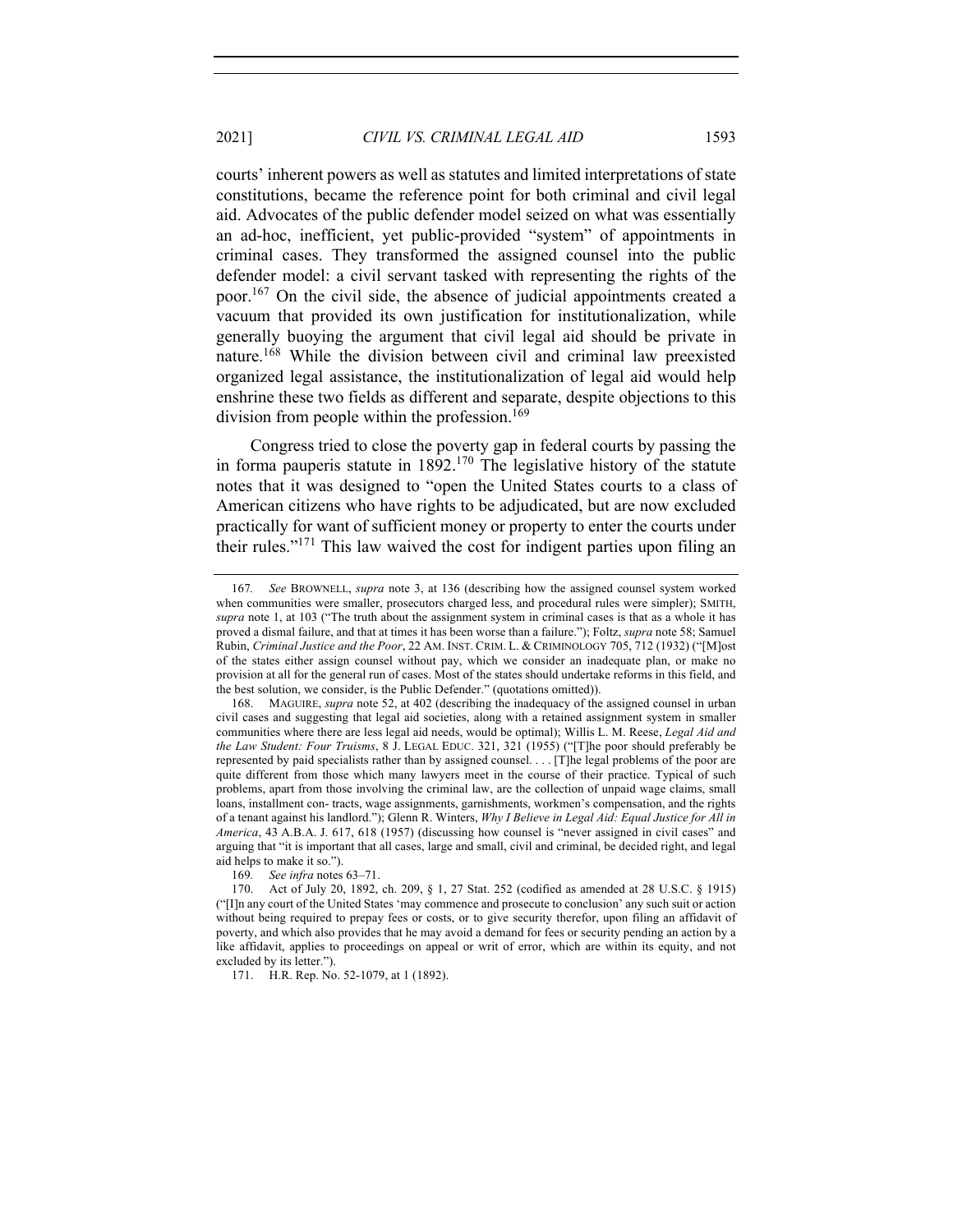affidavit of poverty, but it was designed specifically for civil plaintiffs. It would not be extended to the criminal law and defendants until  $1910$ <sup>172</sup> Some states had their own versions of statutes that provided some form of financial relief; but as one scholar during the early twentieth century observed, such relief was rare and often dealt more with the waiver of fees than with the provision of counsel.<sup>173</sup> Nevertheless, the federal in forma pauperis statute allowed for the appointment of counsel in civil cases. Yet, throughout the middle of the twentieth century, judges rarely appointed counsel to indigent parties in civil cases despite having inherent powers and statutory authorization at their disposal. At the bubbling cauldron that was Yale Law School in the  $1960s$ ,  $174$  one well-cited student note reflected on this decades-long unwillingness.<sup>175</sup> The note highlighted how state and federal statutes allowed courts to appoint counsel in civil cases but lamented how the "appointment of counsel under such statutes is discretionary with the court, and in practice is grudgingly granted."<sup>176</sup> Writing around the same time, Ninth Circuit judge Ben Duniway similarly explained how federal courts approached the federal in forma pauperis statute "with hostility and the poor litigant with suspicion."<sup>177</sup> Cuing the language of deservingness and resource constraints that also influenced the configuration of legal aid organizations, Duniway explained that judges had a "penurious attitude toward the expenditure of public funds" and were "afraid of being overwhelmed by groundless lawsuits."<sup>178</sup> Whether these concerns are considered legitimate or derelict, this unwillingness made the civil-criminal legal aid divide more pronounced.

This reluctance by federal and state judges occurred at the same time the federal government slowly inched toward a more robust right to appointed counsel in federal criminal courts through case law,  $179$  rules of criminal procedure,<sup>180</sup> federal statutes,<sup>181</sup> and incorporation to states via

<sup>172.</sup> Act of June 25, 1910, ch. 435, § 1, 36 Stat. 866, 866.<br>173. MAGUIRE, *supra* note 52.

MAGUIRE, *supra* note 52.

<sup>174.</sup> LAURA KALMAN, YALE LAW SCHOOL AND THE SIXTIES: REVOLT AND REVERBERATIONS (2005).

<sup>175.</sup> Note, *The Indigent's Right to Counsel in Civil Cases*, 76 YALE L.J. 545, 546 (1967).

<sup>176</sup>*. Id*. at 546.

<sup>177.</sup> Ben. C. Duniway, *The Poor Man in the Federal Courts*, 18 STAN. L. REV. 1270, 1277 (1966). 178. *Id.*

<sup>179.</sup> Johnson v. Zerbst, 304 U.S. 458, 467 (1938) ("Since the Sixth Amendment constitutionally entitles one charged with crime to the assistance of counsel, compliance with this constitutional mandate is an essential jurisdictional prerequisite to a federal court's authority to deprive an accused of his life or liberty.").

<sup>180.</sup> FED. R. CRIM. P. 44 (1946) ("If the defendant appears in court without counsel, the court shall advise him of his right to counsel and assign counsel to represent him at every stage of the proceeding unless he elects to proceed without counsel or is able to obtain counsel.").

<sup>181.</sup> 18 U.S.C. § 3006A(a) (1964) ("Each United States district court, with the approval of the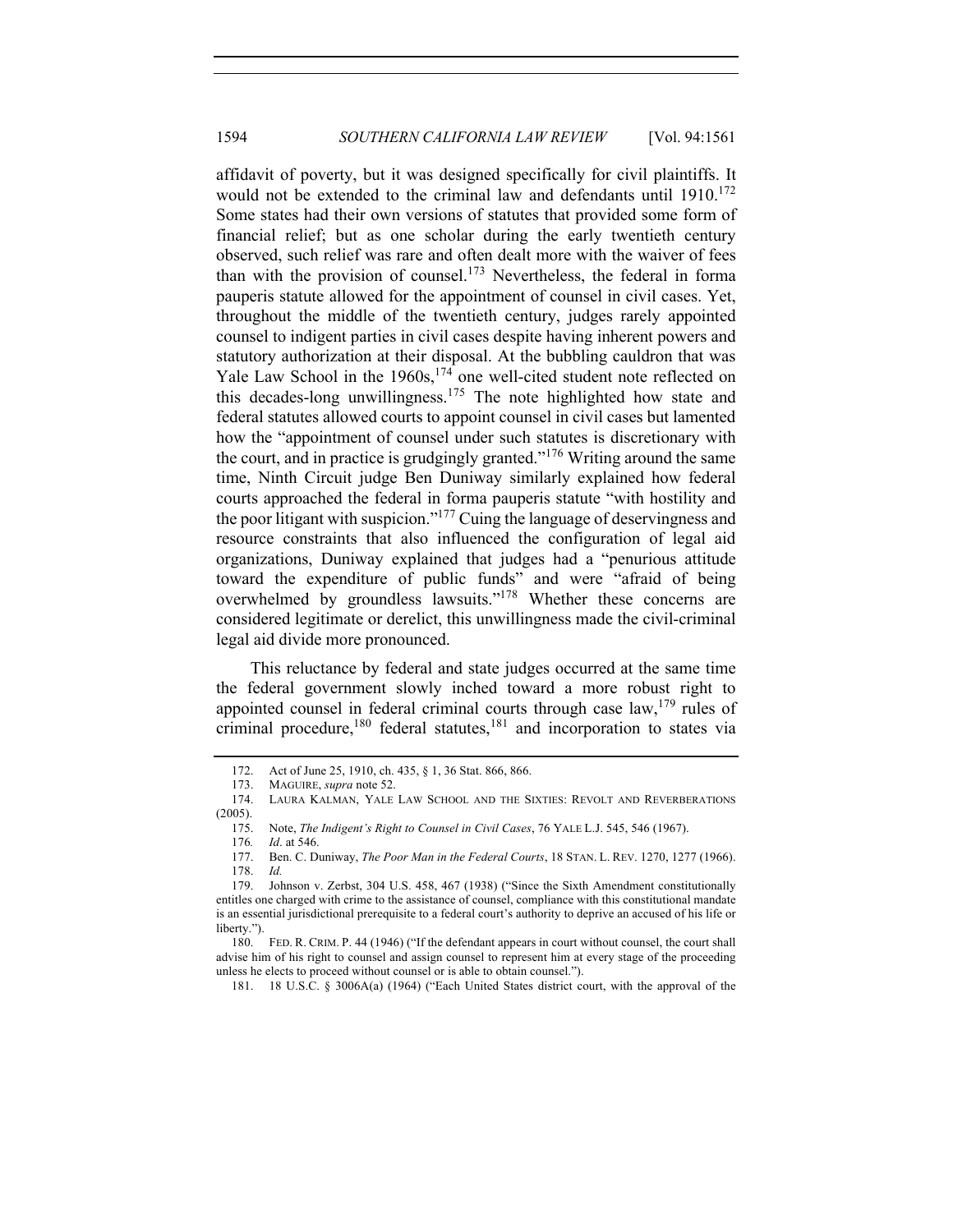*Gideon*. In short, the appointment of counsel in criminal cases formalized and was prioritized whereas the appointment of counsel in civil cases paled in comparison. The poverty law efforts of the 1960s and 1970s partially offset the gap in civil representation, but even in that altruistic moment, and thereafter, courts would continue to understand the right to appointed counsel for poor civil litigants as a privilege.<sup>182</sup> Interestingly, this appointment gap still exists. Many scholars—including supporters and opponents of a civil *Gideon*—have identified the continued ambiguity of courts' inherent powers as a site where the access to justice gap might be addressed.183

Ultimately, courts' differential use of their inherent powers to appoint counsel has contributed to the civil-criminal legal aid gap. Importantly, the claim here is not that appointment differentials *created* the gap. One could make a reasonable argument that even if courts assigned counsel in civil cases historically, there would still be a meaningful gap in how civil and criminal legal aid is configured. Instead, the point is that courts' reluctance to appoint counsel in one area vis-à-vis the other area had the expressive function of communicating ideas about when lawyers were necessary for poor people. The legal profession, as discussed in the beginning of this Part, made meaning of these differential appointment practices and institutional design choices in response. For appellate courts, as discussed in more detail in the next Part, these practices became justifications for subsequent constitutional interpretations of when poor people needed lawyers.

judicial council of the circuit, shall place in operation throughout the district a plan for furnishing representation for defendants charged with felonies of misdemeanors ) . . . who are financially unable to obtain an adequate defense.").

<sup>182.</sup> United States *ex rel*. Gardner v. Madden, 352 F.2d 792, 793 (9th Cir. 1965) ("It is true that the appointment of counsel in a civil case is, as is the privilege of proceeding in forma pauperis, a matter within the discretion of the district court. It is a privilege and not a right."); Sierra v. Lehigh County, 617 F. Supp. 427, 429 (E.D. Pa. 1985) ("Although a district court may in its discretion appoint counsel pursuant to 28 U.S.C. § 1915(d), there is no constitutional or statutory right thereto."); Carter v. Telectron, Inc., 452 F. Supp. 939, 943 (S.D. Tex. 1976) ("The indigent plaintiff is accorded a privilege, not a right, and the scope of this privilege rests heavily in the Court's discretion.").

<sup>183.</sup> Bibas, *supra* note 43, at 1299 ("There are alternatives to an automatic, across-the-board right to counsel. Courts, for example, could apply their inherent authority to appoint counsel in cases with particular needs for lawyers. . . . [C]ourt appointment could turn on various categories of defendants who especially need counsel, such as those who are juveniles, mentally ill, mentally retarded, or unable to speak English."); Cara H. Drinan, *The Third Generation of Indigent Defense Litigation*, 33 N.Y.U. REV. L. & SOC. CHANGE 427, 475–78 (2009) (encouraging defense counsel to remind state judges about their inherent powers to address problems in indigent defense); Clare Pastore, *Life After* Lassiter*: An Overview of State-Court Right-to-Counsel Decisions*, 40 CLEARINGHOUSE REV. 186, 192 (2006) (discussing courts' recent articulation of their inherent powers as the basis for assigning counsel and suggesting that this is a "fruitful area for further research, advocacy, or perhaps litigation"); *see also* Nino C. Monea, *The Administrative Power: How State Courts Can Expand Access to Justice*, 53 GONZ. L. REV. 207 (2017); Sarah B. Schnorrenberg, *Mandating Justice:* Naranjo v. Thompson *as a Solution for Unequal Access to Representation*, 50 COLUM. HUM. RTS. L. REV. 260, 264 (2019).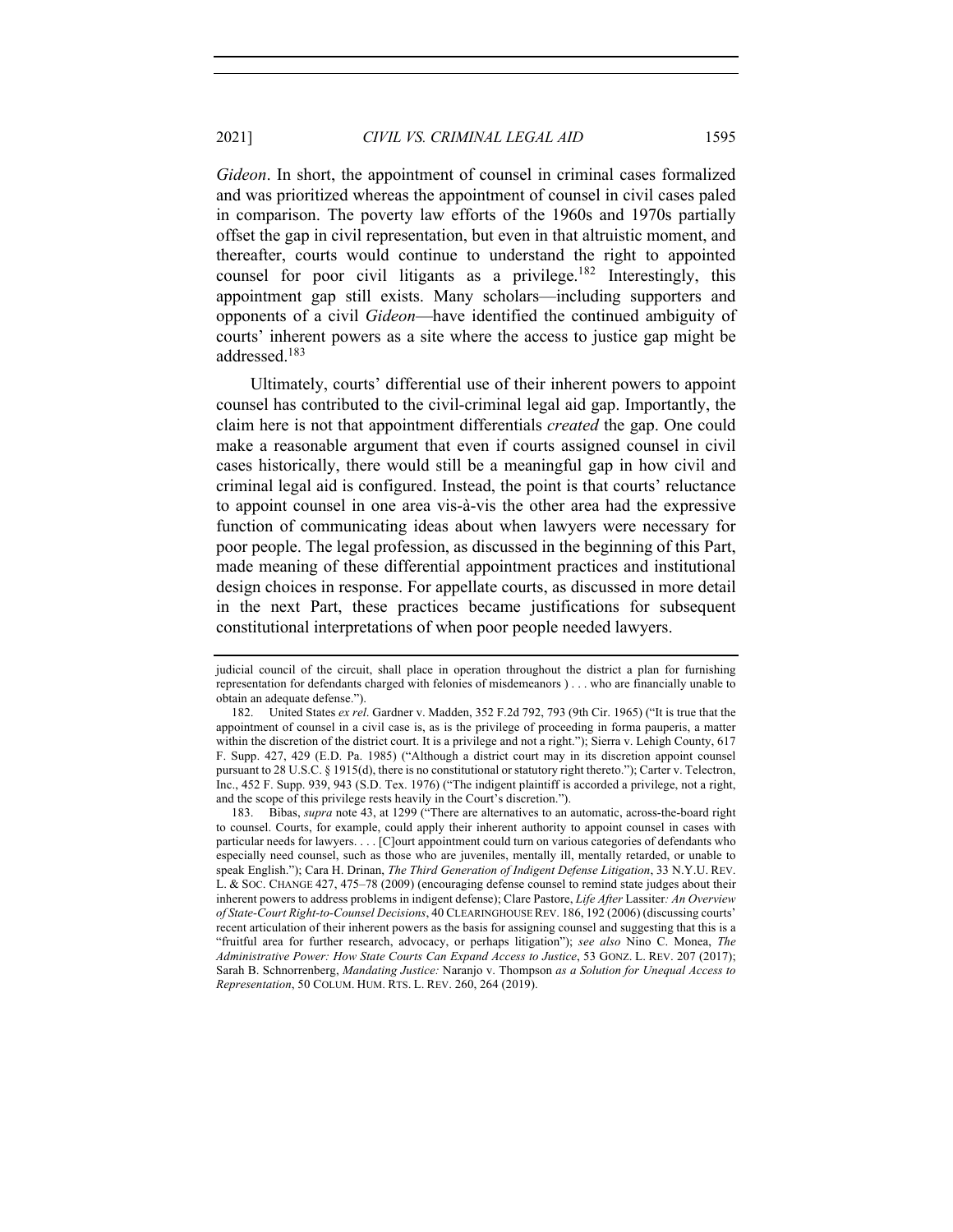# III. CONSTITUTIONAL INTERPRETATION AND CIVIL-CRIMINAL LEGAL AID DIVIDE

This Part explores how the civil-criminal legal aid divide is also a byproduct of the Supreme Court's understanding of when due process principles demand the provision of counsel to indigent civil litigants. The Court's understanding of this issue may be considered familiar ground to scholars and practitioners considering the its notorious opinion in *Lassiter v. Department of Social Services*, <sup>184</sup> its more recent decision in *Turner v. Rogers*, <sup>185</sup> and the commentary surrounding both cases.186 In *Lassiter*, the Court used its newly-minted *Matthews v. Eldridge* balancing test to rule that due process principles did not require the state to provide counsel to a poor black woman in a termination of parental rights proceeding.187 In *Turner*, the Court ruled that the Due Process Clause does not demand the appointment of counsel in a civil contempt proceeding with carceral consequences and instead required that states only implement safeguards that would prevent the erroneous deprivation of liberty.<sup>188</sup> Both decisions revealed the Court's uneven approach to appointed counsel in civil proceedings where the stakes are high for indigent parties. Most notably, Brooke Coleman has powerfully contended that "prison is prison" and has suggested that carceral consequences should govern whether the right to counsel attaches and not the civil-criminal categorization.189 This Part does not seek to rehash the debate around the appropriateness of extending the right to appointed counsel. Instead, it aims to deepen existing accounts by situating the doctrinal incoherence and inconsistencies within a longer history of constitutional interpretation that has italicized the civil-criminal legal aid

<sup>184.</sup> Lassiter v. Dep't of Soc. Servs., 452 U.S. 18 (1981). The decision has been criticized in strong terms. *See*, *e.g.*, Brooke D. Coleman, Lassiter v. Department of Social Services*: Why Is It Such a Lousy Case?*, 12 NEV. L.J. 591, 592–93 (2012) (describing the decision as one that offers no acknowledgment of racism, sexism, or poverty and noting that the Court's "characterization of motherhood and its value to our society is not just off-putting, it is plain irksome"); Robert Hornstein, *The Right to Counsel in Civil*  Cases Revisited: The Proper Influence of Poverty and the Case for Reversing Lassiter v. Department of Social Services, 59 CATH. U. L. REV. 1057, 1108 (2010) (drawing on Justice Blackmun's personal papers and revealing that Blackmun considered the Lassiter decision, authored by Justice Potter Stewart, to be "one of PS's worst opinions[.]").

<sup>185.</sup> Turner v. Rogers, 564 U.S. 431 (2011).

<sup>186</sup>*. See* Abel, *supra* note 33; Aviel, *supra* note 43; Bibas, *supra* note 43; Tonya L. Brito, David J. Pate Jr., Daanika Gordon & Amanda Ward, *What We Know and Need to Know About Civil Gideon*, 67 S.C. L. REV. 223 (2016); David J. Dreyer, *Déjà Vu All over Again:* Turner v. Rogers *and the Civil Right to Counsel*, 61 DRAKE L. REV. 639 (2013); Russell Engler, Turner v. Rogers *and the Essential Role of the Courts in Delivering Access to Justice*, 7 HARV. L. & POL'Y REV. 31 (2013); Judith Resnik, *Fairness in Numbers: A Comment on* AT&T v. Concepcion*,* Wal-Mart v. Dukes*, and* Turner v. Rogers, 125 HARV. L. REV. 78, 154–61 (2011).

<sup>187</sup>*. Lassiter*, 452 U.S. at 29; Mathews v. Eldridge, 424 U.S. 319 (1976).

*Turner*, 564 U.S. at 431.

<sup>189.</sup> Coleman, *supra* note 19.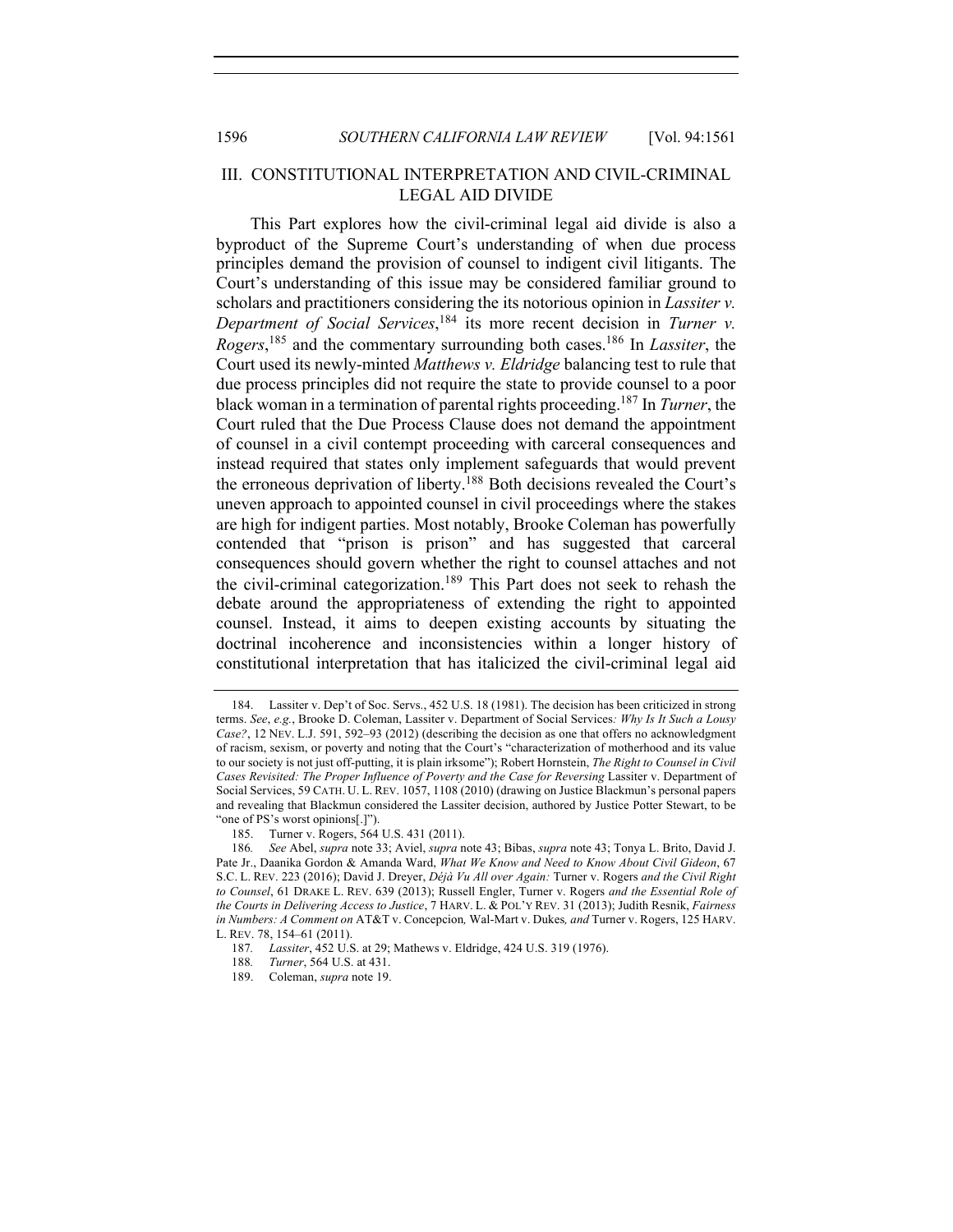distinction. Civil proceedings with penal consequences serve as the entry points for this discussion.

### A. DEPORTATION'S CIVIL-CRIMINAL STATUS

Deportation (also called removal) proceedings have historically occupied a unique position in the civil and criminal legal systems. In his classic book, *The Limits of the Criminal Sanction*, Herbert Packer explained how "deportation . . . under our present legal arrangements, is punishment but not *criminal punishment*," and added, "[p]unishment is a concept; *criminal punishment* is a legal fact."<sup>190</sup> Courts have historically hewed to this understanding, but have met resistance.<sup>191</sup> Jurists have objected to the characterization of immigration proceedings as simply civil while calling attention to immigration law's counsel-demanding complexity.192 In *Fong Yue Ting v. United States*, which upheld the constitutionality of Section 6 of the Geary Act (and extended the Chinese Exclusion Act of 1882), Justice Fuller rejected the majority's sanitizing description of deportation as "removal of an alien out of the country, simply because his presence is deemed inconsistent with the public welfare."193 In a strongly-worded dissent, Justice Fuller, wrote, "Deportation is punishment. It involves first an arrest, a deprival of liberty; and, second, a removal from home, from family, from business, from property . . . . Every one knows that to be forcibly taken away from home, and family, and friends, and business, and property, and sent across the ocean to a distant land, is punishment."<sup>194</sup> Indeed, one scholar

<sup>190.</sup> HERBERT L. PACKER, THE LIMITS OF THE CRIMINAL SANCTION 35 (1968) (emphasis added). 191*. See*, *e.g.*, Mahler v. Eby, 264 U.S. 32, 39 (1924) ("It is well settled that deportation, while it may be burdensome and severe for the alien, is not a punishment."); Bugajewitz v. Adams, 228 U.S. 585, 591 (1913) ("[N]or is the deportation a punishment; it is simply a refusal by the Government to harbor persons whom it does not want. The coincidence of the local penal law with the policy of Congress is an accident."); Fong Yue Ting v. United States, 149 U.S. 698, 730 (1893) (noting that "deportation is not a punishment for crime").

<sup>192.</sup> Castro-O'Ryan v. U.S. Dep't of Immigration & Naturalization, 847 F.2d 1307, 1312 (9th Cir. 1987) ("Since 1931 the law on deportation has not become simpler. With only a small degree of hyperbole, the immigration laws have been termed 'second only to the Internal Revenue Code in complexity.' A lawyer is often the only person who could thread the labyrinth." (quoting ELIZABETH HULL, WITHOUT JUSTICE FOR ALL 107 (1985))); Lok v. Immigration & Naturalization Serv., 548 F.2d 37, 38 (2d Cir. 1977) ("We have had occasion to note the striking resemblance between some of the laws we are called upon to interpret and King Minos's labyrinth in ancient Crete. The Tax Laws and the Immigration and Nationality Acts are examples we have cited of Congress's ingenuity in passing statutes certain to accelerate the aging process of judges."); *Ex parte* Chin Loy You, 223 F. 833, 838 (D. Mass. 1915) ("It is true that the right to counsel secured by the Constitution relates only to criminal prosecutions; but it is equally true that that provision was inserted in the Constitution because the assistance of counsel was recognized as essential to any fair trial of a case against a prisoner. To make the defendant's substantial rights in a matter involving personal liberty depend on whether the proceeding be called 'criminal' or 'civil' seems to me unsound. Indeed, historically the right to counsel in civil cases and upon charges of misdemeanors antedates such right in cases of felony and treason." (citations omitted)).

<sup>193</sup>*. Fong Yue Ting*, 149 U.S. at 709.

<sup>194</sup>*. Id*. at 740.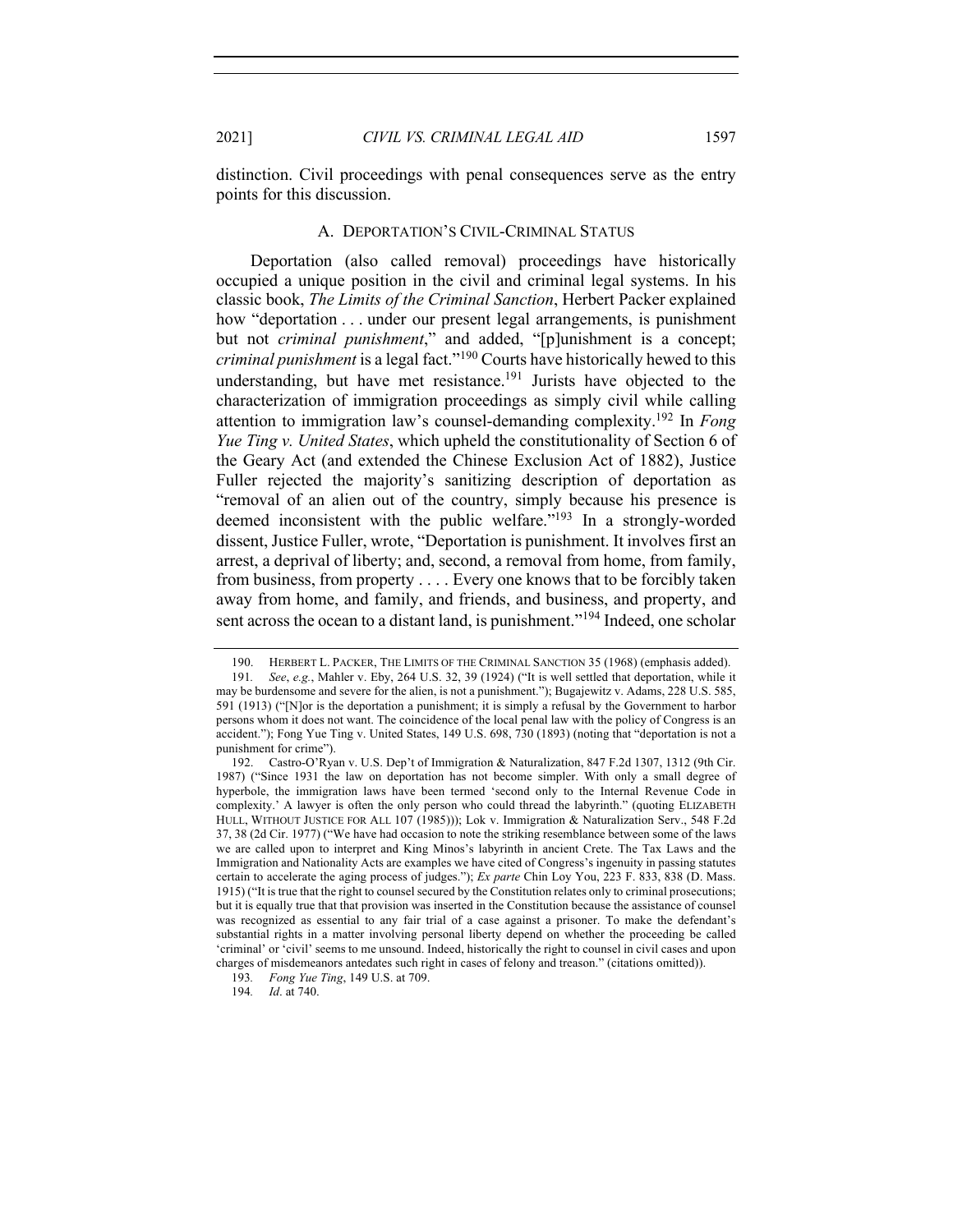describes the characterization of deportation as not-punitive and the civilcriminal distinction as two of the many "fictions" in immigration law.<sup>195</sup> Despite deportation's penal character, "the Supreme Court has rarely, if ever, seriously considered the basic analytical and normative questions raised by the civil/criminal dichotomy in the deportation context."<sup>196</sup> Nevertheless, whether one is persuaded by the formalist civil-criminal division or the more critical recognition of deportation's existence in the "netherworld" of both, the Court's decision-making in the area has had consequences for legal aid. $197$ 

In 1912, the Court would weigh in directly on the constitutionality of deportation proceedings involving unrepresented immigrants. *Low Wah Suey v. Backus* involved a Chinese woman who was accused of being a sex worker in violation of a 1910 amendment to the Immigration Act of 1907, which expanded on prostitution-related deportation.<sup>198</sup> Although she was refused the right to be represented by counsel in all stages of the preliminary proceedings, and was examined without the presence of counsel by various immigration officers, the Court found no constitutional violation.<sup>199</sup> Although some courts concluded that the *exclusion* of counsel rendered proceedings unfair,<sup>200</sup> it was more common for them to find no procedural infirmity in cases involving the absence of an attorney, irrespective of whether the party wanted privately retained or appointed counsel.<sup>201</sup> Judges continued to comment on the seriousness of deportation. Justice Brandeis famously declared, "[t]o deport one who so claims to be a citizen, obviously deprives him of liberty . . . [i]t may result also in loss of both property and life; or of all that makes life worth living."202 Decades later, Justice Murphy similarly noted that deportation is often as great, if not greater, than the

<sup>195.</sup> Ibrahim J. Wani, *Truth, Strangers, and Fiction: The Illegitimate Uses of Legal Fiction in Immigration Law*, 11 CARDOZO L. REV. 51, 53 (1989).

<sup>196.</sup> Daniel Kanstroom, *The Right to Deportation Counsel in* Padilla v. Kentucky*: The Challenging Construction of the Fifth-and-a-Half Amendment*, 58 UCLA L. REV. 1461, 1464 (2011).

<sup>197.</sup> Peter L. Markowitz, *Deportation Is Different*, 13 U. PA. J. CONST. L. 1299, 1301 (2011) (suggesting that deportation does not "fit neatly into the civil or criminal box" and that "it lives in the netherworld in between").

<sup>198.</sup> Low Wah Suey v. Backus, 225 U.S. 460, 466 (1912). *See generally* Pooja R. Dadhania, *Deporting Undesirable Women*, 9 U.C. IRVINE L. REV. 53 (2018).

<sup>199.</sup> *Low Wah Suey*, 225 U.S. at 476.

<sup>200</sup>*. See*, *e.g*., Roux v. Comm'r of Immigration, 203 F. 413 (9th Cir. 1913); *In re* Madeiros, 225 F. 90 (D. Mass. 1914); *Ex parte* Chin Loy You, 223 F. 833, 838 (D. Mass. 1915); *Ex parte* Vilarino, 47 F.2d 912 (S.D. Cal. 1930), *aff'd*, 50 F.2d 582 (9th Cir. 1931).

<sup>201</sup>*. See Ex parte* Vilarino, 50 F.2d; *Ex parte* Kishimoto, 32 F.2d 991 (9th Cir. 1929); Jew Hong Sing v. Tillinghast, 35 F.2d 559 (1st Cir. 1929); Plane v. Carr, 19 F.2d 470 (9th Cir. 1927); Guiney v. Bonham, 261 F. 582 (9th Cir. 1919); United States *ex rel*. Drachmos v. Hughes, 110 F.2d 662 (3d Cir. 1940); *Ex parte* Cahan, 42 F.2d 664 (S.D. Cal. 1930); United States *ex rel*. Castro-Louzan v. Zimmerman, 94 F. Supp. 22 (E.D. Pa. 1950); Sire v. Berkshire, 185 F. 967 (W.D. Tex. 1911).

<sup>202.</sup> Ng Fung Ho v. White, 259 U.S. 276, 284–85 (1922) (citation omitted).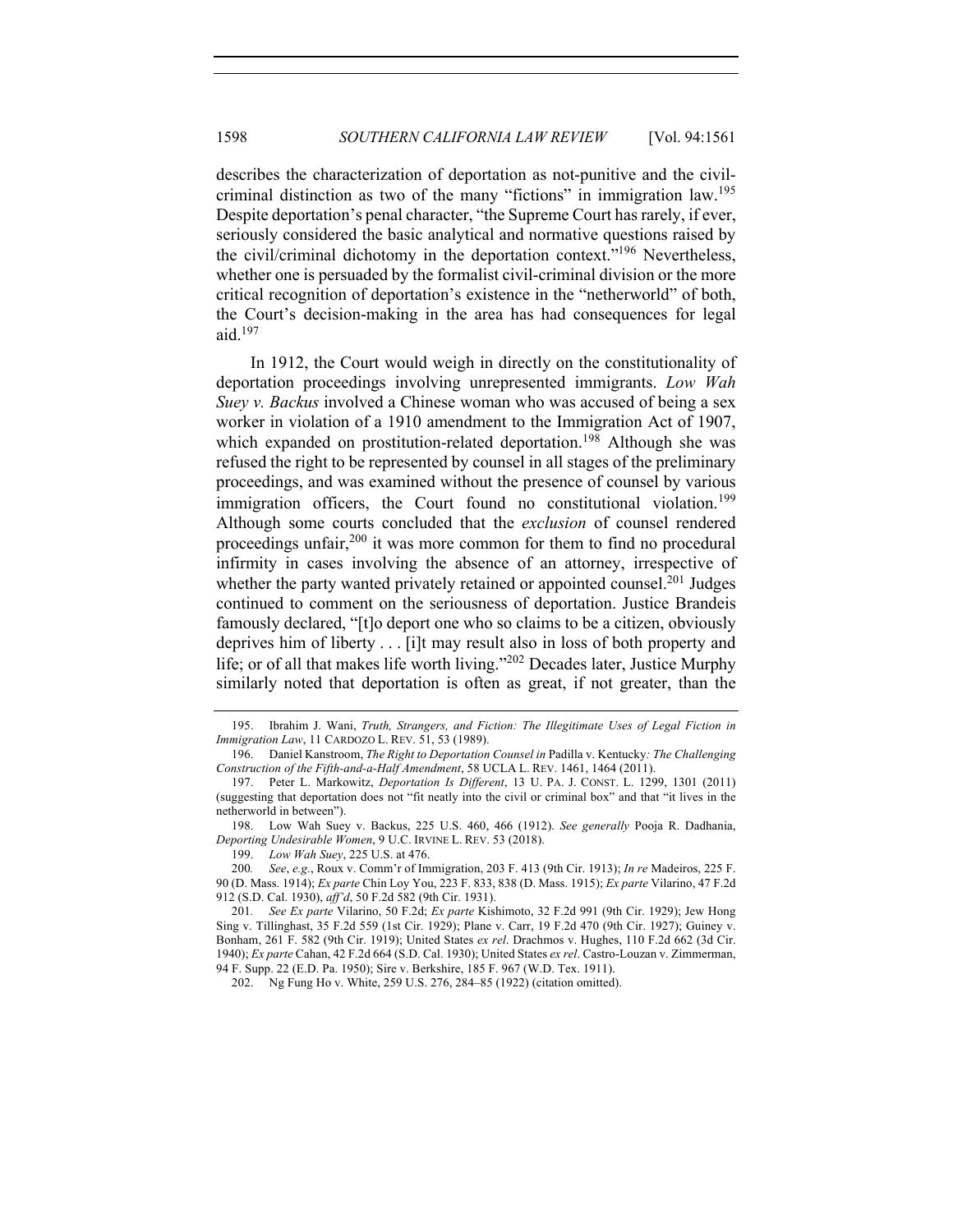imposition of a criminal sentence since one who is deported "may lose his family, his friends and his livelihood forever" and be forced to return to a native land, potentially leading to "poverty, persecution and even death."<sup>203</sup> Notwithstanding these consistent warnings about the liberty-depriving nature of deportation, this sanction did not achieve significant status as a matter of legal aid jurisprudence.

Although courts were willing to understand deportation as per se penal, courts would eventually interpret the Fifth Amendment's Due Process Clause as affording noncitizens the right to *retain* counsel at their own expense. Congress compelled this reading. As one appellate court has noted, Congress recognized the right to counsel as one of "the rights stemming from the Fifth Amendment guarantee of due process" and actualized that recognition via statute.<sup>204</sup> The Immigration and Nationality Act of 1952, passed a year after a McCarthyist scare galvanized the legal profession into rejecting any scheme of government-funded legal aid, provides that "[i]n any removal proceedings before an immigration judge and in any appeal proceedings . . . the person concerned shall have the privilege of being represented (*at no expense to the Government*) by such counsel, authorized to practice in such proceedings, as he shall choose."<sup>205</sup> *The Code of Federal Regulations* also places the responsibility for procuring counsel on the party risking deportation and makes it clear that they can be represented "by an attorney or other representative of his or her choice . . . at no expense to the government."<sup>206</sup> In basic terms, individuals would not benefit from any right to appointed counsel in deportation proceedings, whether they were indigent or not.

The statutory framework and the interpretation of a Fifth Amendment Due Process right to retain counsel in removal proceedings reified the criminal-legal aid divide. This arrangement kept potential deportees—at least those subject to removal for non-criminal conduct—outside of the criminal legal aid regime that would expand post-*Gideon*. This exclusion occurred amidst a growing judicial and legislative recognition of poor people's need for lawyers. Yet courts continued to designate deportation as non-criminal, and perhaps more importantly, endorsed the federal government's explicit disavowal of payment for counsel in deportation proceedings. This approach to legal aid did not have to be the case. Charles Gordon, who served as counsel for the United States Immigration and Naturalization Service and was one of the leading experts in twentieth

<sup>203.</sup> Bridges v. Wixon, 326 U.S. 135, 164 (1945).

<sup>204.</sup> Tawadrus v. Ashcroft, 364 F.3d 1099, 1103 (9th Cir. 2004).

<sup>205.</sup> 8 U.S.C. § 1362 (emphasis added); *see also* 8 U.S.C. § 1229a(b)(4).

<sup>206.</sup> 8 C.F.R. § 1003.16 (1997).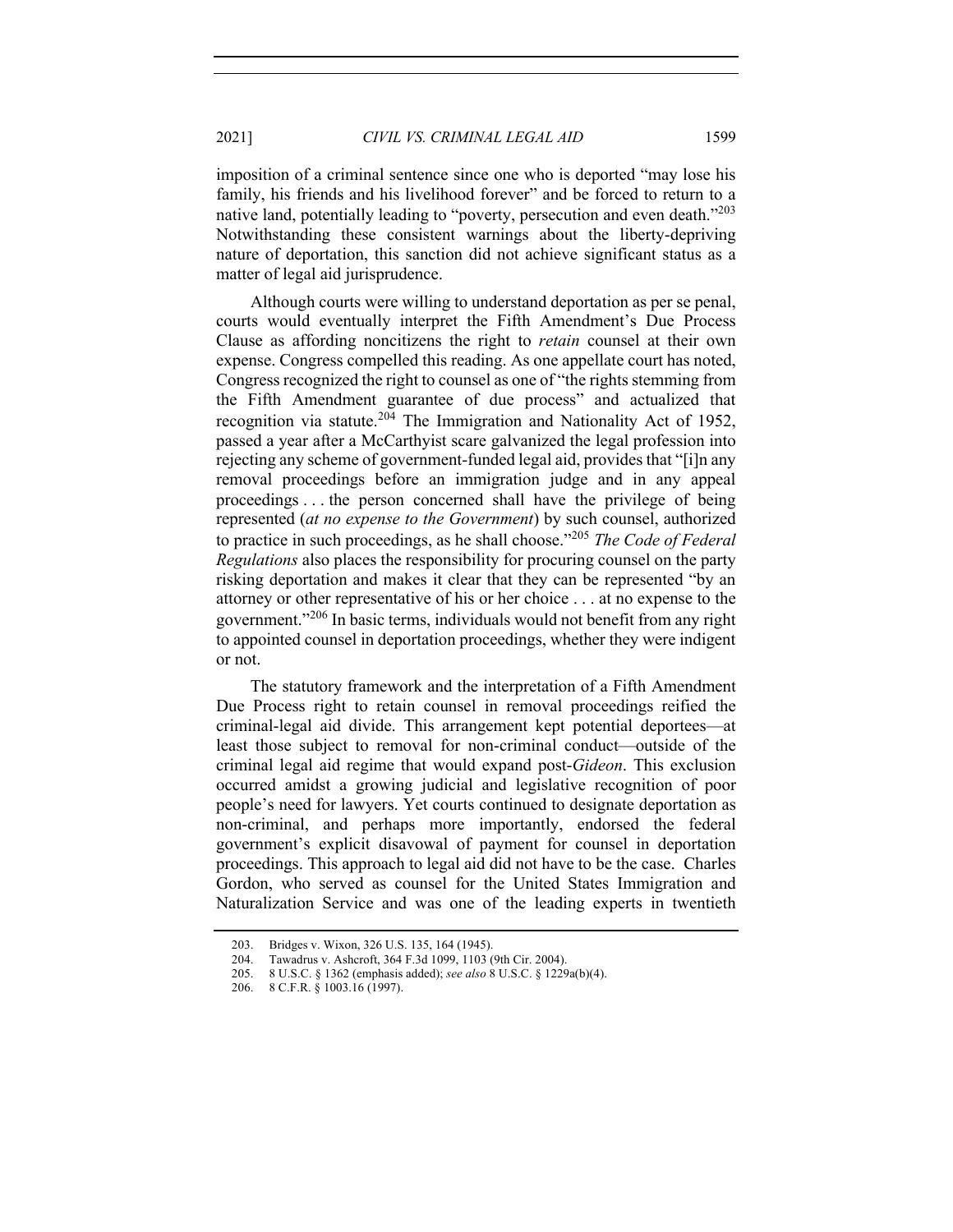century immigration law, stated this plainly. Writing in 1961, he explained how "immigration proceedings are not criminal cases, but it would not require too great a leap to find that the conceptions of fundamental fairness under the Due Process Clause of the [F]ourteenth [A]mendment should be carried over to the identical prescription of the [F]ifth [A]mendment."<sup>207</sup> That did not happen. Deportation's statutory and jurisprudential framework shaped the civil-criminal legal aid divide by placing the liberty-depriving event that is deportation on the civil side. This framework, which courts have unsatisfactorily explained, $208$  effectively signaled to the bar and the public who is deserving of state-funded legal aid, what type of legal assistance government was willing to subsidize, and what kind of liberty deprivation was sufficiently penal to warrant government-provided counsel. Courts have been inelegantly importing other constitutional criminal defense principles into the civil deportation world ever since.<sup>209</sup>

Judicial and congressional unwillingness to put forth a more welfarist right to counsel took new meaning beginning in the 1970s and 1980s. During that period, the civil legal aid world that immigrants historically derived some benefits from came under political scrutiny, whereas immigration law increasingly adopted criminal enforcement *priorities* but rejected the *protections* of criminal adjudication.<sup>210</sup> Of course, like the legal aid societies

<sup>207.</sup> Charles Gordon, *Right to Counsel in Immigration Proceedings*, 45 MINN. L. REV. 875, 894 (1961).

<sup>208.</sup> Michael Kaufman, Note, *Detention, Due Process, and the Right to Counsel in Removal Proceedings*, 4 STAN. J. C.R. & C.L. 113, 131 (2008) (describing how courts have offered little analysis on the statutory and constitutional sources of noncitizens right obtain counsel of choice beyond recognition of existence).

<sup>209</sup>*. See* Padilla v. Kentucky, 559 U.S. 356, 388 (2010) (ruling that the Sixth Amendment requires defense attorneys to advise noncitizen defendants about the deportation consequences of a guilty plea). The right to effective assistance of counsel is tied to the Sixth Amendment, and, since the deportation is considered a civil proceeding, this requirement for effectiveness should not be relevant to deportation proceedings. But as Peter Markowitz explains, the majority of circuits have recognized a right to effective assistance of counsel in deportation proceedings under due process principles. Markowitz, *supra* note 197, at 1318–19 (canvassing cases). "The oddity of a right to effective assistance, without the corresponding right to any assistance at all, is perhaps the clearest example of doctrinal incoherence in the courts' treatment of the nature of removal proceedings." *Id.* at 1320; *see also* Kaufman, *supra* note 208, at 131–33 (discussing how courts have issued inconsistent rulings on a range of issues including, but no limited to, defective waivers of counsel, continuances, and transfers to remote locations that unconstitutionally interfere with this right to counsel).

<sup>210.</sup> Robert L. Bach, *Building Community Among Diversity: Legal Services for Impoverished Immigrants*, 27 U. MICH. J.L. REFORM 639, 645 (1994) ("Immigration politics in the 1980s, however, separated advocacy for increased admissions into the United States from efforts to prevent restriction of social benefits and legal protections for the poor in general."); Marshall J. Breger, *Legal Aid for the Poor: A Conceptual Analysis*, 60 N.C. L. REV. 281, 305–06 (1982) (describing the exclusion of undocumented immigrants from representation by LSC funded organizations); Roger C. Cramton, *Why Legal Services for the Poor?*, 68 A.B.A. J. 550 (1982) (defending critiques against civil legal services and arguing that deportation proceedings are an area where the rights of poor people should be enforced); Geoffrey Heeren, *Illegal Aid: Legal Assistance to Immigrants in the United States*, 33 CARDOZO L. REV. 619, 620– 27 (2011) (describing how legal aid was historically connected to the development of legal aid and how,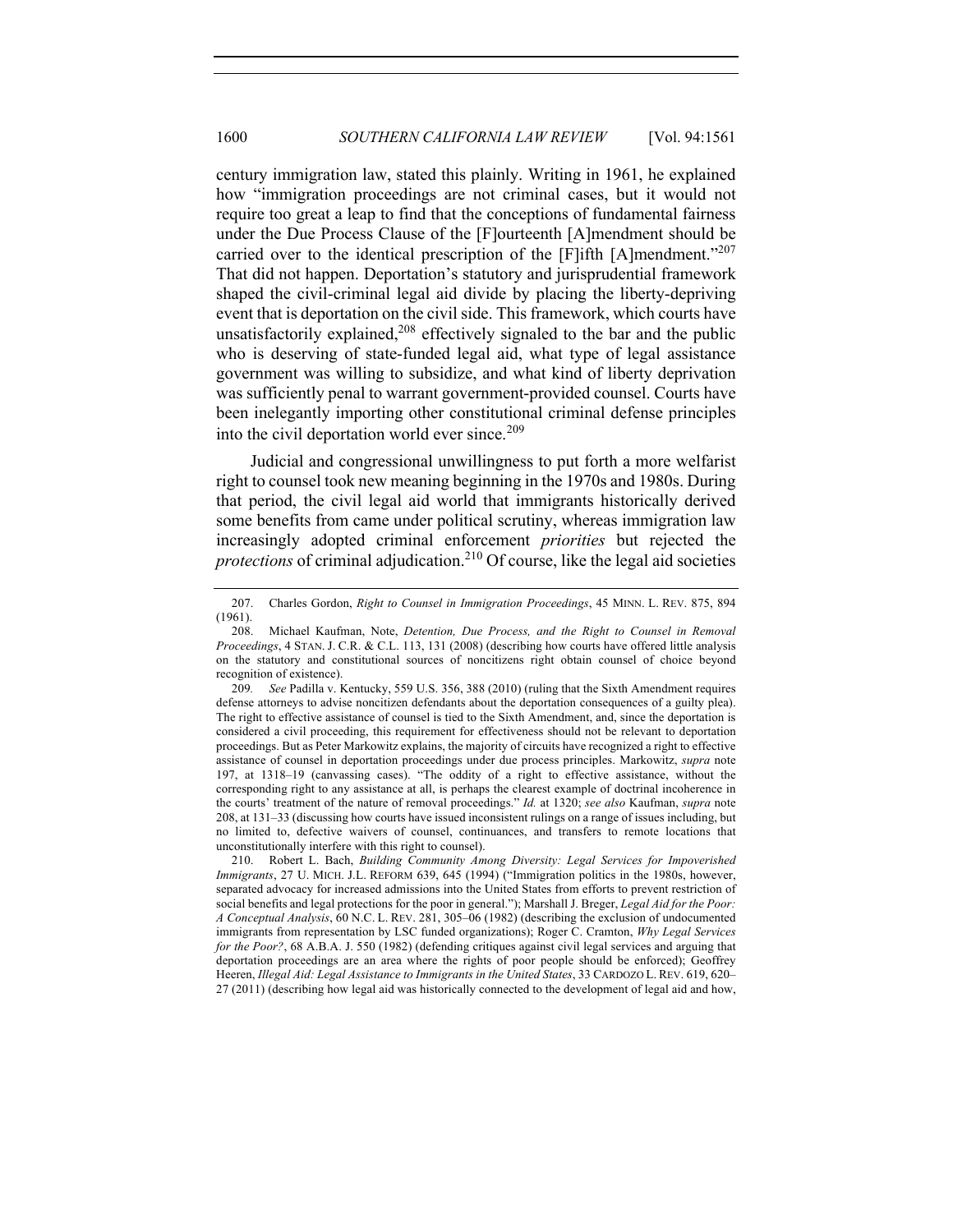discussed in Part I, and the gun-shy lower courts hearing civil cases discussed in Part II, these decisions were likely animated by cost concerns, sincere beliefs about the necessity of lawyers in this area, ideas about deservingness, and/or careful considerations of tradeoffs. Nevertheless, courts' interpretations of deportation and due process shaped the structure of the civil-criminal legal aid divide by making criminal proceedings the primary reference point for which the right to *appointed* counsel was applicable. This privileging of the criminal process as a cherished site of appointment now seems anachronistic considering the integration of immigration law and criminal law.<sup>211</sup> But it has had consequences for the administration of civil and criminal legal aid and the population of noncitizens in need of both services.<sup>212</sup>

212*. See* Ingrid V. Eagly & Steven Shafer, *A National Study of Access to Counsel in Immigration Court*, 164 U. PA. L.REV. 1 (2015) (empirical study of deportation cases finding that only 14% of detained immigrants secured representation); Robert A. Katzmann, *The Legal Profession and the Unmet Needs of the Immigrant Poor*, 21 GEO.J. LEGAL ETHICS 3, 9–10 (2008) (federal appellate judge discussing how an immigrant who appears pro se or does not have counsel at removal proceedings "will be at a disadvantage" and describing how "[o]ften times, the reviewing appellate judge, who is constrained at the time the case comes before her, is left with the feeling that if only the immigrant had secured adequate representation at the outset, the outcome might have been different"); Jamie Longazel, *Relieving the Tension: Lay Immigration Lawyering and the Management of Legal Violence*, 52 L. & SOC'Y REV. 902 (2018) (discussing the work nonprofit and faith-based organizations staffed with non-lawyers who provide legal services to immigrants); Margaret H. Taylor, *Promoting Legal Representation for Detained Aliens: Litigation and Administrative Reform*, 29 CONN. L. REV. 1647, 1651–52 (1997) (describing how INS detainees are often "confined at remote facilities with restrictive phone and visitation policies . . . . pressured (and sometimes coerced) to abandon their search for a lawyer by INS officers and immigration judges" who are concerned with quick processing, which leads "most detainees [to] abandon

beginning in the 1970s, legislative restrictions and various legal restrictions have helped create a volume of unmet legal need for immigrants); Stephen H. Legomsky, *The New Path of Immigration Law: Asymmetric Incorporation of Criminal Justice Norms*, 64 WASH. & LEE L. REV. 469, 472 (2007) (discussing how immigration law has adopted "features of the criminal justice model that can roughly be classified as enforcement" whereas components "that relate to adjudication––in particular, the bundle of procedural rights recognized in criminal cases––have been consciously rejected."); Joseph F. Preloznik, *Wisconsin Judicare: An Experiment in Legal Services*, 57 A.B.A.J. 1179, 1181 (1971) (describing a state effort by the private bar to provide legal services to poor people and its avoidance of helping people in deportation proceedings).

<sup>211</sup>*. See* Jennifer M. Chacón, *Unsecured Borders: Immigration Restrictions, Crime Control and National Security*, 39 CONN. L. REV. 1827 (2007) (describing how the fusion of immigration and crime control has been shaped by national security rhetoric); Ingrid V. Eagly, *Criminal Justice for Noncitizens: An Analysis of Variation in Local Enforcement*, 88 N.Y.U. L. REV. 1126 (2013) (empirical study of the criminal justice system that maps out different forms of immigration enforcement); César Cuauhtémoc García Hernández, *Immigration Detention As Punishment*, 61 UCLA L. REV. 1346 (2014) (challenging the traditional understanding of immigration detention as civil confinement and arguing that it should understood as punishment); Hiroshi Motomura, *The Discretion That Matters: Federal Immigration Enforcement, State and Local Arrests, and the Civil-Criminal Line*, 58 UCLA L. REV. 1819, 1838 (2011) (observing that prosecution for unlawful entry, which is the most common criminal violation, "straddles the criminal-civil line" and maintaining that "[t]he line is permeable in practice, leaving the government free to choose between criminal and civil options in any given case"); K-Sue Park, *Self-Deportation Nation*, 132 HARV. L. REV. 1878 (2019) (detailing the emergence of self-deportation laws that merge civil and criminal law and seek to remove immigrants through indirect methods); Juliet Stumpf, *The Crimmigration Crisis: Immigrants, Crime, and Sovereign Powe*r, 56 AM. U. L. REV. 367 (2006) (theorizing the convergence, overlaps, and distinctions between criminal law and immigration law).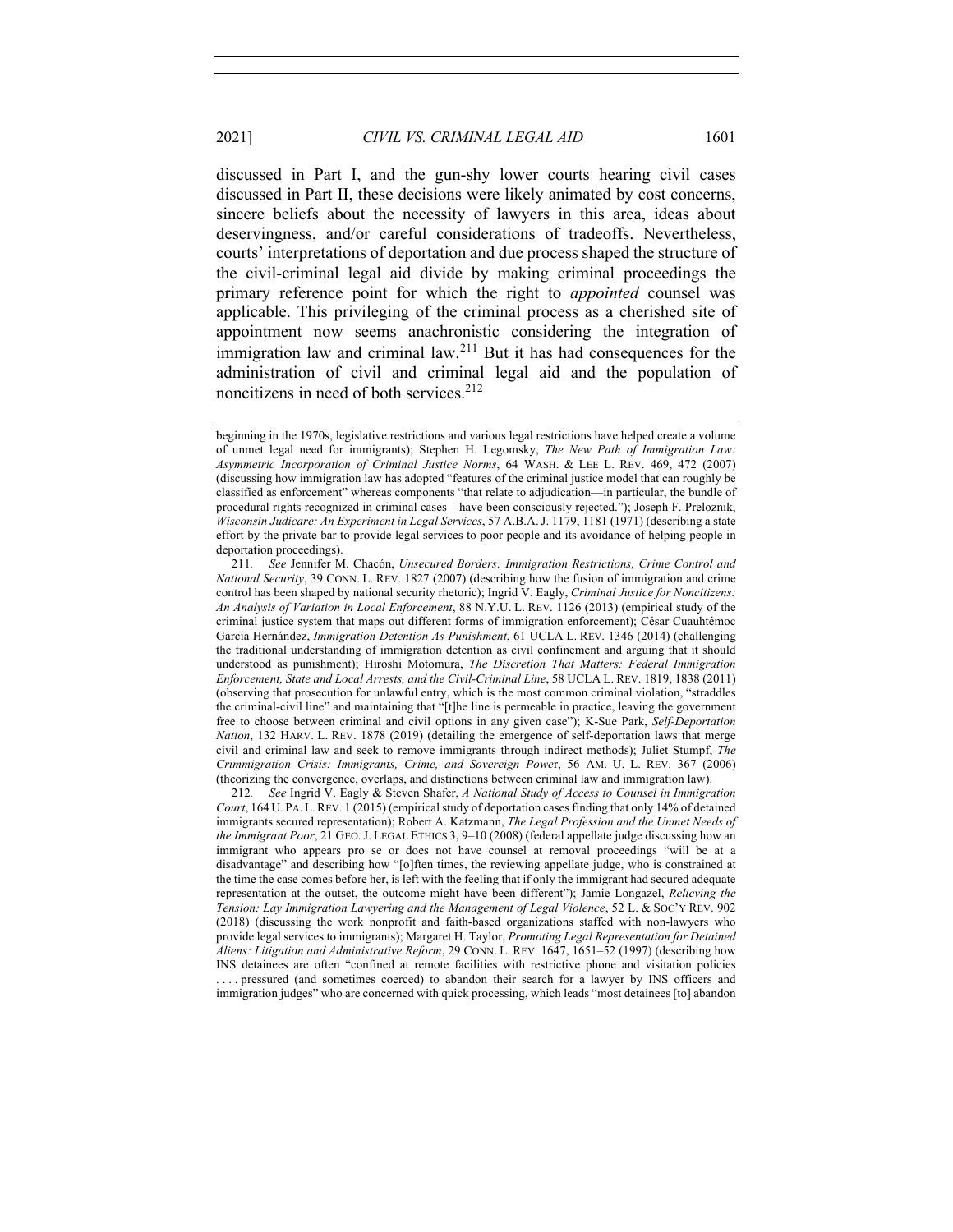#### B. INVESTIGATIONS, HEARINGS, AND COUNSEL

Deportation was not the only area where constitutional interpretations helped structure the civil-criminal legal aid divide. The expansion of the administrative state during the middle of the twentieth century generated new challenges for thinking about rights and their relationship to legal actions.213 The rise of the administrative state also amplified the longstanding issue of penal sanctions that emerged out of proceedings that were stripped of the typical features of a criminal trial.<sup>214</sup>  $\hat{A}$  key debate that surfaced was the thin line between investigative and adjudicatory proceedings. Beginning in the 1940s, several appellate courts decided cases in this area that ultimately influenced the Court's thinking on whether counsel was required.

*Bowles v. Baer* involved an investigation into Empire Packing Company for violations of ceiling prices for meat sales.<sup>215</sup> The Administrator of the Office of Price Administration ("OPA"), who was tasked with establishing price controls during the outbreak of World War II, handled the investigation.<sup>216</sup> The Office subpoenaed fifteen people who did business with Empire and instructed them to bring documents related to the meat purchases from that company.<sup>217</sup> All but one were represented by an attorney from Empire, and after some questioning, a representative from OPA told each person that their attorney and the court reporter would have to leave.<sup>218</sup> The attorneys and reporter refused to do so unless authorized by their clients, who all refused to answer any questions in the absence of their attorneys and the reporter.<sup>219</sup> The Administrator sought an injunction from the district court to compel the parties' private testimonies.<sup>220</sup> The court ordered the witnesses to testify without counsel and the reporter but held that the investigation could be open to the public; counsel and the reporter could attend as long as they did not interfere with the proceedings.<sup>221</sup> Both sides appealed this decision.222 At this point, the drama was captured headlines, with the *Chicago Tribune* reporting, *OPA Kangaroo Court Ban is Up to* 

any hope of finding an attorney").

<sup>213</sup>*. See generally* KAREN M. TANI, STATES OF DEPENDENCY: WELFARE, RIGHTS, AND AMERICAN GOVERNANCE, 1935–1972 (2016) (discussing the legal and historical conceptualization of welfare rights). 214. Edmund H. Schwenk, *The Administrative Crime, Its Creation and Punishment by* 

*Administrative Agencies*, 42 MICH. L. REV 51, 69–79 (1943). 215. Bowles v. Baer, 142 F.2d 787, 788 (7th Cir. 1944).

<sup>216.</sup> *Id*.

<sup>217.</sup> *Id*. at 788.

<sup>218.</sup> *Id*.

<sup>219.</sup> *Id*.

<sup>220.</sup> *Id*.

<sup>221.</sup> *Id*.

<sup>222.</sup> *Id*.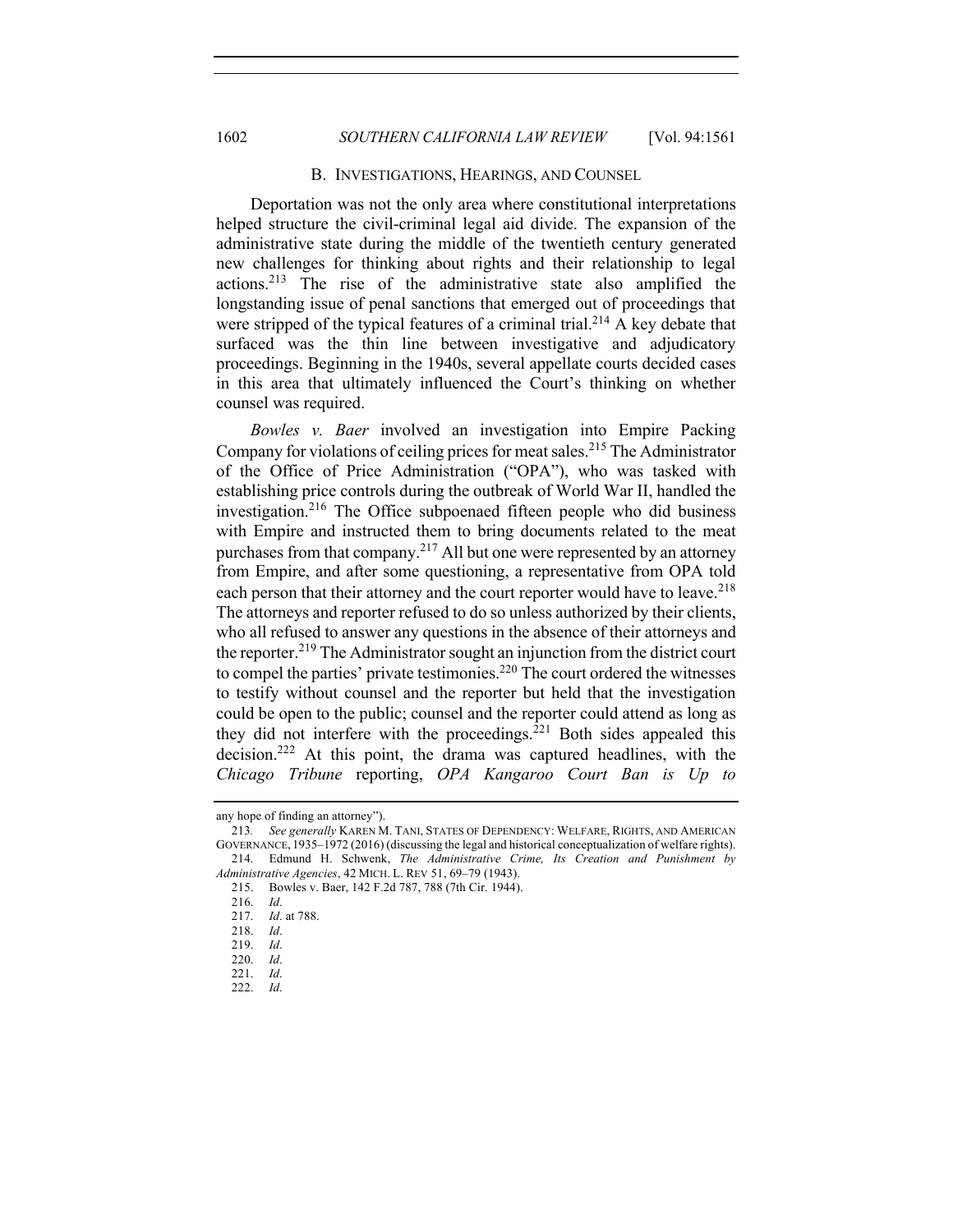*Washington*.<sup>223</sup> Conjuring concerns about the uncounseled confessions that Chicago has a long history of, $224$  the newspaper described how the "alphabetical bureau chiefs in Chicago" were trying to conduct "star chamber" interrogations of witnesses in their enforcement cases.<sup>225</sup> The Seventh Circuit ultimately reversed the lower court's decision and concluded that the district court did not have the statutory power to regulate the nature of the investigation.<sup>226</sup> The appellate court offered what would become a well-cited description of the difference between investigative and adjudicative proceedings––the latter of which courts would say demanded the presence of counsel.

This was an investigation, not a hearing. Investigations are informal proceedings held to obtain information to govern future action and are not proceedings in which action is taken against anyone. *Investigations, such as this by the OPA, have no parties and are usually held in private, just as a grand jury carries on its investigations in private*. *Investigations may very properly be held in private.* On the other hand, in a hearing there are parties, and issues of law and of fact to be tried, and at the conclusion of the hearing, action is taken which may materially affect the rights of the parties. Hearings are usually open to the public. *The parties are entitled to be present in person and by counsel and to record the proceedings or be provided with a record by the hearing body*. The parties to a hearing are entitled to participate therein, to argue, and to brief their case, and, if findings of fact and an order are made, they are entitled to be furnished copies. *These essential differences between an investigation and a hearing are what permit the two proceedings to be conducted in different manners*. 227

This interpretation of investigations—which did not require the typical adjudicative protections like the right to counsel—would grow in importance. Two months later, the Third Circuit would issue a ruling that would add to this investigative-adjudicative division. *United States v. Pitt* involved a proclaimed Jehovah's Witness minister who was found guilty of failing to appear at his local board for induction into the United States Army.228 The Selective Service Agency's regulation prohibited any person

<sup>223.</sup> *OPA Kangaroo Court Ban is Up to Washington*, CHI. TRIB., Sept. 18, 1943, at 9.

<sup>224</sup>*. See*, *e.g.*, ANDREW S. BAER, BEYOND THE USUAL BEATING: THE JON BURGE POLICE TORTURE SCANDAL AND SOCIAL MOVEMENTS FOR POLICE ACCOUNTABILITY IN CHICAGO (2020); ELIZABETH DALE, ROBERT NIXON AND POLICE TORTURE IN CHICAGO, 1871–1971 (2016); LAURENCE RALPH, THE TORTURE LETTERS: RECKONING WITH POLICE VIOLENCE (2020).

<sup>225.</sup> *OPA Kangaroo Court Ban is Up to Washington*, supra note 226, at 9.

<sup>226.</sup> *Bowles*, 142 F.2d at 789.

<sup>227</sup>*. Id*. at 788–89 (emphasis added) (citations omitted).

<sup>228.</sup> United States v. Pitt, 144 F.2d 169, 170 (3d Cir. 1944).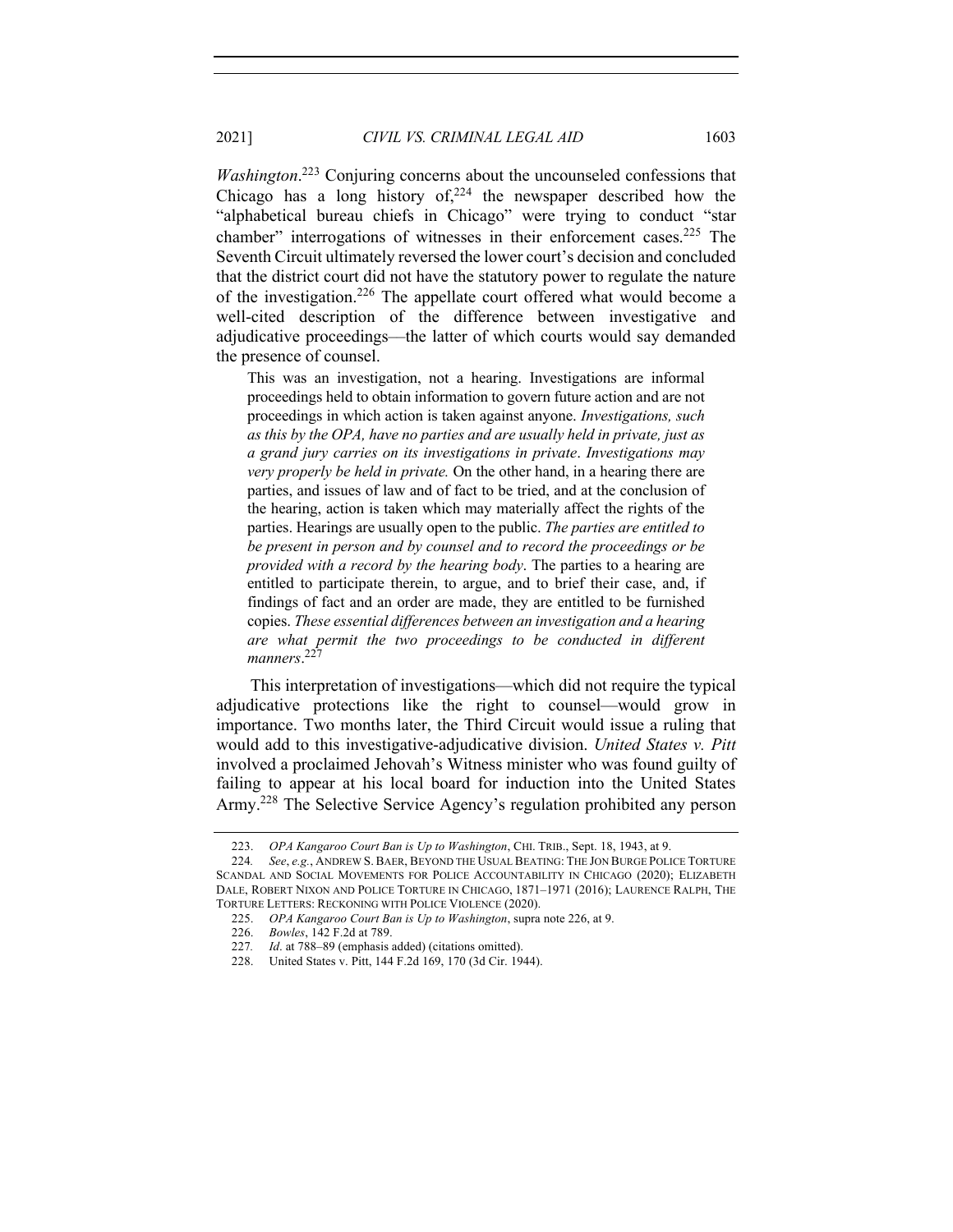other than the registrant from appearing before the local board.<sup>229</sup> The court noted that this prohibition essentially denied the right to be represented by counsel.230 Although this was not the substance of Pitt's claim, the court would offer dicta that coincided with *Bowles* and provided fodder for future courts confronted with individuals who refused to be inducted. It noted, "While a denial of the right to counsel in a judicial proceeding would constitute a denial of due process, the proceedings before the selective service agencies are not within that category."<sup>231</sup> Other courts followed suit in ways that scholars have underappreciated for decades.<sup>232</sup> Importantly, this case and others considered the right to *retain* counsel, but the rulings subsequently ended up being interpreted in the context of appointment and implicated civil legal aid questions.

Draft board hearings presented a noteworthy lose-lose proposition for people who wanted the representation of counsel to avoid liberty-depriving outcomes. Refusing induction could lead to incarceration. Yet if one opted for conscription, that invited its own version of liberty deprivation. David Rudovsky and Norman Dorsen have argued that compulsory military service is a severe deprivation of liberty that "removes young men from their homes, occupations, education and family for long periods of time and deprives them of an intrinsic condition of freedom—the direction and control of their lives."<sup>233</sup> The problems posed by quasi-penal proceedings did not go unnoticed. In an administrative law decision more noted for its implications for non-delegation doctrine, Justice Rutledge authored a strongly worded dissent that criticized the trend of using administrative procedures that subverted the criminal process and constitutional protections, including the right to a defense and a fair trial.<sup>234</sup> However, his warnings were not heeded

<sup>229</sup>*. Id*. at 172.

<sup>230.</sup> *Id*. at 172.

<sup>231</sup>*. Id*.

<sup>232</sup>*. See*, *e.g.*, United States v. Sturgis, 342 F.2d 328 (3d Cir. 1965); Niznik v. United States, 173 F.2d 328 (6th Cir. 1949); Peterson v. United States, 173 F.2d 111 (6th Cir. 1949); United States v. Schwartz, 143 F. Supp. 639, 640 (E.D.N.Y. 1956).

<sup>233.</sup> Norman Dorsen & David Rudovsky, *Some Thoughts on Dissent, Personal Liberty and War*, 54 A.B.A. J. 752, 753 (1968).

<sup>234.</sup> Yakus v. United States, 321 U.S. 414, 482–84 (1944) ("The question is not merely whether the . . . proceeding is adequate in the constitutional sense for some of the purposes pertinent to that proceeding. It is rather what effect shall be given to the civil determination in the later and entirely different criminal trial. It is whether, by substituting that civil proceeding for decision of basic issues in the criminal trial itself, Congress can foreclose the accused from having them decided in that trial and thereby deprive him of the protections in trial guaranteed all persons charged with crime and thus of full and adequate defense. . . . Th[is] procedural pattern is one which may be adapted to the trial of almost any crime. Once approved, it is bound to spawn progeny . . . In short the way will have been found to avoid, if not altogether the power of the courts to review legislation for consistency with the Constitution, then in part at least their obligation to observe its commands and more especially the guaranteed protections of persons charged with crime in the trial of their causes. This is not merely control or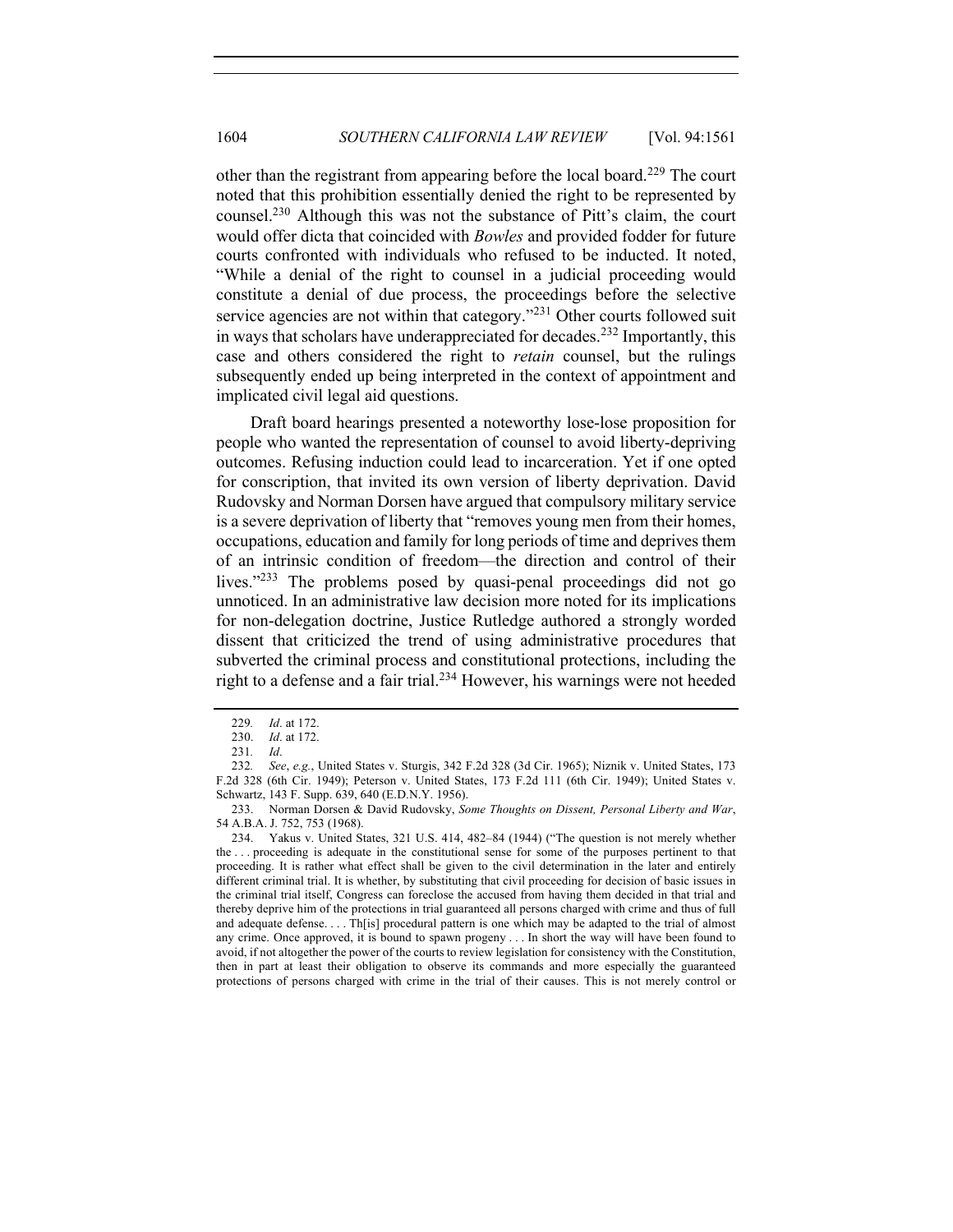as bureaucracies would develop regulations that were stripped of due process protections and enforced in proceedings that could lead to penal consequences.

Ultimately, the modernization of the administrative state played a crucial role in the development of legal aid. More specifically, administrative constitutionalism—"the process by which the administrative state both shapes and is shaped by constitutional norms $^{235}$ —had critical consequences for understandings of the right to counsel. With the bureaucratization of society came a slow accretion of ideas about when legal aid was necessary.<sup>236</sup> Critically, this occurred during the same time when there were live debates about the right to counsel in the criminal context, as the Court had not drawn a firm line in the sand until *Gideon* was decided. In the meantime, the postwar administrative state would rapidly develop and come to conclusions about the need for counsel more quickly.

*In re Groban*, <sup>237</sup> an under-the-radar Supreme Court case, illuminates the staggered ways the right to counsel developed in the criminal versus civil context. Although generally relegated to the margins of constitutional and administrative law, *Groban* is an important case that clarified the Court's position on the issue of legal counsel in quasi-criminal administrative proceedings. The decision provided a logic that later courts would utilize when public benefits hearings proliferated in the 1960s and 1970s. *Groban*  involved two defendant brothers who owned an Ohio mill that burned in January 1954.<sup>238</sup> The Fire Marshal believed that the brothers committed arson.<sup>239</sup> A state statute allowed the Fire Marshal to conduct a private investigative proceeding in which he could exclude "all persons other than those required to be present."<sup>240</sup> Refusal to be sworn and to testify could lead

definition of jurisdiction. It is rather unwarranted abridgement of the judicial power in the criminal process, unless at the very least it is confined specifically to situations where the special proceeding provides a fair and equal substitute for full defense in the criminal trial or other adequate safeguard is afforded against punishment for violating an order which itself violates or may violate basic rights.").

<sup>235.</sup> Jeremy K. Kessler, *New Look Constitutionalism: The Cold War Critique of Military Manpower Administration*, 167 U. PA. L. REV. 1749, 1750 (2019); *see also* Sophia Z. Lee, *Race, Sex, and Rulemaking: Administrative Constitutionalism and the Workplace, 1960 to the Present*, 96 VA. L. REV. 799 (2010); Gillian E. Metzger, *Administrative Constitutionalism*, 91 TEX. L. REV. 1897 (2013); Bertrall L. Ross II, *Embracing Administrative Constitutionalism*, 95 B.U. L. REV. 519 (2015); Karen M. Tani, *Administrative Equal Protection: Federalism, the Fourteenth Amendment, and the Rights of the Poor*, 100 CORNELL L. REV. 825 (2015).

<sup>236.</sup> Richard L. Cousineau, *Constitutional Law: Right to Counsel—The Right to Assistance of Counsel in Administrative Proceedings*, 34 NOTRE DAME L. REV. 90, 95–98 (1958).

<sup>237</sup>*. In re* Groban, 352 U.S. 330 (1957).

<sup>238.</sup> *Id*. at 331.

<sup>239.</sup> *Id*.

<sup>240</sup>*. Id*. (quoting OHIO REV. CODE ANN. § 3737.13 (LexisNexis 1954)).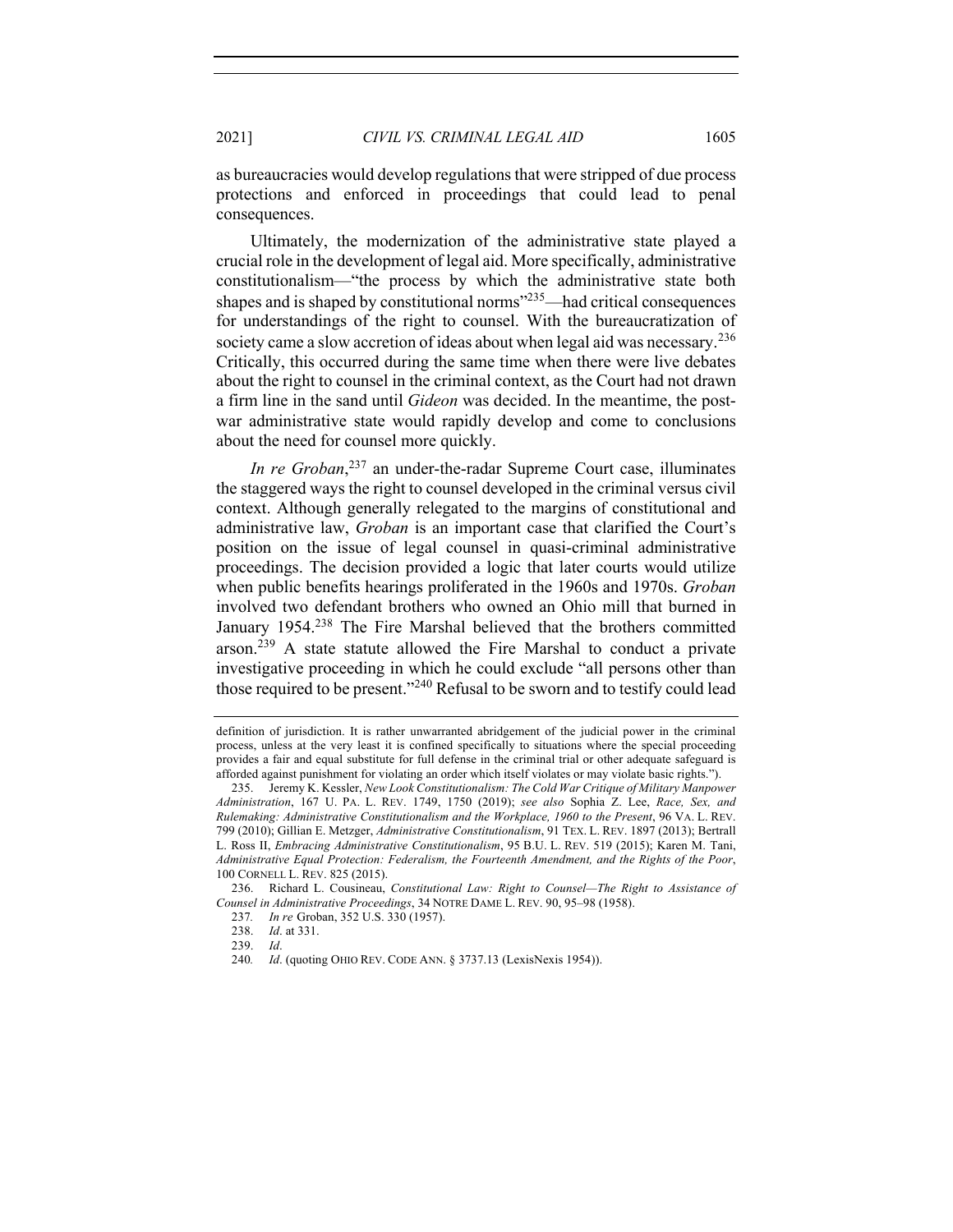to commitment in the county jail until the person complied.<sup>241</sup> The brothers came to the proceeding with a retained attorney, but the deputy fire marshal would not allow counsel to be present.<sup>242</sup> The brothers refused to testify, were held in contempt, and imprisoned.<sup>243</sup> They argued in all stages of their appeals that the exclusion of their attorney was unconstitutional and that the Due Process Clause gave them a right to assistance of counsel in their testimony.244

Thus, the question raised in *Groban* was this: do individuals have a constitutional right to assistance of retained counsel under the Due Process Clause when testifying as a witness in an investigative proceeding conducted by a state fire marshal about causes of a fire? In a short opinion written by Justice Reed and joined by four other Justices, the Court held that there was no right to counsel in an investigatory proceeding.<sup>245</sup> The majority underlined the already-existing distinction between investigative and adjudicatory proceedings and placed the Grobans' hearing in the former camp.<sup>246</sup> Since the fire marshal's investigation was simply about fact gathering and not prosecution, the Court reasoned, the Fourteenth Amendment was not implicated.<sup>247</sup> Moreover, the Court held that even though a witness may have a legal duty to speak, and although their testimony might provide a basis for criminal charges, a right to counsel was not required.<sup>248</sup>

*Groban* is still good law and helped lay the groundwork for later cases that nixed the prospect of legal assistance in administrative proceedings with criminal consequences. $249$  But it was not without problems. First, the Court trivialized the similarities between law enforcement and non-police personnel tasked with rules enforcement and punishment (in this case, the fire marshal). To be sure, the majority's decision rests on plausible distinctions between the typical criminal prosecution and the particular brand of investigation that the fire marshal was authorized to conduct. But the Court minimized the fire marshal's arrest power and the potential submission of evidence to the district attorney if arson charges were filed—all of which

<sup>241.</sup> *Id*.

<sup>242.</sup> *Id*. at 332.

<sup>243.</sup> *Id*. at 331.

<sup>244.</sup> *Id*. at 332.

<sup>245.</sup> *Id*. at 335 ("We hold that appellants had no constitutional right to be assisted by their counsel in giving testimony at the investigatory proceeding . . . .").

<sup>246.</sup> *Id*. at 333.

<sup>247.</sup> *Id*. at 334–35.

<sup>248</sup>*. Id*. at 332.

<sup>249</sup>*. See* Lassiter v. Dep't of Soc. Servs., 452 U.S. 18 (1981); Anonymous v. Baker, 360 U.S. 287 (1959).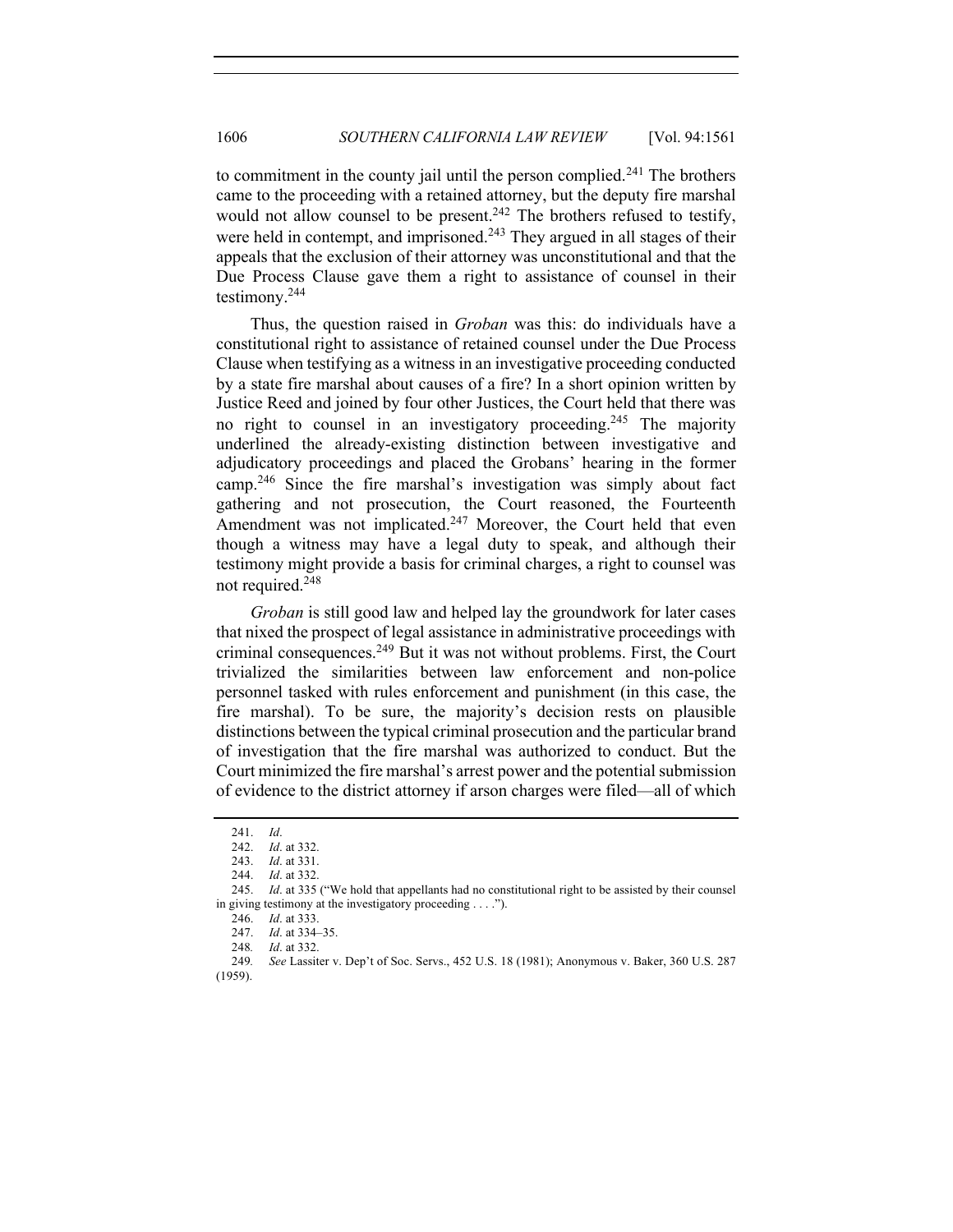2021] *CIVIL VS. CRIMINAL LEGAL AID* 1607

suggested the strong possibility that the interrogation "was intended to be, an important and integral part in the prosecution of the persons for arson or a similar crime."<sup>250</sup> Like the *Groban* majority, opponents of a right to counsel in administrative settings sometimes point to the difference between prosecutors and administrative investigators and usually emphasize the former's unique enforcement power. While technically correct, this overlooks administrative bureaucrats' ability to collect information from a variety of mandatory reporters in their efforts to ensure compliance.<sup>251</sup> In her study of poor mothers who receive public benefits, Khiara Bridges identifies how coercion and power imbalances are often implicit in interrogations.<sup>252</sup>

Such compulsion is magnified in the context of a governmental actor that can wield the state's power in a criminal or civil investigation. As Justice Black noted in his dissent, it is quite possible that a person could be charged with a crime based on their statements in an investigative administrative proceeding.<sup>253</sup> Crucially, the right to counsel in the subsequent criminal trial would be "a very hollow thing when, for all practical purposes, the conviction is already assured by pretrial examination."254

*Groban* is important for a few reasons. First, it was a decision that placed the right to counsel outside the civil (administrative) context. Although it dealt with the question of the right to *retain* counsel, as opposed to having counsel *assigned*, the former is typically understood as a lower threshold. As right to counsel jurisprudence developed in the 1960s and 1970s, it became clearer that if people were not allowed to bring their own attorneys to certain investigative proceedings, there would certainly be no obligation for the government to provide one. These developments helped sow the seeds for the civil versus criminal legal aid status quo that we have today.

*Groban* is also another instance of a judicial unwillingness to see the kinds of penal consequences that could flow from civil proceedings.<sup>255</sup> Like judicial rulings on deportation, the Court rejected the idea that civil

<sup>250</sup>*. In re* Groban, 352 U.S. at 349 (Black, J., dissenting).

<sup>251.</sup> These individuals include physicians, social workers, teachers, and mental health professionals. The ability to collect information can have unique consequences for poor women and women of color who are often subject to investigations by agencies. *See*, *e.g.*, KHIARA M. BRIDGES, THE POVERTY OF PRIVACY RIGHTS (2017); Wendy A. Bach, *The Hyperregulatory State: Women, Race, Poverty, and Support*, 25 YALE J.L. & FEMINISM 317 (2014); Kaaryn Gustafson, *The Criminalization of Poverty*, 99 J. CRIM. L. & CRIMINOLOGY 643 (2009); Priscilla A. Ocen, *The New Racially Restrictive Covenant: Race, Welfare, and the Policing of Black Women in Subsidized Housing*, 59 UCLA L. REV. 1540 (2012); Jane K. Stoever, *Mirandizing Family Justice*, 39 HARV. J.L. & GENDER 189 (2016).

<sup>252.</sup> BRIDGES, *supra* note 251, at 168.

<sup>253</sup>*. In re* Groban, 352 U.S. at 344 (Black, J., dissenting).

<sup>254.</sup> *Id.*

<sup>255.</sup> *See id*.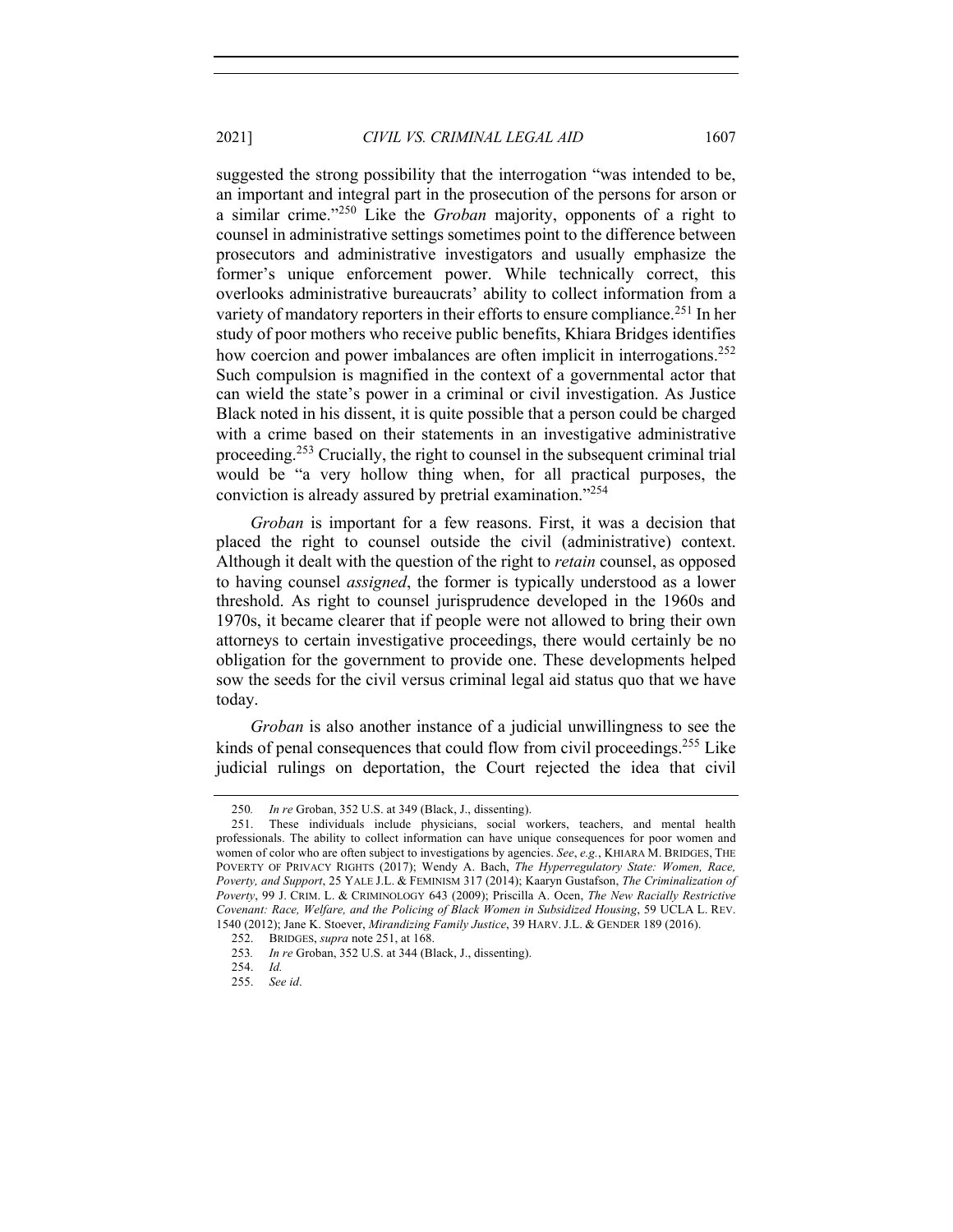proceedings with penal consequences necessitated the presence of counsel. While the Court could certainly not portend the expansion of the penal state, it did not have to; previous jurisprudence, as well as the arguments put forth by the parties and the dissent, called attention to the hazards of this sharp delineation between investigative and adjudicative proceedings. The post-1960s fervor for law and order and a skepticism of governmental responsibility to the poor would widen this seemingly artificial distinction. By the time the Court heard cases like *Goldberg v. Kelly*, <sup>256</sup> which declined to weigh in on the issue of counsel for public benefits recipients, fine lines were drawn.

Taken as a whole, this Part identifies how pre-*Lassiter* interpretations of when the right to counsel is necessary shaped the civil-criminal legal aid division. In deportation and administrative proceedings with libertydepriving consequences, federal courts insisted on narrowing what fell into the category of criminal. With the help of Congress, which revised statutes and clarified the federal government's unwillingness to provide counsel to indigent immigrants, the divide in the legal aid world deepened. While the outcomes of *Lassiter* and *Turner* were not forgone conclusions, they were prefigured by generations of jurisprudence that have gone unnoticed.

## IV. LEGAL AID FOR THE FUTURE

Identifying conceptual inconsistencies and uncovering historical patterns can be edifying, but outstanding questions remain. If one accepts this account of how the legal profession and the judiciary hardened the division between civil and criminal legal aid, what are the pragmatic takeaways? What is the practical vision moving forward, especially considering the current and real differences between these two fields as well as their longstanding overlap? Some tentative answers lie in a larger gap that animated this Article: the divide between criminal justice and poverty law.

The ways poverty intersects with criminal law and procedure are ostensibly well-understood by practitioners and scholars in both areas due to a growing literature on the criminalization of poverty and the collateral consequences of mass incarceration.<sup>257</sup> The permutations are seemingly

<sup>256.</sup> Goldberg v. Kelly, 397 U.S. 254 (1970).

<sup>257</sup>*. See*, *e.g.*, ALEXES HARRIS, A POUND OF FLESH: MONETARY SANCTIONS AS PUNISHMENT FOR THE POOR (2016); BETH E. RICHIE, ARRESTED JUSTICE: BLACK WOMEN, VIOLENCE, AND AMERICA'S PRISON NATION (2012); CHRISTINE S. SCOTT-HAYWARD & HENRY F. FRADELLA, PUNISHING POVERTY: HOW BAIL AND PRETRIAL DETENTION FUEL INEQUALITIES IN THE CRIMINAL JUSTICE SYSTEM (2019); JOE SOSS, RICHARD C. FORDING & SANFORD F. SCHRAM, DISCIPLINING THE POOR: NEOLIBERAL PATERNALISM AND THE PERSISTENT POWER OF RACE (2011); LOÏC WACQUANT, PUNISHING THE POOR: THE NEOLIBERAL GOVERNMENT OF SOCIAL INSECURITY (2009); Gabriel J. Chin, *The New Civil Death: Rethinking Punishment in the Era of Mass Conviction*, 160 U. PA. L. REV. 1789 (2012); Eisha Jain,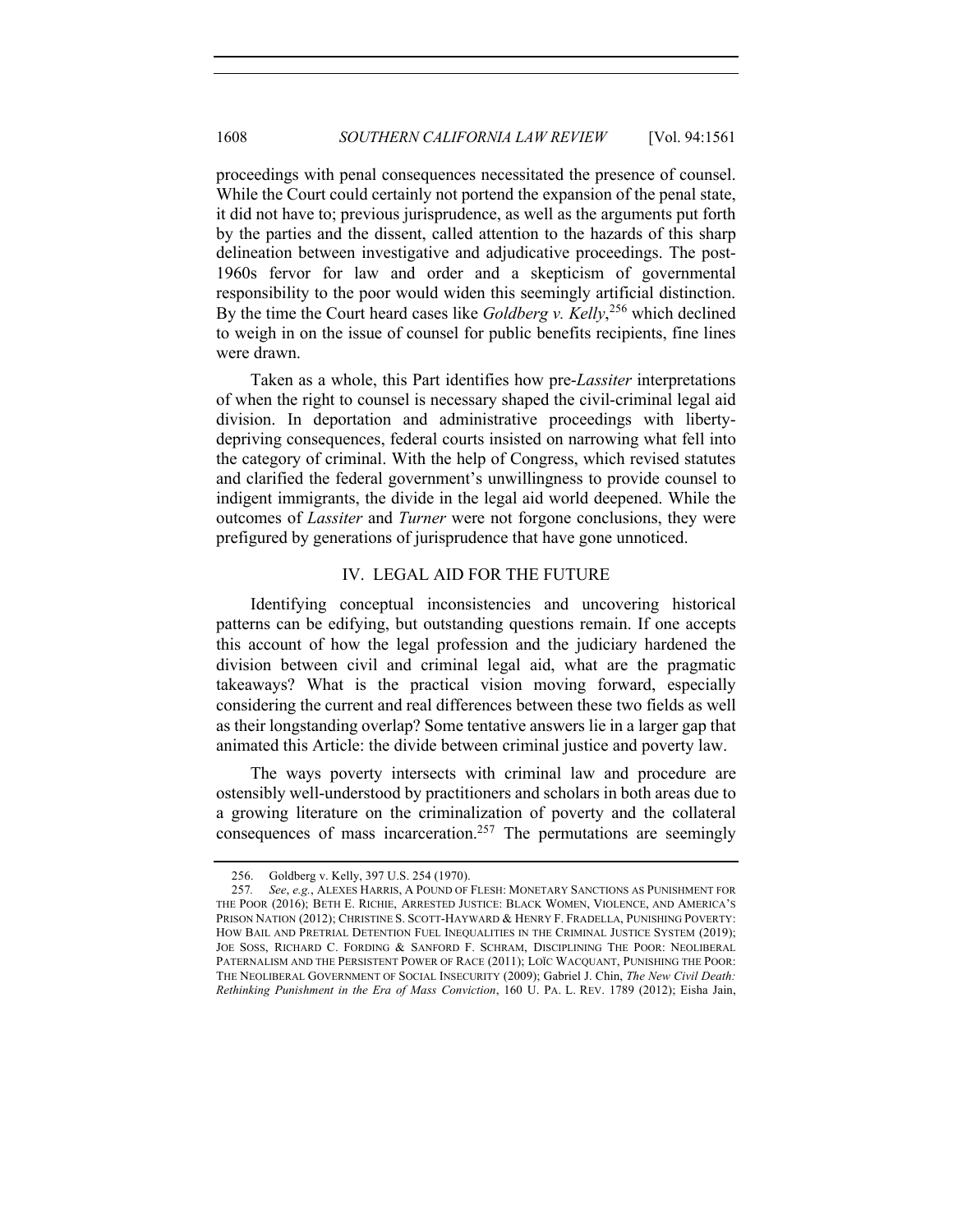endless. Criminal justice contact can lead to or exacerbate existing poverty by precluding the formerly incarcerated from accessing certain public benefits<sup>258</sup> and by creating a stigma that frustrates their ability to obtain meaningful employment.<sup>259</sup> Living in poor neighborhoods or participating in social welfare programs for the poor invites increased government scrutiny in ways that can manufacture criminal justice contact.<sup>260</sup> Finally, there is an interstitial area where it is unclear which came first: the criminalization or the poverty. Here one might consider the dizzying assortment of court costs, fees, and fines emblematized in the Ferguson Report.<sup>261</sup> The public discourse on the relationship between poverty and crime is also growing due to popular scholarly texts that address this intersection as well as more recent social tumult.<sup>262</sup> COVID-19 has generated calls for, and implementation of, decarceration strategies.<sup>263</sup> The pandemic has also highlighted the fact that

259. DEVAH PAGER, MARKED: RACE, CRIME, AND FINDING WORK IN AN ERA OF MASS INCARCERATION 33 (2007).

261. U.S. DEP'T OF JUSTICE, CIVIL RIGHTS DIV., INVESTIGATION OF THE FERGUSON POLICE DEPARTMENT (2015); *see also* Neil L. Sobol, *Charging the Poor: Criminal Justice Debt & Modern-Day Debtors' Prisons*, 75 MD. L. REV. 486 (2016).

*Prosecuting Collateral Consequences*, 104 GEO. L.J. 1197 (2016); Michael Pinard, *Collateral Consequences of Criminal Convictions: Confronting Issues of Race and Dignity*, 85 N.Y.U. L. REV. 457 (2010).

<sup>258</sup>*. See*, *e.g.*, 21 U.S.C. § 862a(d)(1)(A) (denying food stamps and welfare benefits to felons for certain drug-related convictions); 42 U.S.C. § 608 (denying assistance to probation and parole violators); 42 U.S.C. § 13661(c) (2020) (allowing public housing agencies to deny admission to individuals who they have determined engaged in any drug-related or violent criminal activity or other criminal activity which would adversely affect the health, safety, or right to peaceful enjoyment of the premises by other residents); Houston v. Williams, 547 F.3d 1357, 1360 (11th Cir. 2008) (upholding the plaintiff's exclusion from a county's federally-funded weatherization assistance program because he was a convicted felon and listed sex offender); Turner v. Glickman, 207 F.3d 419, 423 (7th Cir. 2000) (upholding a statute making individuals convicted of certain drug offenses ineligible for food stamps and welfare benefits).

<sup>260</sup>*. See* BRIDGES, *supra* note 251 (detailing how poor mothers receipt of public assistance and Medicaid compromises their privacy rights and activates punitive government surveillance); KAARYN S. GUSTAFSON,CHEATING WELFARE: PUBLIC ASSISTANCE AND THE CRIMINALIZATION OF POVERTY (2012) (describing the blurring of the welfare and criminal justice system). *See generally* Laura I Appleman, *Nickel and Dimed into Incarceration: Cash-Register Justice in the Criminal System*, 57 B.C. L. REV. 1483 (2016) (examining criminal justice debt and its impact on poor people); Ann Cammett, *Welfare Queens Redux: Criminalizing Black Mothers in the Age of Neoliberalism*, 25 S. CAL. INTERDISC. L.J. 363 (2016) (discussing the criminalization of Black motherhood); Cortney E. Lollar, *Criminalizing (Poor) Fatherhood*, 70 ALA. L. REV. 125 (2018) (exploring how the child support system punished Black fathers).

<sup>262</sup>*. See*, *e.g.*, ELIZABETH HINTON, FROM THE WAR ON POVERTY TO THE WAR ON CRIME: THE MAKING OF MASS INCARCERATION IN AMERICA (2016); PETER EDELMAN, NOT A CRIME TO BE POOR: THE CRIMINALIZATION OF POVERTY IN AMERICA (2017); ALEXANDRA NATAPOFF, PUNISHMENT WITHOUT CRIME: HOW OUR MASSIVE MISDEMEANOR SYSTEM TRAPS THE INNOCENT AND MAKES AMERICA MORE UNEQUAL (2018).

<sup>263.</sup> Scott Colom & Miriam Aroni Krinsky, *Tragedy of COVID-19 in Prisons Shows Need for Decarceration*, S.F. CHRON. (July 1, 2020, 4 AM), https://www.sfchronicle.com/opinion/openforum/ article/Tragedy-of-COVID-19-in-prisons-shows-need-for-15378357.php [https://perma.cc/Y8QP-S79 K]; Rory Lancman, *Decarceration Is a COVID-19 New Normal We Must Stick With*, N.Y. DAILY NEWS (May 14, 2020, 5:45 PM), https://www.nydailynews.com/opinion/ny-oped-decarceration-new-normal-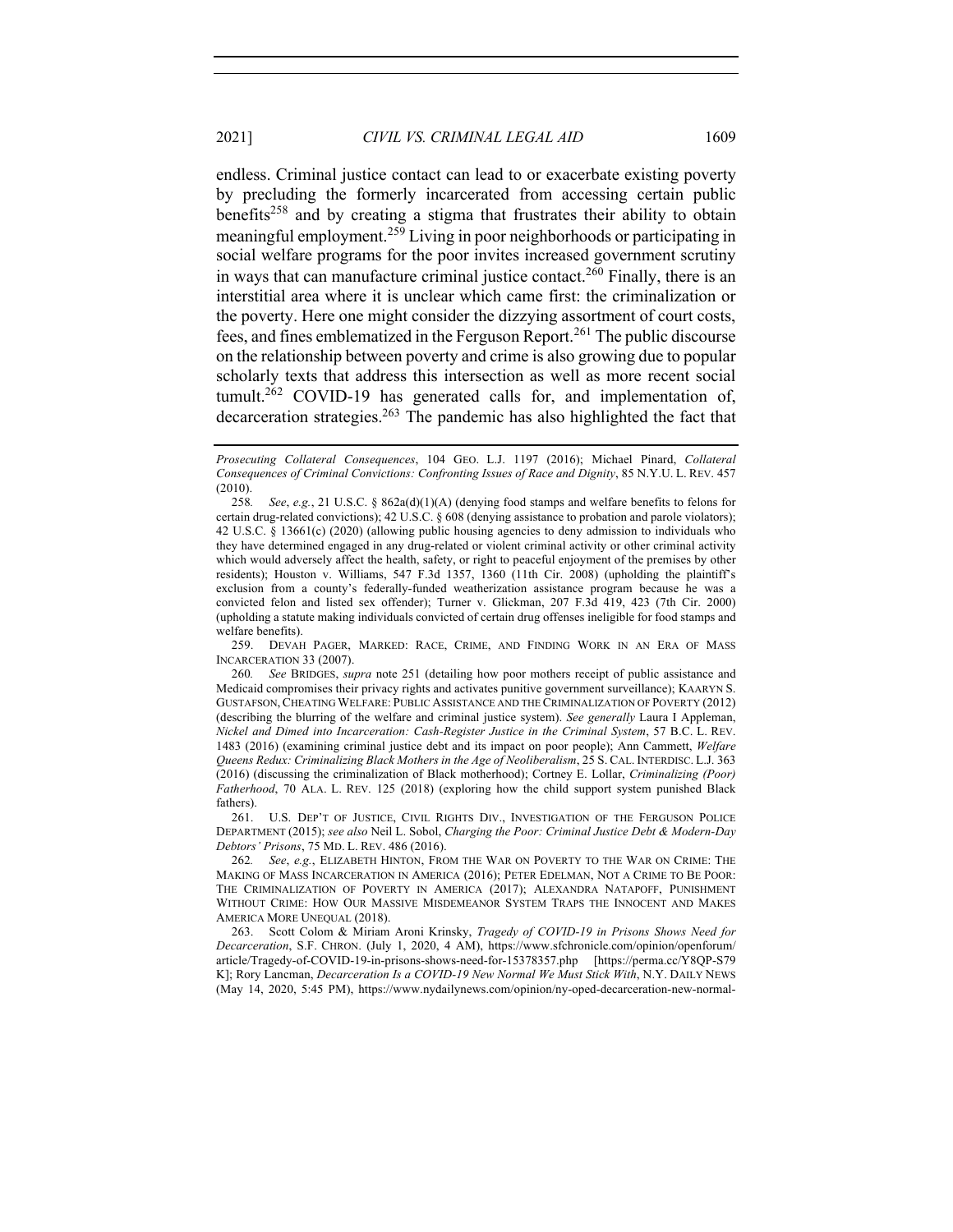law enforcement partially involves managing the poor, particularly individuals who have either committed crimes of poverty or poor people who are simply awaiting trial and cannot afford bail.<sup>264</sup> Meanwhile, calls to defund the police have drawn attention to how local and national governments uncritically bankroll law enforcement while seemingly underfinancing welfare and poverty prevention.<sup>265</sup>

Notwithstanding this general awareness, criminal justice and poverty law are often imagined as distinct fields. Poverty law focuses on the legal statutes, regulations, and cases that apply to poor people's lives.<sup>266</sup> Poverty law casebooks and practice often cover a wide range of fields, including, but not limited to: consumer law, domestic violence, elder law, family law, health care law, housing law, and public benefits law. Civil legal aid attorneys are central to this enterprise. Oddly, with the exception of two texts—one casebook and one casebook length primer—criminal justice issues are often missing or incidentally engaged in substantive treatments of poverty law.<sup>267</sup> On the other hand, criminal law and procedure occasionally acknowledge the role of poverty—most notably through the Sixth Amendment's right to counsel,<sup>268</sup> or Eighth Amendment concerns about bail.<sup>269</sup> Nevertheless, poverty law features minimally in the explicit design

<sup>20200514-74</sup>cal5edbbgu3mkifpyp25eb2a-story.html [https://perma.cc/HD9N-NVX3]; Clark Neily, *Decarceration in the Face of a Pandemic*, CATO INST. (Apr. 30, 2020, 6:25 PM), https://www.cato.org/ blog/decarceration-face-pandemic [https://perma.cc/9HSA-USJ8].

<sup>264.</sup> Jonathan Ben-Menachem, *The Public Health Risks of Jailing People for Poverty*, APPEAL (May 4, 2020), https://theappeal.org/florida-coronavirus-bail-fines-fees [https://perma.cc/8MRK-4DZ V]; Simone Weichselbaum, *Can't Make Bail, Sit in Jail Even Longer Thanks to Coronavirus*, MARSHALL PROJECT (May 1, 2020, 5:00 AM), https://www.themarshallproject.org/2020/05/01/can-t-make-bail-sitin-jail-even-longer-thanks-to-coronavirus [https://perma.cc/GNH6-TKQF].

<sup>265.</sup> Christopher Ingraham, *U.S. Spends Twice as Much on Law and Order as it Does on Cash Welfare*, *Data Show*, WASH. POST (June 4, 2020, 5:54 AM), https://www.washingtonpost.com/business/ 2020/06/04/us-spends-twice-much-law-order-it-does-social-welfare-data-show [https://perma.cc/KH9T-5Q48].

<sup>266.</sup> There is no agreed-upon definition of what constitutes "poverty law." It could be safely said that there are two dominant approaches to this field. Both are historically inflected but coincide with the two most recent and leading casebooks in the field. One approach is more circumscribed and focuses specifically on public benefit programs for the poor, specifically New Deal and Great Society programs. This version, sometimes referred to as "social welfare law" or "public welfare law" is particularly concerned with welfare benefits (for example, previously AFDC and now TANF), Medicaid, food stamps, government assisted housing, and social security. *See* DAVID A. SUPER, PUBLIC WELFARE LAW (2016). Another approach, which could be called the poverty law approach, is historically specific and tied to the anti-poverty efforts of 1960s liberals. This version includes consideration of social welfare provisions, as well as areas of law that do not necessarily entail public benefits but detrimentally impact poor people such as housing and consumer issues. *See* JULIET M. BRODIE, CLARE PASTORE, EZRA ROSSER & JEFFREY SELBIN, POVERTY LAW, POLICY AND PRACTICE (2014); WALD, *supra* note 3. This paper follows the latter approach.

<sup>267.</sup> BRODIE ET AL., *supra* note 266; HELEN HERSHKOFF & STEPHEN LOFFREDO, GETTING BY: ECONOMIC RIGHTS AND LEGAL PROTECTIONS FOR PEOPLE WITH LOW INCOME 803–809 (2019).

<sup>268.</sup> U.S. CONST. amend. VI.

<sup>269.</sup> U.S. CONST. amend. VIII.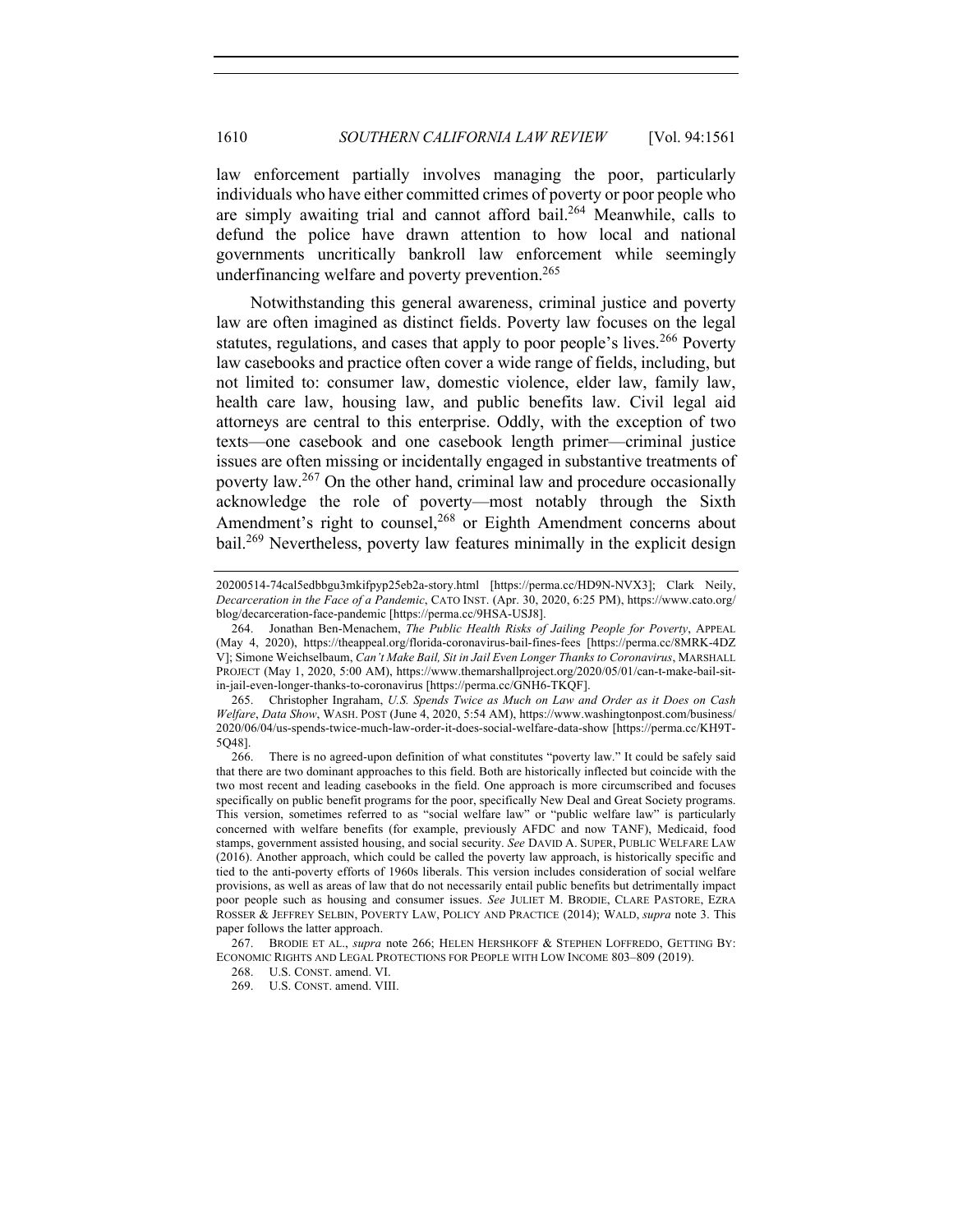of criminal justice administration**.** Criminal legal aid attorneys are central to this enterprise. Accordingly, the gap between criminal justice and poverty law—and the corresponding division between the legal aid attorneys who

advocate for poor people in both fields— are taken-for-granted, assumed as natural, and bereft of historical context supplied in the previous Parts. These clefts are consequential for poor people, practitioners who work in poverty law and criminal justice, and scholars who write and train students in these areas.

For poor people, the civil-criminal legal aid divide does not map onto their lived experiences and can serve as a superimposed categorization that undermines how they navigate their legal worlds. Empirical evidence is increasingly supporting this claim. Sara Sternberg Greene's study of civil litigants found that most respondents did not know the difference between the criminal and civil justice systems.<sup>270</sup> For the interviewees, the distinction had less meaning. For them, Greene explains, "[c]ourt is court. The law is the law. Lawyers are lawyers. Judges are judges."<sup>271</sup> Lauren Sudeall and Ruth Richardson's study of public defender clients, which looked beyond the collateral consequences of criminal convictions and focused on civil problems unrelated to criminal cases, found that respondents' were unaware of civil legal resources despite having experiences where such assistance would have been useful.<sup>272</sup> This Article's interrogation of the civil-criminal legal aid divide supplies some historical heft to these findings and gesture toward a reimagination of how legal services are delivered. To be sure, barriers abound: some include real resource constraints, deficiencies in subject matter expertise, and legal restrictions on the kinds of work some legal aid organizations can perform. But the path-dependent, historically contingent nature of the civil-criminal divide counsel against an uncritical embrace of these categories. Instead, considering existing barriers, scholars and practitioners must rigorously examine how legal assistance can be best delivered to poor people who are sometimes regulated by the civil system, criminal justice system, or both. $273$  As Anthony Thompson has suggested, robustly meeting poor people's needs might require experts and practitioners in both areas to redefine what constitutes a "case" as well as rethink the

<sup>270.</sup> Sara Sternberg Greene, *Race, Class, and Access to Civil Justice*, 101 IOWA L. REV. 1263, 1289 (2016).

<sup>271</sup>*. Id*. at 1290.

<sup>272.</sup> Lauren Sudeall & Ruth Richardson, *Unfamiliar Justice: Indigent Criminal Defendants' Experiences with Civil Legal Needs*, 52 U.C. DAVIS L. REV. 2105, 2109 (2019).

<sup>273.</sup> Rosen-Zvi & Fisher, *supra* note 38, at 88 ("It is critical, in other words, not to essentialize legal categories or accept them as givens but rather to engage in an ongoing process of reexamination in which the values underlying these categories are identified and taxonomies that best promote these values are sought.").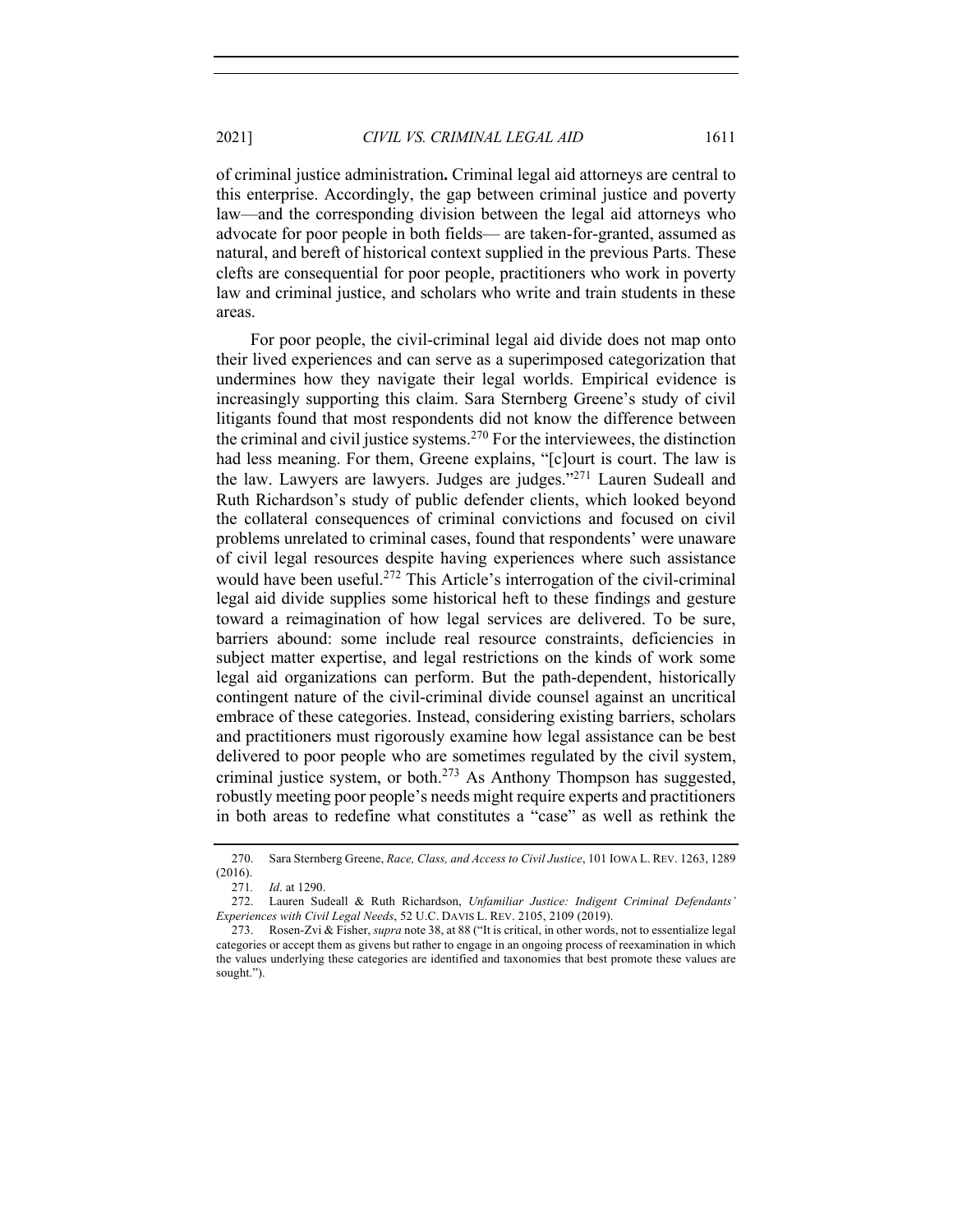concept of "representation."<sup>274</sup>

Fortunately, some legal services providers have been working for more than a decade to dissolve the civil-criminal boundary, and there have been some successes. Civil and criminal legal aid organizations that previously moved with caution due to resource constraints and uncertainty about government restrictions on civil legal representation of ex-offenders have entered the areas of expungement and reentry.<sup>275</sup> Although expungement is fundamentally about a criminal offense, and can sometimes be part of granted relief, it is typically a separate civil action.<sup>276</sup> The growth of this work represents a recognition of the ways people transitioning back into society are often saddled by the same problems that might independently bring them to a civil legal aid organization: unemployment, housing insecurity, and mental health issues to name a few. These issues can keep people trapped in the poverty that civil legal aid organizations hope to mitigate, or cause people to end "up on the docket of the same public defender who helped them on the very offense for which they were originally incarcerated."<sup>277</sup> Of course, expungement is a back-end intervention that only scratches the surface of economic inequality and mass incarceration, but it is also socially-beneficial process that few people are able to avail themselves of in part because they do not have access to lawyers that would help them navigate procedural hurdles.<sup>278</sup> The expungement efforts of criminal legal aid attorneys who traditionally did not advise their clients about expungement eligibility until years down the line, coupled with the work of civil legal aid attorneys who generally refrained from engaging criminal justice matters, represents a rejection of the historically-determined distinctions in poverty lawyering and should be replicated wherever possible and appropriate.

<sup>274.</sup> Anthony C. Thompson, *Navigating the Hidden Obstacles to Ex-Offender Reentry*, 45 B.C. L. REV. 255, 294 (2004); *see also* Alan W. Houseman & Linda E. Perle, *Representing Individuals with Criminal Records Under the LSC Act and Regulations*, 41 CLEARINGHOUSE REV. 173 (2007) (clarifying the ambiguity around whether Legal Services Corporation funded civil legal aid organizations could represent ex-offenders and confirming that they could represent individuals in civil matters who had criminal records and were no longer incarcerated); Michael Pinard & Anthony C. Thompson, *Offender Reentry and the Collateral Consequences of Criminal Convictions: An Introduction*, 30 N.Y.U. REV. L. & SOC. CHANGE 585 (2006).

<sup>275.</sup> Margaret (Peggy) Stevenson, *Expungement: A Gateway to Work*, CLEARINGHOUSE REV., Mar. 2015, at 1, 8 (noting that "until recently legal aid programs had not been involved in expungement").

<sup>276.</sup> Amy Shlosberg, Evan Mandery & Valerie West, *The Expungement Myth*, 75 ALB. L. REV. 1229, 1229 (2012).

<sup>277.</sup> Cynthia Works, *Reentry—The Tie That Binds Civil Legal Aid Attorneys and Public Defenders*, 37 CLEARINGHOUSE REV. 328, 330 (2003).

<sup>278.</sup> J.J. Prescott & Sonja B. Starr, *Expungement of Criminal Convictions: An Empirical Study*, 133 HARV. L. REV. 2460, 2505–06 (2020) (finding that people who obtain expungements have subsequently low crime rates and increases in their wage and employment trajectories but are often unable to get legal representation to help them with the process).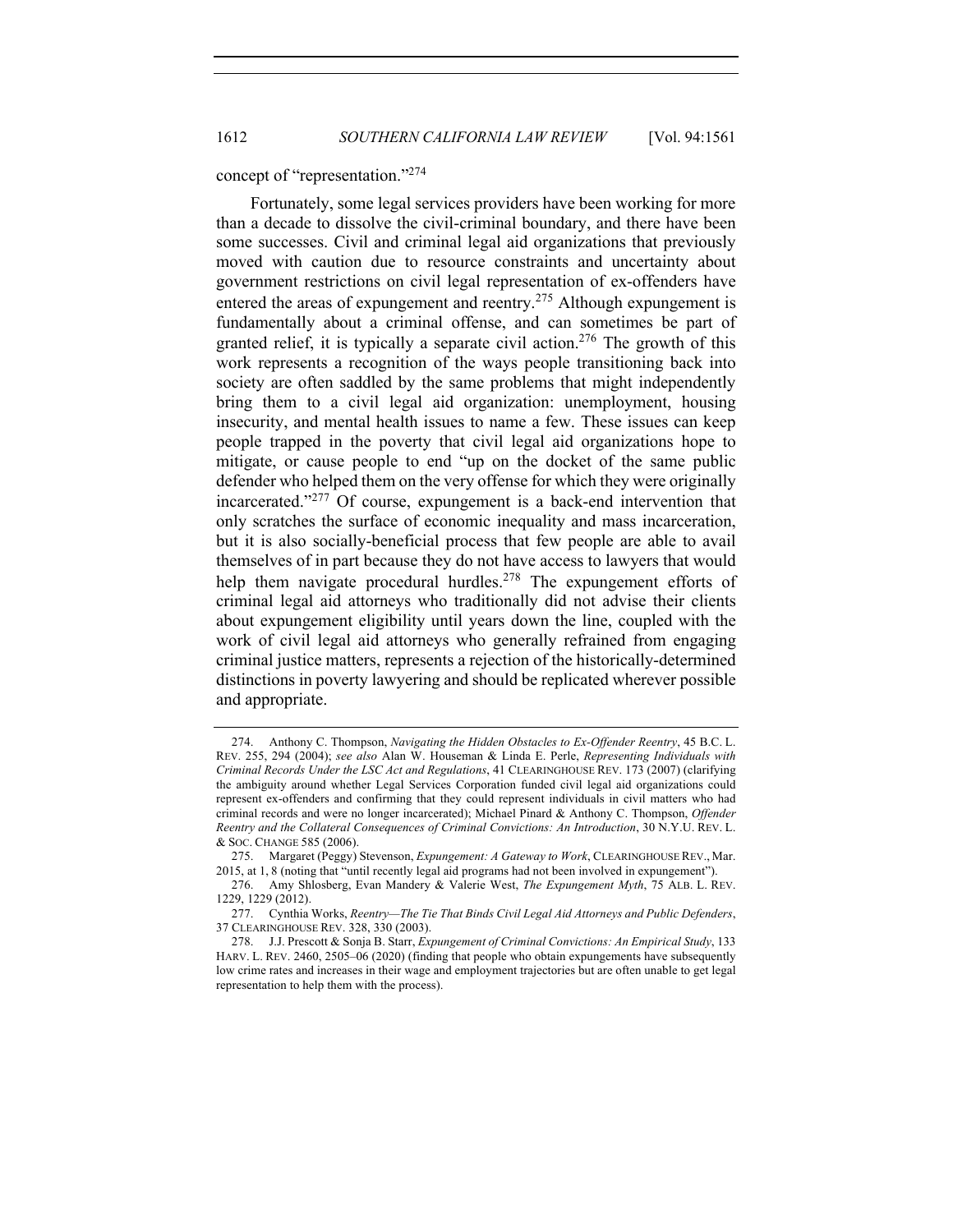2021] *CIVIL VS. CRIMINAL LEGAL AID* 1613

The emergence of holistic defense is a related practice development that is challenging the civil-criminal legal aid divide. This mode of legal representation has garnered much scholarly attention and many institutional supporters. It is premised on the idea that legal aid providers should not just focus on a discrete legal issue (that is criminal defense or civil representation).279 Instead, providers must look expansively at the social and legal needs of their clients and take an interdisciplinary approach that blends civil and criminal practices with social work and social services. This Article provides historical context for why practitioners are laboring across a divide that has some rationales, but also has a fair amount of arbitrariness, and precludes fuller understandings of the legal worlds poor people inhabit. By offering some historical insights on the civil-criminal legal aid divide, this account provides a different set of justifications for the boundary-crossing, holistic defense practices that some have proposed and adopted. These include identifying gaps in services in both fields and attending to them, establishing formal arrangements and referral processes, developing continuing legal education about issues on the other side of the divide, and collaborative programming by criminal and civil legal aid organizations that is geared toward their overlapping client communities and focused on the hybrid issues they face.<sup>280</sup>

In addition to questions involving the delivery of legal services, there is also an internal and possibly hydraulic financial relationship between civil and criminal legal aid that this account prompts inquiry into that rarely gets addressed. Funding streams can look different for specific legal aid organizations in both areas. Most generally, financing comes from some combination of private philanthropic sources, local and state governments, and in some instances, the federal government.<sup>281</sup> Yet it remains unclear how funding choices are animated by some of the various assumptions that underlie the division between civil and criminal legal aid. Writing about the United Kingdom, which has experienced its own access to justice crisis, British legal scholar Hazel Genn explains how, "in a fixed justice budget that has to accommodate both the rising cost of criminal justice and the civil justice system, it is civil justice that gets squeezed."<sup>282</sup> Here in the United States, one might reasonably ask: is the rationing of legal services for the

<sup>279.</sup> Michael Pinard, *Broadening the Holistic Mindset: Incorporating Collateral Consequences and Reentry into Criminal Defense Lawyering*, 31 FORDHAM URB. L.J. 1067, 1067-1083 (2004).

<sup>280.</sup> Prescott & Starr, *supra* note 278, at 336; Smyth, *supra* note 2.

<sup>281</sup>*. See* ALAN K. CHEN & SCOTT L. CUMMINGS, PUBLIC INTEREST LAWYERING: A CONTEMPORARY PERSPECTIVE 128–46 (2013); Albiston & Nielsen, *supra* note 42, at 74; BRYAN FURST, A FAIR FIGHT: ACHIEVING INDIGENT DEFENSE RESOURCE PARITY 6 (2019), https://www.brennancenter. org/sites/default/files/2019-09/Report\_A%20Fair%20Fight.pdf [https://perma.cc/F8P9-623A].

<sup>282.</sup> HAZEL GENN, JUDGING CIVIL JUSTICE 39 (2009).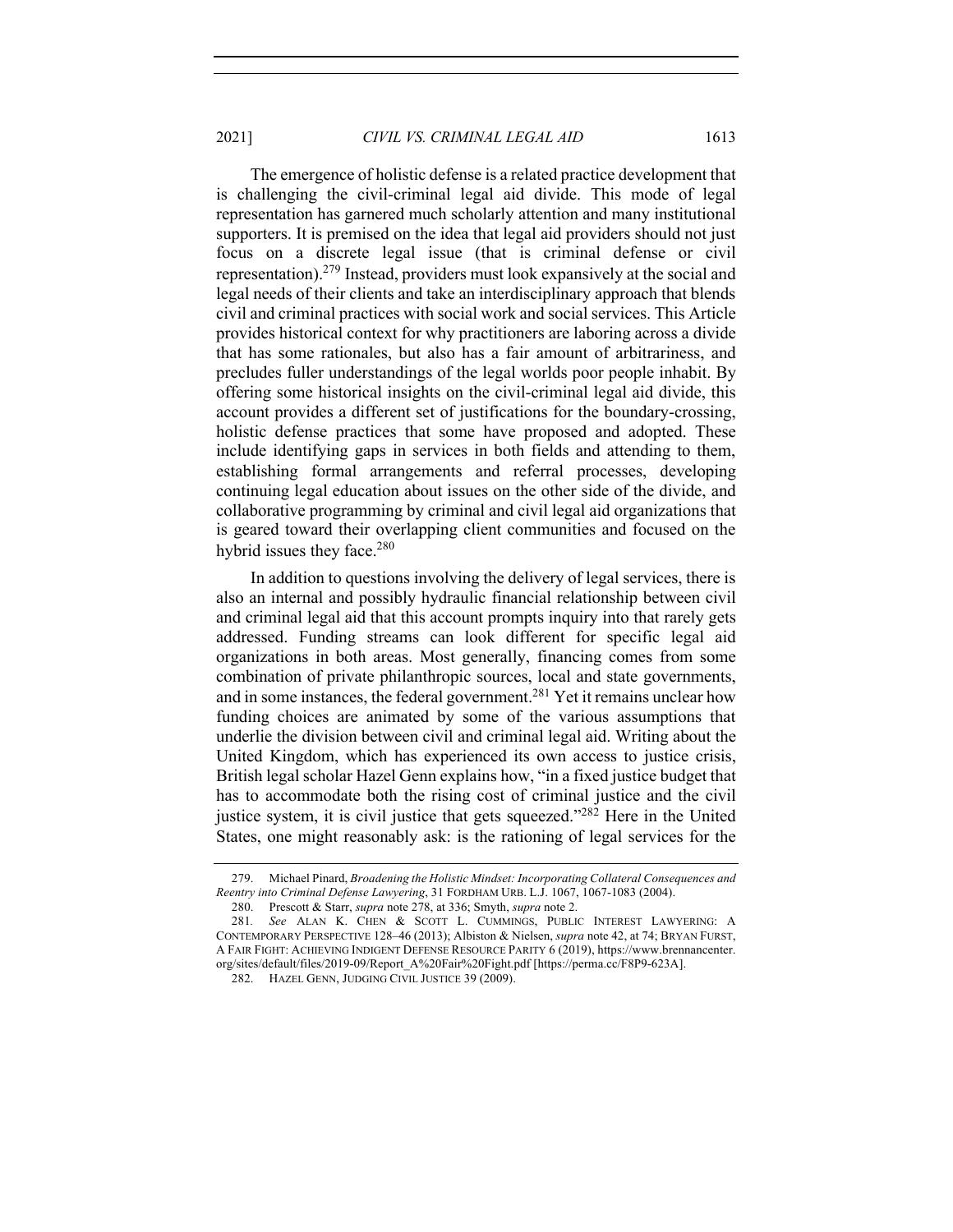poor happening *across* fields of civil and criminal legal aid by funders?<sup>283</sup> Are legal aid organizations and public defender offices getting money from the same sources in ways that are synergistic or understood by donors as a zero-sum game?<sup>284</sup> Like their predecessors more than a century ago, are private donations predetermined by assumptions about which kind of legal aid is "more important"?<sup>285</sup> If so, what does this mean in a world where the civil and criminal legal systems intersect more than their underfunded legal aid analogs are designed to handle? Whether a civil *Gideon* is achieved, or the status quo remains, these are the kinds of issues that this Article's inquiry hopes to prompt. Explicating the legitimacy and arbitrariness of the civilcriminal legal aid divide can open up new vistas and create space to examine previously unasked questions that do not fit within partitioned categories but may help better address the legal needs of poor people.

Besides academics and practitioners, this Article tees up policy issues that could be shaped by the broader electorate, especially in light of a newfound, popular recognition of the relationship between poverty and crime. The identifiable entry point coheres around campaigns to defund the police. While more complex than its naming suggests, a fundamental and relevant goal of this movement is to shift funding from law enforcement to

<sup>283</sup>*. See generally* Darryl K. Brown, *Epiphenomenal Indigent Defense*, 75 MO. L. REV. 907 (2010) (analyzing the politically contingent nature of indigent defense funding); I. Glenn Cohen, *Rationing Legal Services*, 5 J. LEGAL ANALYSIS 221 (2013) (describing the scarcity of criminal and civil legal services and using bioethical models to propose a system of rationing); Irene Oritseweyinmi Joe, *Systematizing Public Defender Rationing*, 93 DENV. L. REV. 389 (2016) (describing public defender triage strategies); Jessica K. Steinberg, *In Pursuit of Justice? Case Outcomes and the Delivery of Unbundled Legal Services*, 18 GEO. J. ON POVERTY L. & POL'Y 453 (2011) (discussing the support for the unbundling of legal services to the poor due to the scarcity issues); Russell G. Pearce, *Redressing Inequality in the Market for Justice: Why Access to Lawyers Will Never Solve the Problem and Why Rethinking the Role of Judges Will Help*, 73 FORDHAM L. REV. 969, 974 (2004) ("Providing low-income people with lawyers will mitigate the harms they might face in the legal system. Nonetheless, given the market distribution of legal services, proposals for providing lawyers to the poor will never eradicate inequality.").

<sup>284</sup>*. Compare Funding*, LEGAL AID FOUND. L.A., https://lafla.org/who-we-are/funding/#:~:text =empty%20by%20default.-,Funding,established%20by%20Congress%20in%201974 [https://perma.cc/ 5UFN-58DN] (describing how the office is funded primarily by LSC as well as the County of Los Angeles and several other sources), *with Services*, L. OFF. L.A. COUNTY PUB. DEFENDER, https://pubdef.la county.gov/services [https://perma.cc/39FS-BTLP] (describing how the office is funded by the County of Los Angeles).

<sup>285.</sup> This is not farfetched considering the mismatch between private donors and the public interest organizations they support. *See* Atinuke O. Adediran, *Solving the Pro Bono Mismatch*, 91 U. COLO. L. REV. 1035 (2020) (describing how large law firms support public interest organizations through pro bono and financial resources, but often have different priorities and interests than legal aid organizations and their clients); Catherine R. Albiston & Rebecca L. Sandefur, *Expanding the Empirical Study of Access to Justice*, 2013 WIS. L. REV. 101, 116 (noting that the preferences of elite supporters can lead to the stratification of civil legal services where "the 'deserving' and sympathetic poor, such as children or the elderly, may benefit, while vulnerable but less socially appealing clients, such as prisoners, immigrants, or welfare recipients, may be slighted"); Jeffrey Kosbie, *Donor Preferences and the Crisis in Public Interest Law*, 57 SANTA CLARA L. REV. 43 (2017) (describing the tensions between individual donor preferences and the organizational priorities of public interest organizations).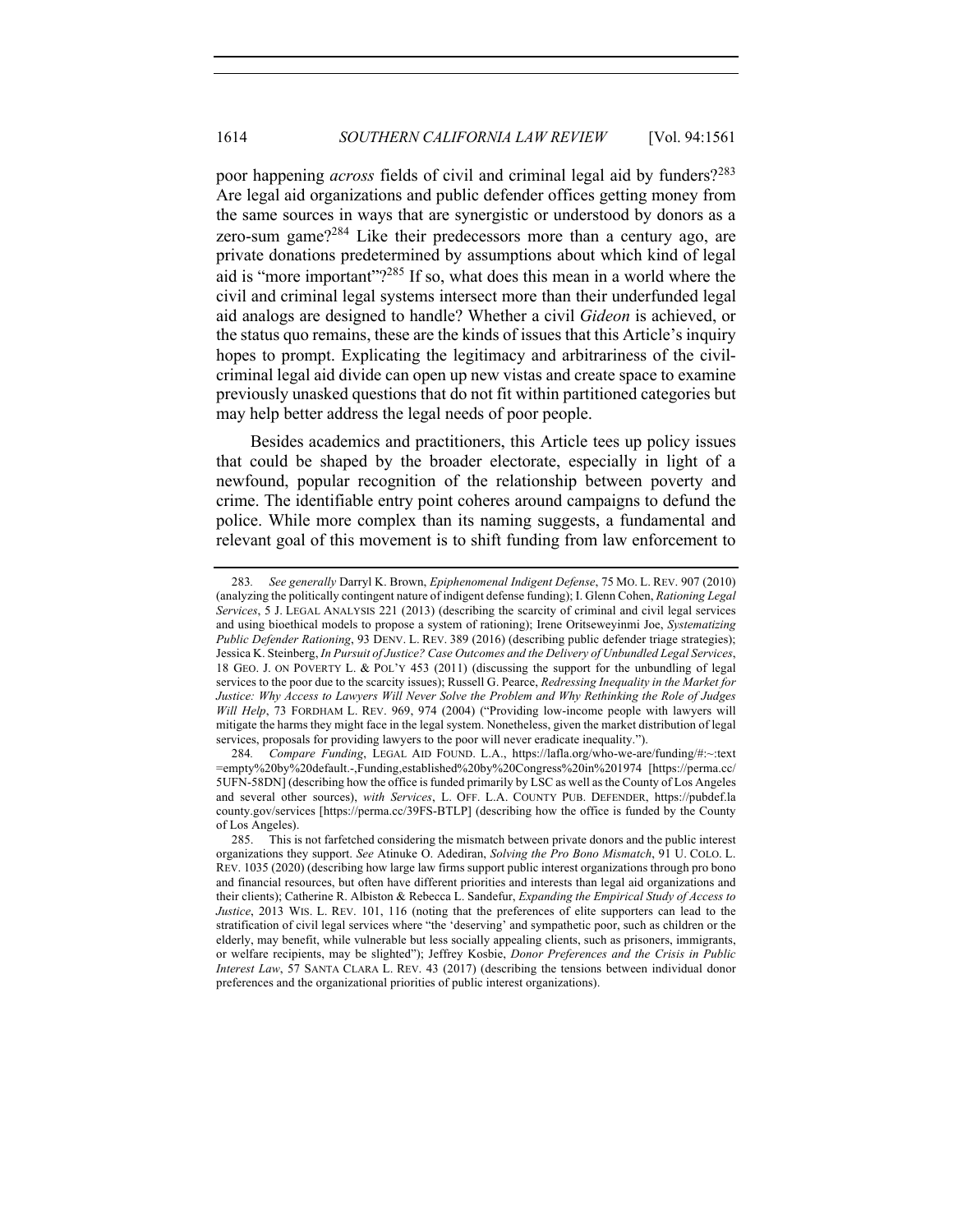2021] *CIVIL VS. CRIMINAL LEGAL AID* 1615

social services that address the conditions of poverty (which sometimes lead to offending or is itself effectively criminalized).<sup>286</sup> Like the division between civil and criminal at the heart of this Article, and the gap between poverty law and criminal justice mentioned in the beginning of this Part, supporters of defunding the police recognize the relationship between poverty and criminalization. The enduring reality of criminal and civil legal aid underfunding, along with the poverty-buffering functions of both areas, suggest that they are relevant to the "social service" side of this reform aspiration despite rarely being articulated in this category.287

At the same time, this Article has underlined how the civil-criminal legal aid divide has been buoyed by issues that people can have reasonable disagreements about because of the complexity of this area. The longstanding issue of resource constraints might mean widening the base of funding sources for an expanded legal aid regime (that is taxes) or require thorny but transparent political choices about where to allocate scarce legal resources.<sup>288</sup> The fact that the civil-criminal legal aid divide has been influenced by the policy preferences of judges and politicians suggests that state level advocacy may be optimal sites for reform.<sup>289</sup> These kinds of reform efforts would have to grapple with deeply-held and compelling beliefs about criminal legal aid being more important than civil legal aid, and vice-versa.<sup>290</sup> The bar's history of protecting its economic self-interests may counsel toward more serious confrontations with alternatives to lawyering (for example technology, reforming unauthorized practice of law rules, and

<sup>286</sup>*. See* Amna A. Akbar, *The Left Is Remaking the World*, N.Y. TIMES (July 11, 2020), https:// www.nytimes.com/2020/07/11/opinion/sunday/defund-police-cancel-rent.html [https://perma.cc/466M-5QM6].

<sup>287.</sup> Alexandra Natapoff, Gideon*'s Servants and the Criminalization of Poverty*, 12 OHIO ST. J. CRIM. L. 445 (2015) (describing the social service function of indigent defense); Weissman, *supra* note 29, at 743 (describing civil legal services "as a welfare benefit subject to the same norms that shape welfare programs generally").

<sup>288.</sup> Stephen Wizner, *Rationing Justice*, 1997 ANN. SURV. AM. L. 1019, 1019–20 (observing that "[i]n a world where the availability of legal services for the poor is severely limited, only a small percentage of economically disadvantaged individuals can have the assistance of lawyers in resolving their legal problems" and arguing that "we need to analyze the legal needs of the poor and develop rational plans for allocating what is in fact a scarce resource").

<sup>289.</sup> Rulli, *supra* note 15, at 685 (describing how much of the efforts in civil legal aid reform occur "largely in state and local legislatures, state courts, bar sponsored pilot programs, and in the court of public opinion"); Drinan, *supra* note 183 (discussing state-level developments in criminal legal aid); Peter Edelman, *Creating a Good Casebook on Poverty Law*, 48 CLEARINGHOUSE REV. 174, 174 (2014) (arguing that professors and clinical instructors need to teach law students legislation and policy advocacy given political changes in courts).

<sup>290</sup>*. Compare* Barton & Bibas, *supra* note 7, at 970, 972 (stating "[c]riminal cases are more important and more complex, and there is less of a role for lawyers in many civil cases," and "[i]t is far more important to fund appointed lawyers in serious felony cases than it is to provide them in, say, housing court"), *with* Brito et. al., *supra* note 187, at 226 ("Civil cases can be as consequential, complex, and adversarial as criminal cases, implicating basic human needs such as housing, safety, health, and child custody.").